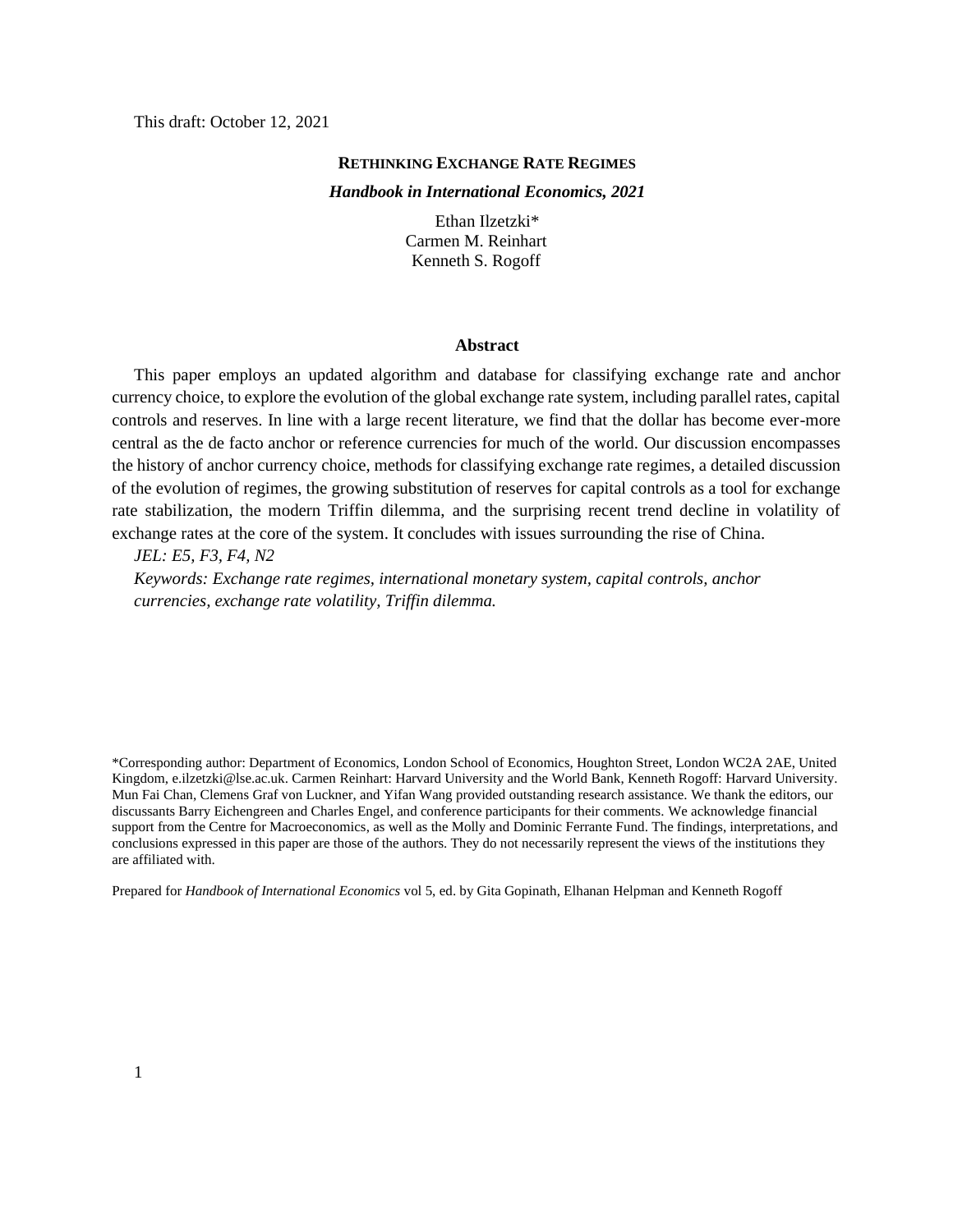# **I. Introduction**

A large literature has emerged in recent years showing the remarkable dominance of the United States dollar in the international financial system, despite the rapid ascent of Asia and the ever-shrinking US share of the global economy. In this chapter, we explore the post-war evolution of the global exchange rate system, both with respect to individual countries' choice of exchange rate regime, and the resulting international system emerging. To do so, we necessarily draw on insights from several other chapters in this handbook, re-evaluate perspectives from past handbooks, and in our conclusions try to imagine what topics might evolve in the next edition.

In the 1990s, when the second edition of the *Handbook if International Economics* Series was being written, researchers were still coming to terms with the end of the Bretton Woods system of fixed exchange rates. The new order was viewed as a "non-system" (Williamson 1976, Black 1985), with enormous volatility among major currencies. In hindsight, this period was a transition period between two international monetary regimes: an interim era of instability, which we have dubbed the "great deanchoring" (Ilzetzki, Reinhart, and Rogoff 2020).<sup>1</sup> Certainly, there was already enormous volatility among the G3 currencies (dollar, Deutschmark, and yen), but at the same time several countries were in fixed or near-fixed regional exchange rate blocs, most notably in Europe. Among emerging markets and developing countries, some were officially moving towards more flexible arrangements, while others towards rigid pegs. True, in a great many cases, reality did not reflect rhetoric. Some of the "floaters" were intervening heavily to stabilize their exchange rates, as documented in Calvo and Reinhart (2002), while many of the purported "fixers" had active and usually highly volatile parallel market exchange rates that typically reflected far more accurately underlying monetary conditions. Very often, the inconsistencies came to the surface, with speculative attacks taking down one fixed exchange rate after another (Reinhart and Rogoff 2004). Overall, the system was characterized by high and variable inflation rates, with investors seeking inflation hedges.

As the 21<sup>st</sup> century unfolded, most commentators recognized that a new order was emerging. At its core were two major currency blocs, with the euro providing a counterbalance to the US dollar. The idea of a third Asian-centric currency block remained remote. While the yen was a highly traded currency in international markets, the Japanese central bank was at best ambivalent about foreign circulation, and China was still a far smaller economy. Instead, the dollar remained the dominant anchor in East Asia, an

 $1$  To be clear, the de-anchoring was primarily an advanced economy phenomenon.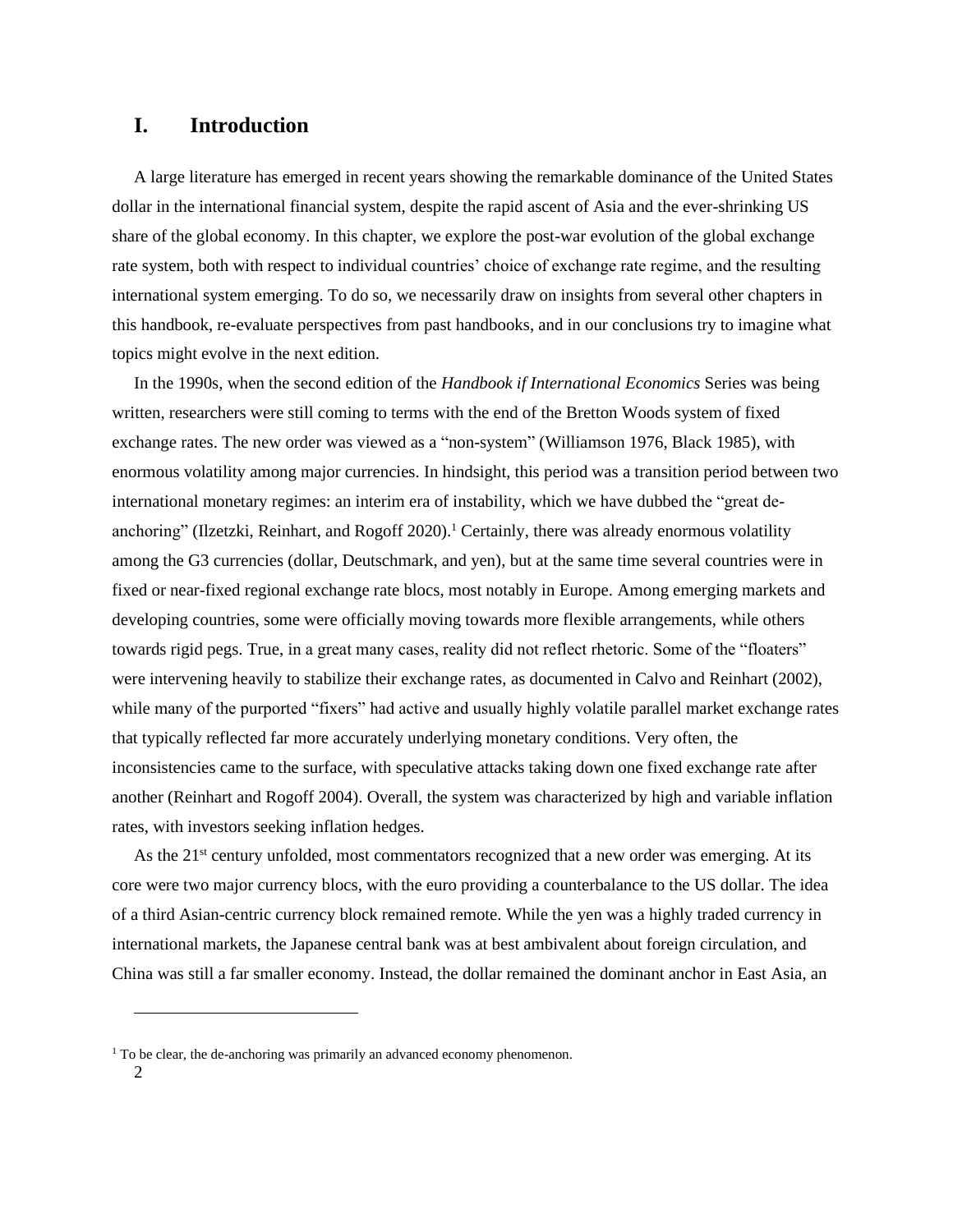arrangement Dooley et al. (2003), in a highly prescient paper, referred to as "Bretton Woods II". Following the Asian financial crisis, smaller countries were advised to choose one of two polar regimes: a hard anchor to a major currency (e.g., a currency board or joining a currency union) or allow their currency to float freely. For the countries choosing the latter option, the rising popularity of inflation targeting seemed to provide an alternative monetary framework. The apparent remaining questions were the extent to which the euro would truly compete with the dollar for prominence and the degree of monetary coordination–or competition—needed among these major currencies (Rogoff 2001).

The hindsight of two additional decades of data, and research have led to a new consensus, which we explore in this chapter. This new view can be summarized as follows. First, the US dollar is even more central to the international financial system than was previously understood and its reach has increased in the 21st century (see also Gopinath and Itskhoki 2021 in this volume). We summarize the multiple dimensions of dollar dominance in international trade and finance, placing particular emphasis on individual countries' de facto choice of exchange rate anchor/reference currency, which we argue implicitly incorporates a broad range of factors. The rise of the euro as an international currency has been far more muted than most economists anticipated two decades ago. Outside Europe, it plays no greater role than the national currencies it replaced, by some metrics. It is true that the renminbi, still in the shadow of the yen in 2000, has emerged as a contender. But although the renminbi may well be the global currency in the year 2100, to date it has still made limited headways as an international currency. In fact, Chinese overseas lending practices have reinforced rather than diminished the role of the dollar, as Chinese official lending has been overwhelmingly denominated in US dollars to date (Horn, Reinhart, and Trebesch 2019).

Second, de facto exchange rate flexibility has not increased as many had expected, nor have hard fixes with the very important exception Eurozone countries. Intermediate regimes, that range from crawling pegs to managed floating with varying degrees of "management," dominate. However, despite the scope for floating, exchange rates in general have become notably more stable than in the "non-system" era of the late  $20<sup>th</sup>$  century. The enormous rise in reserve holdings in large emerging market economies has surely played a role, but the general collapse in inflation rates and inflation volatility is likely even more important. While there has been a move towards "inflation targeting," the fact is that most central banks take great pains, often involving intervention and/or interest rate adjustments, to stabilize their exchange rate against an anchor currency, most often the dollar. However, despite the clear policy prerogative of maintaining a relatively stable dollar exchange rate, the frequent and spectacular exchange collapses of the 1990s and early 2000s have become much less common. Indeed, there has been a transition from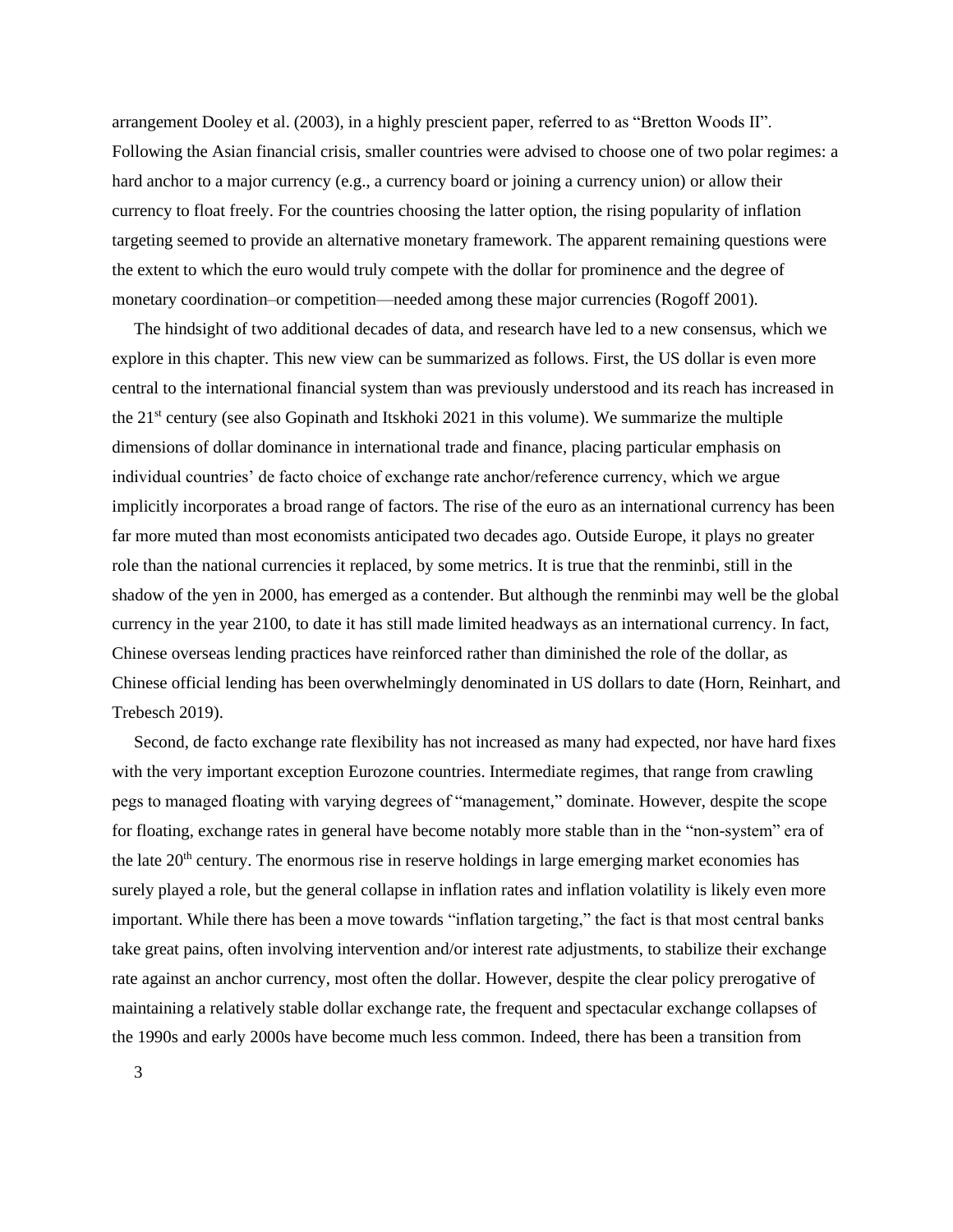dramatic devaluation to large scale depreciation without much drama. This is in stark contrast with the conventional wisdom at the turn of the century that intermediate regimes were recipes for exchange rate disasters and central banks should either irrevocably commit to an exchange rate target or not do so at all. In fact, one of the most dramatic crises of the  $21<sup>st</sup>$  century occurred in the Eurozone, where the hard peg prescription was followed.

Third, perhaps most surprisingly, these trends in exchange rate stability have extended to the core of the international monetary system, where G3 currency volatility has declined, precipitously so since 2014. This has occurred with some international coordination, such as swap lines during the global financial crisis and the Covid-19 crisis. But the main drivers have likely been a benign environment for exchange rate fluctuations, including low inflation and low interest rate volatility.

Fourth, most currencies are now convertible and capital controls have been removed gradually both in high income and subsequently in developing countries (albeit the pandemic, especially, led to uptick).<sup>2</sup> This is despite mounting evidence that capital controls may be useful as macroprudential tools and that capital flow bonanzas and sudden stops can lead to violent boom-bust cycles. (See Bianchi and Lorenzoni 2021 in the volume.)

Finally, massive accumulation of safe (primarily dollar-denominated) assets is in part due to central banks' attempts to manage their exchange rate while allowing capital to flow freely. This rising reserve accumulation may pose a risk to the system like the one observed by Triffin (1960) in the context of the dollar-gold standard of the Bretton Woods system. The modern equivalent asks whether US will be able to persuade investors that its fiscal capacity is sufficient to support the enormous outstanding liabilities it is creating, currently supported by seemingly insatiable demand for safe assets (see Maggiori 2021 in this volume).

Throughout the paper and in our concluding remarks we cautiously speculate whether the current system is stable and what alternative might come in its place. As we show in the following section, changes in the dominant anchor currency are rare and often associated with not only major geopolitical shifts, but also major armed conflicts. Financial innovation also plays a role in determining the epicenter of the international monetary system, so that rapid changes in payment and financial technology may play a role going forward.

Before turning to the discussion of this new consensus, the following section gives a brief history of the role of a dominant currency at the center of the international monetary system. Section III then

<sup>4</sup> <sup>2</sup> This observation is tempered by the fact that the currency of the second largest economy in the world (China) is not convertible.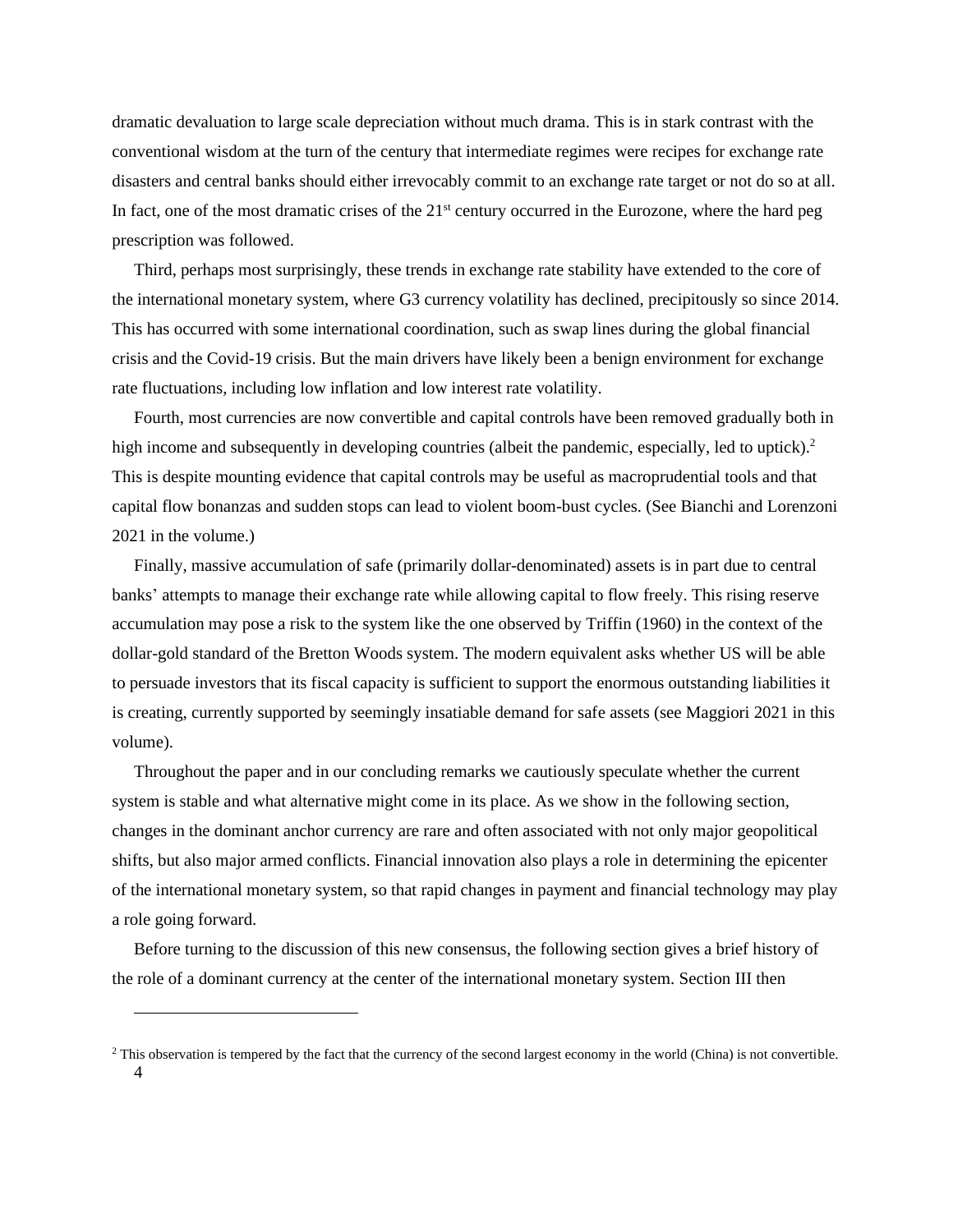provides an overview of the variety of methods that have been used to classify exchange rate regimes and anchor currencies that have been developed in the past two decades. Sections IV to XIII of this chapter detail the evidence that has accumulated over the past decade in support of the new consensus. Chapter IX concludes.

### **II. A Brief History of the Dominant Currency**

In understanding the 21st century global exchange rate system, there is perhaps no more fundamental question than the outsized role of dollar. In this section, we first present a brief overview of the history of the dominant currency, and then a similarly brief tour of debates over the workings of the system. Simply put, the fact that the current system is increasingly stabilizing around the dollar, as we will see in our formal analysis of exchange rate regimes, does not necessarily imply that the system is optimal. In particular, there are important arguments in the recent literature that the potential gains to greater cooperation might be significant.

History tells us that once a currency has established itself atop the global financial pyramid, it tends to remain there for a very long time, typically a century or more. Changes in the dominant currency are few and far between. When they do occur, there is typically a long transition. Since the 1500s only Spain, the Netherlands, Great Britain, and the United States have seen their currencies reaching dominant status.<sup>3</sup> Of course this is the view from Europe, with separate monetary systems having evolved in China and other parts of the world. Even the European system was far more fragmented than it is today and featured multiple currencies. And even when a currency was dominant, there were often several prominent alternatives alongside the leading currency.

Through most of the 1500s, Spain was the most important economic and military power, thanks to a huge inflow of precious metals from the New World. Although Spain's military success was mixed, the Spanish monarchy's willingness to freely spend and borrow to finance wars flooded Europe with Spanish silver coins, giving them familiarity and critical mass. Even as Spain's hegemony faded with the sinking of "Invincible Armada" in 1588 and ultimately the dissolution of the Iberian Union in 1640, the Spanish silver dollar (and later the Mexican silver dollar) retained a central role in global commerce persisting into the 19th century. This owed in part to the quality of Spain's coinage, but also to the fact her colonies accounted for four fifths of global silver production between 1493 and 1850. (See Ilzetzki, Reinhart and

<sup>5</sup> <sup>3</sup> Pick and Sédillot (1971) provide a quirky, but incredibly comprehensive historical evolution of currencies: dominant and minor.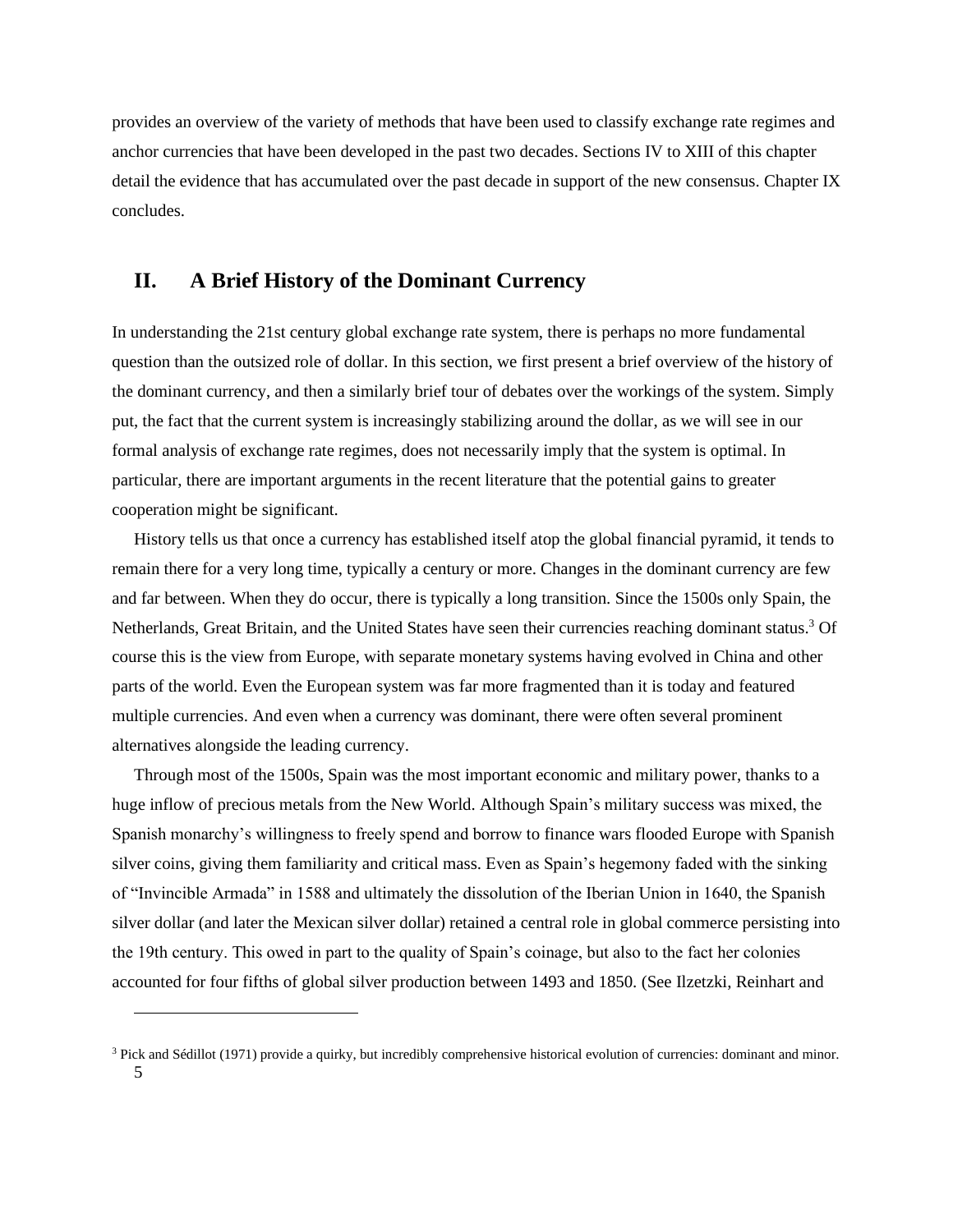Rogoff, 2019, and references therein.) It is noteworthy that the rise of the northern European currencies that usurped Spanish silver at the center of the international monetary system coincided with, and was facilitated by, the rise of British naval supremacy. Eichengreen et al. (2019) document the importance of military power and geopolitical alliances in buttressing the role of anchor currencies.

Although Spain's coins remained important long after its empire was surpassed, by the 1600s, the Netherlands became the most important commercial power (Denzel, 2010). Bills of exchange drawn on the Bank of Amsterdam became a reference unit of account in much of Europe and bills payable by the Bank became a store of value. In this respect, some historians argue that the Bank of Amsterdam effectively issued the first global fiat currency. This is a prime example of the role of financial innovation in determining the global anchor currency. However, the florin's era as a reserve currency came to an end with the fourth Anglo-Dutch war (1780-84) that led to the bank's effective insolvency (Quinn and Roberds 2014): a further example of the role of military conflict in anchor currency determination. Although England had been a major power for centuries, the mantle of global hegemon only passed unambiguously to the United Kingdom after the Napoleonic War. The UK had emerged almost unchallenged as the global economic superpower, with its empire eventually encompassing 25% of global GDP. The gold-backed British pound became the world's reserve currency. (For a discussion of the transition from silver to bimetallism to gold-backed currency, see Eichengreen 2019, who argues that global coordination on gold was a history-dependent outcome connected to choices the UK hegemon made.) The years 1870 to 1913 are regarded as the halcyon days of the gold standard, when there were relatively few government-imposed impediments to the movement of goods, capital, or people, at least in the core of the system. Meissner (2005) studies countries' decision to adopt the gold standard, and concludes that trade considerations were quite important. See also Meissner and Oomes (2009).

The British pound remained the dominant currency throughout the classical gold standard era even though its economy had been clearly eclipsed by the United States economy by end of the 19th century. Indeed, at the outset of World War I, the United States economy was roughly the size of Britain, France and Germany combined. True, the British empire in total still encompassed almost a quarter of the world's population, and the United States only got around to forming a central bank in 1913. One factor that allowed the pound to remain dominant was American bankers' relative lack of interest in international lending, viewing their comparative advantage as tapping into booming United States growth.

It was only after the devastation of World War I, when the relative size of the US economy was further magnified, that the dollar emerged, and then only as a co-equal, at least as measured by share of international reserves. Eichengreen and Flandreau (2009) emphasize that the dollar had pulled even with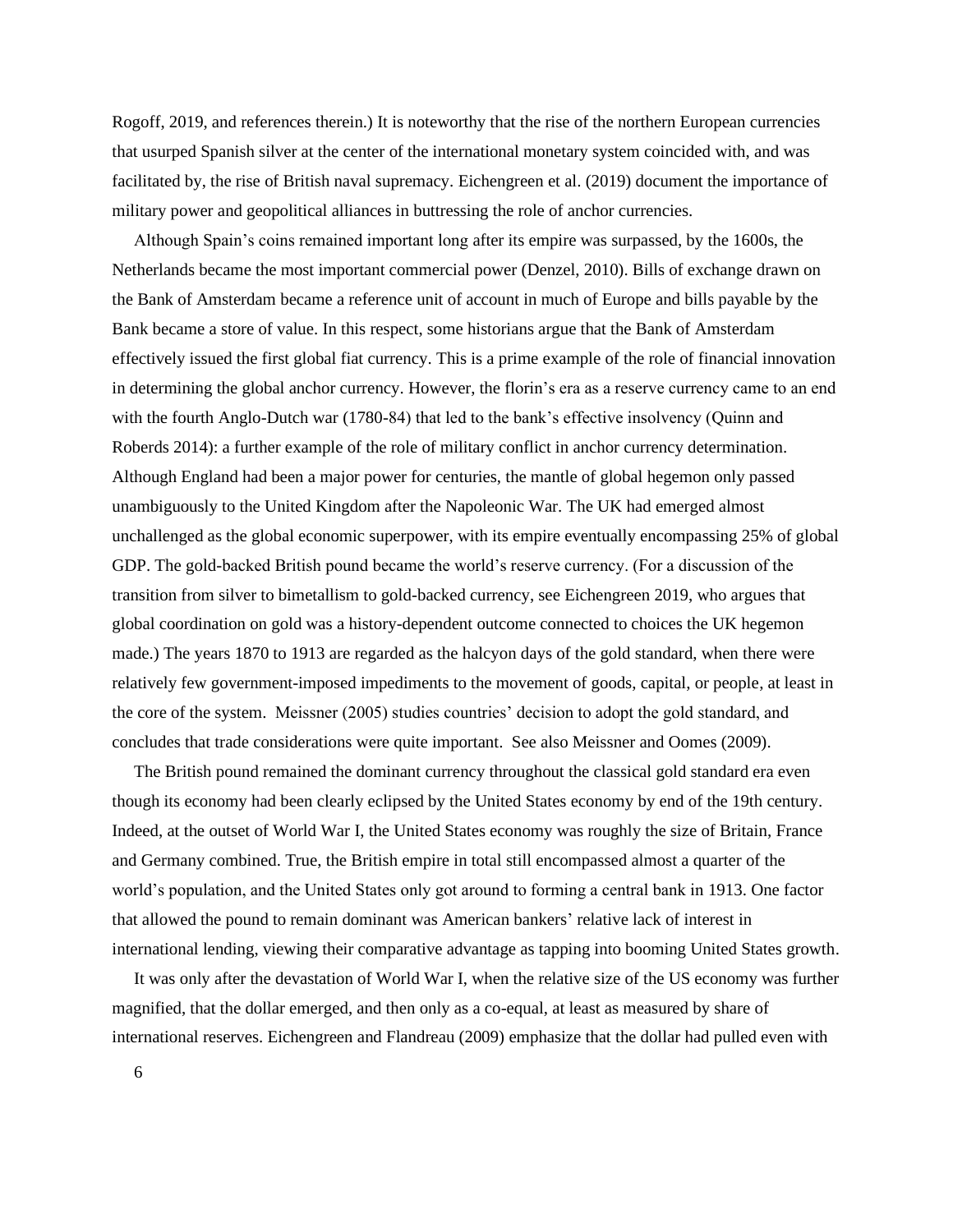the pound in international reserve holdings by the mid-1920s and by the late 1920s had already begun to surpass it.<sup>4</sup> The dollar's late arrival on the scene was partly due to deliberate policy decisions. The US was consciously isolationist during most of the 19<sup>th</sup> century and restrictions on bank branching made the US a less attractive location for international funding. The Fed-supported creation of banker acceptances was a reversal of these trends and certainly accelerated the role of the dollar in international trade in the interwar period (Eichengreen, 1991; Eichengreen and Flandreau, 2010). World War II brought a decisive end to the dual (or multiple) global currency regime. With the UK having taken on huge wartime debts, its economy suffering widespread destruction and dislocation, and its empire visibly unravelling, (not to mention 11 IMF programs during the post war decades), that the dollar emerged alone at the center of the post-war fixed exchange rate Bretton Woods system.

The durability of the pound and its ability to withstand the continual diminution of Britain's economic size and empire, reinforces the point that even if the dollar were pushed off its perch this century, the process could be a very long one. Moreover, any transition is likely to involve an intermediate period of multi-polar anchors, much as the case of the US and Great Britain during the interwar period, or Germany and the United States after the demise of Bretton Woods. Finally, there are parallels between the limited US role in international finance in the late-19 century due to policy restrictions and the limited reach of the renminbi today due to lack of convertibility.

Why is there such a gravitational pull towards a single currency, and what forces might lead to having the multi-polar world envisioned by Frankel (2008) and Eichengreen (2011)? Going back at least to Swoboda (1969), economists have long noted the convenience factor of having all trade denominated in a common currency. Bacchetta and Van Wincoop (2005) and Goldberg and Tille (2008) suggest that strategic complementarities in pricing and highly competitive markets lead firms to price in a dominant currency. The findings of Maggiori, Neiman and Schreger (2020) on the remarkable dominance of the US dollar in corporate bond markets indicates that such complementarities are also true in choice of denomination for financial assets. Further, currency choice in trade and finance may be reinforcing, as Gopinath and Stein (2020) show. The more a firm's exports are priced in dollars, the lower the premium they are required to pay on bonds. Market liquidity is also a critical factor, as He, Krishnamurhty and Milbradt (2019) show. Market size increases liquidity, with lower premia creating a feedback loop to larger market size. Importantly, especially in a world of massive post-pandemic debt, He et al. caution

<sup>4</sup> Eichengreen and Flandreau (2009) also document that a large share of cross-border financing was conducted in German Deutschemark and French francs in this period, so that the British pound was not alone at the pinnacle of the international monetary system.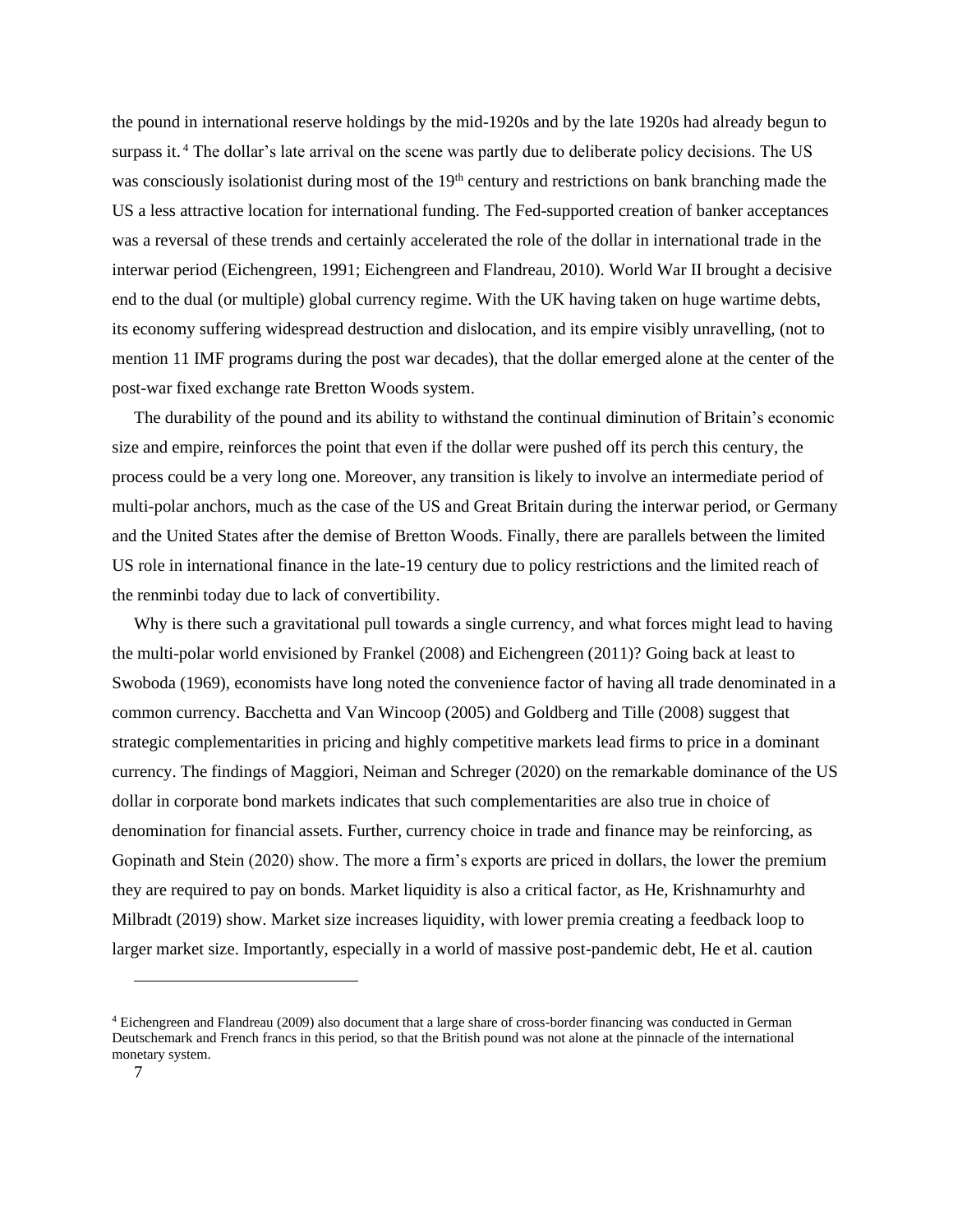that the feedback loop from size to liquidity premia is positive only as long as there is a sufficiently strong demand for safe assets. Otherwise, risk premia may rise due to concerns about sustainability.

Outside of strategic complementarities in the pricing of goods and assets, risk considerations can also play a strong consideration for countries to gravitate towards the dollar as a safe asset. Hassan, Mertens and Zhang (2020) argue that to the extent the dominant currency provides the premier global safe asset, it will tend to appreciate in times of severe adverse global shocks. This implies that countries that are able to credibly stabilize exchange rates against the safe asset (the dollar) can lower their borrowing rates. (Credibility is an important caveat since it assumes the peg will be kept precisely in situations where it might be most painful to do so.) The importance of the risk premium as a factor in exchange rate dynamics has been explored recently in work by Lilley and Rinaldo (2020) and Stavrakeva and Tang (2021).

More generally, there is a broad host of reasons why central banks may want to stabilize exchange rates against the dominant currency, including borrowing mismatch, inflation pass-through, trade, and impact on competitiveness (Calvo and Reinhart, 2002). This is why Ilzetzki, Reinhart and Rogoff (2019) suggest that an individual country's exchange rate regime may be regarded as a portmanteau measure of the multiple channels through which exchange rate fluctuations can impact the economy.

Schmelzing (2020) proposes a timeline of the global safe asset (as opposed to the global dominant currency), shown in the second column of Table  $1<sup>5</sup>$  In Schmelzing's classification, the Italian city states including Genoa, Florence, and Venice, issued the (relatively) safe global asset. Over parts of this early period, Portugal also issued a relatively safe asset. (Just as there can be more than one reserve currency, there can more than one safe asset.) Schmelzing's timeline lists Spain as the global safe asset from 1509- 1598, ending as Philip ceded the throne of the Netherlands following the Treaty of Vervins with France. From 1599-1702, the Dutch province of Holland issued the most reliable global safe asset, with British long-term consols constituting the global safe asset from 1703-1907. Interestingly, German Imperial bonds were the safe(est) asset from 1908-1913, we return to this interpretation momentarily. In any event, if Germany did issue the safe asset briefly, it quickly lost the franchise back to Britain during the period of the Great War. From 1919 until 1961, the United States issues the most reliable global safe asset. But

<sup>&</sup>lt;sup>5</sup> For the purposes of this paper, we define a safe asset as one that best preserves purchasing power, that is not only is it unlikely to default, but also it is the one that provides a reliable store of value and is readily acceptable as a medium of exchange, It should be noted that although the dominant currency tends to be a global safe asset, it is by no means always the *safest* asset among internationally issued bonds, at least not in the sense of being consistently the lowest yielding. In recent years, the Japanese yen provided lower yields than the US dollar, for example. .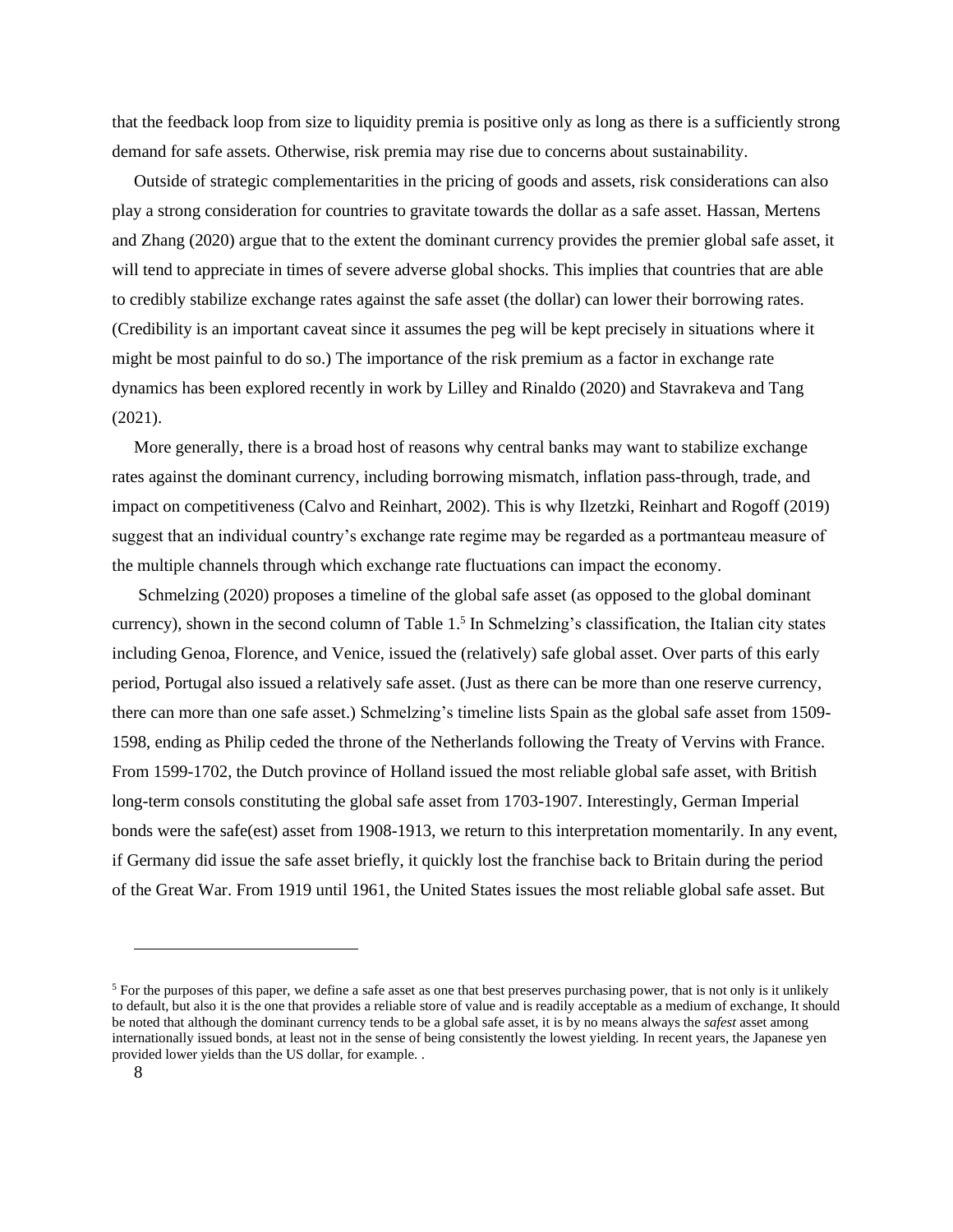from 1962-1980, one can reasonably argue that it was Germany. It worth recalling that as the Bretton Woods system collapsed and inflation raged throughout the world, and even as UK and Japanese inflation peaked at over 20% and the US's over 13%, German inflation never approached double digits. After 1980, the US is again the safe asset. Importantly, the third column in Table 1 contains an annotated overview of exchange rate arrangements during these different epochs, including the role of gold which at times also played a fundamental role both in the exchange rate system and as a safe asset.

One can argue with the judgement embodied in the timeline, but it makes the point that the asset which appears safest on ex-ante grounds does not always turn out to be so ex-post. The post-war German hyperinflation could hardly have been anticipated a few years prior to World War I. Indeed, World War I itself was not fully anticipated. Political scientist Graham Allison (2017) refers to the historical challenges of avoiding war between the old economic/military power and the rising one as "Thuycides trap." (The name refers to the Greek general and historian who posited the inevitability of the Peloponnesian war between incumbent power Athens and rising power Sparta.) War is a frequent outcome but not inevitable; in four of the sixteen historical cases Allison studies, three in the 20th century, war was averted through imaginative statecraft. Arguably, World War I may have been avoidable as well. The safe asset history in Table 1 should be read through that lens of uncertainty, not what we know happened historically ex-post.

Figure 1 shows the 800-year history of the real return on the global safe asset from Schmelzing (2020). As Schmelzing emphasizes, there is a downward trend of 1.67 basis points per annum over the full sample, and 2.29 basis points in the subsample after 1820.

How soon, if ever, will the Chinese RMB become the dominant currency? Obviously, given China's sheer size and growth, its emergence as the dominant currency is a distinct possibility. If China avoids the middle-income trap and continues it inexorable growth, its economic size—which already passed the United States in purchasing power terms by 2014—will have surpassed that of the United States in dollar terms by 2040 if not much sooner. Already, the emerging world as a whole accounts for 61% of global GDP compared to 42% in 1980 at purchasing power parity (PPP) exchange rates. Over the same period, the United States' share of global GDP has fallen from 22% to 17%. Although China's banking and financial system still lag—in part because its legal system does not protect property rights sufficiently well yet—both are evolving, albeit not necessarily towards a Western model. We note in this regard that, for at least the past two centuries, the main anchor currency has been issued by relatively democratic countries with strong commitment to the rule of law. On the other hand, as the new entrant, China may benefit from a shift to new digital infrastructures, having less to lose to from disruptive technologies that undermine the existing regime. Although in principle, the dollar could remain dominant indefinitely even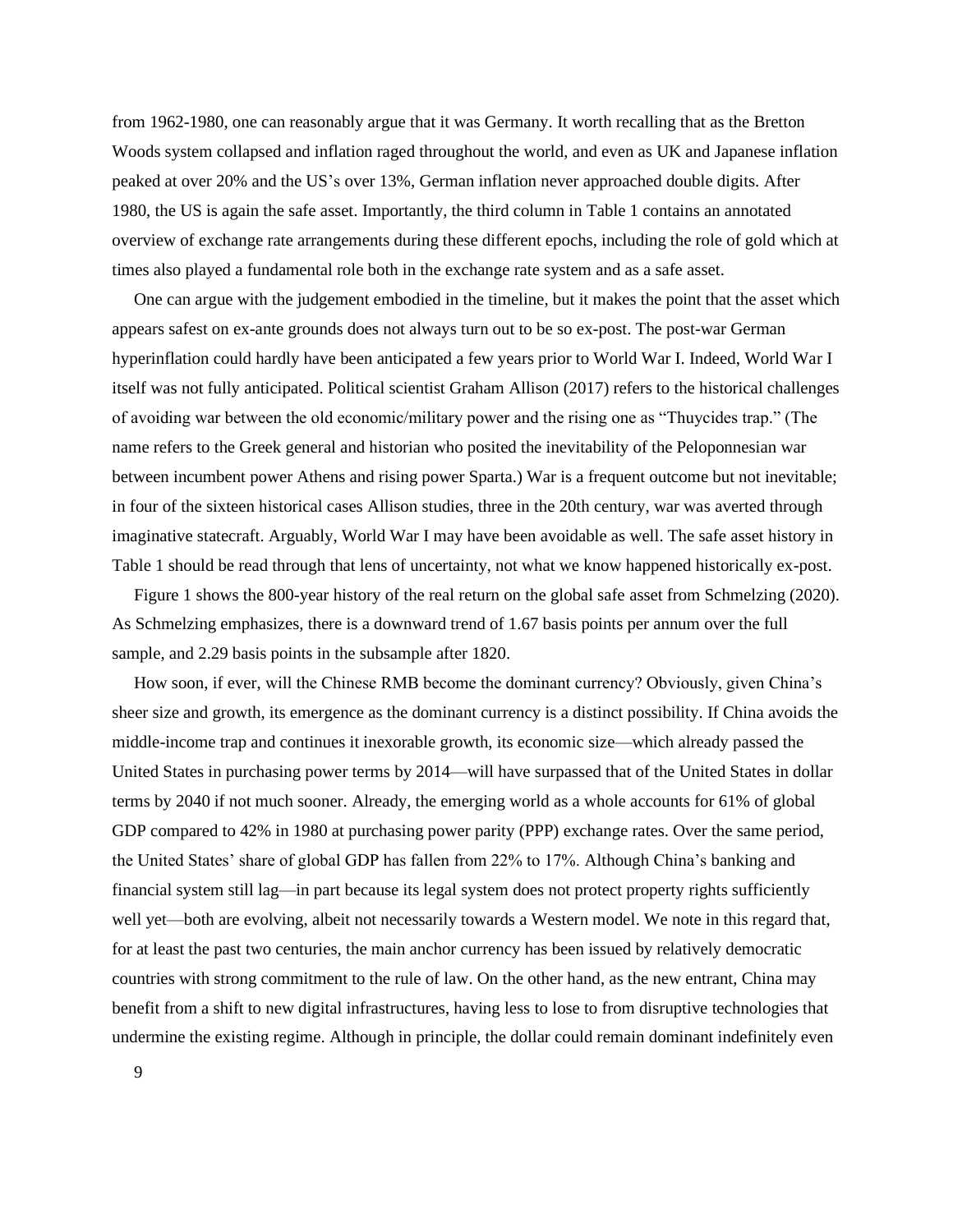as the US share of global GDP continues to fall, the home market advantage the US now enjoys will inevitably become less meaningful and the position of the dollar more fragile.

Another key question, in addition to economic size is military power, as Eichengreen et al. (2019) and Ilzetzki, Reinhart and Rogoff (2019) emphasize. At present, the US far outstrips China in conventional military capacity, but that advantage is gradually eroding and will likely change dramatically over the next two decades; China already appears to be at least on par with the United States in most areas of emerging military technology, including cyber and biological warfare, not to mention drones. (Europe badly lags the US in military capabilities and this may be a piece of the explanation for the internationalization of the euro has advanced so slowly.)

The falling size of the US economy could also be aggravated by rising debt, especially short-term debt. Farhi, Gourinchas and Rey (2011) and Obstfeld (2011) point to this "Modern Triffin Dilemma." In an important paper, Farhi and Maggiori (2018) argue that the hegemon is likely to be tempted to overextend borrowing because the costs of crisis (which could be a sharp rise in inflation rather than default) extends to the entire world and not just to the hegemon. We revisit the modern Triffin Dilemma in Section VIII.

The global appetite for safe assets is also a consideration, as we have already noted. Although the appetite for advanced economy debt has seemed insatiable in recent years, with real interest rates on global safe assets at record lows, no country has embraced this opportunity as fully as the United States. As we shall see in Section IV, US public debt in global markets already rivals that of all other advanced economies combined, and the same is true of corporate debt. There are strong intellectual arguments mainly that the interest rate is less than the growth rate—that public debts could be expanded far more, particularly if the funds are used on enhanced infrastructure or decarbonizing the economy. (See Blanchard 2019, for example.) The political imperative to urgently address within-country inequality is also likely to lead to much faster debt accumulation. Thus far, the appetite for safe assets has seemed to outstrip supply by far, particularly in the face of two massive shocks (the pandemic and the financial crisis), barely a decade apart. But there is no guarantee this will continue to be the case going forward. As Reis (2020) shows, when one considers the rate of return on capital (which is greater than the growth rate of the economy), not only government borrowing rates (lower than the growth rate of the economy), the US may have already be on track to exhausting its fiscal space.

Finally, a major factor that has coincided with ever-growing dollar dominance has been the remarkable fall in global inflation, which has made the purchasing power of the US dollar extraordinarily predictable. Further, as we will see in Section VI, exchange rates among major advanced currencies have been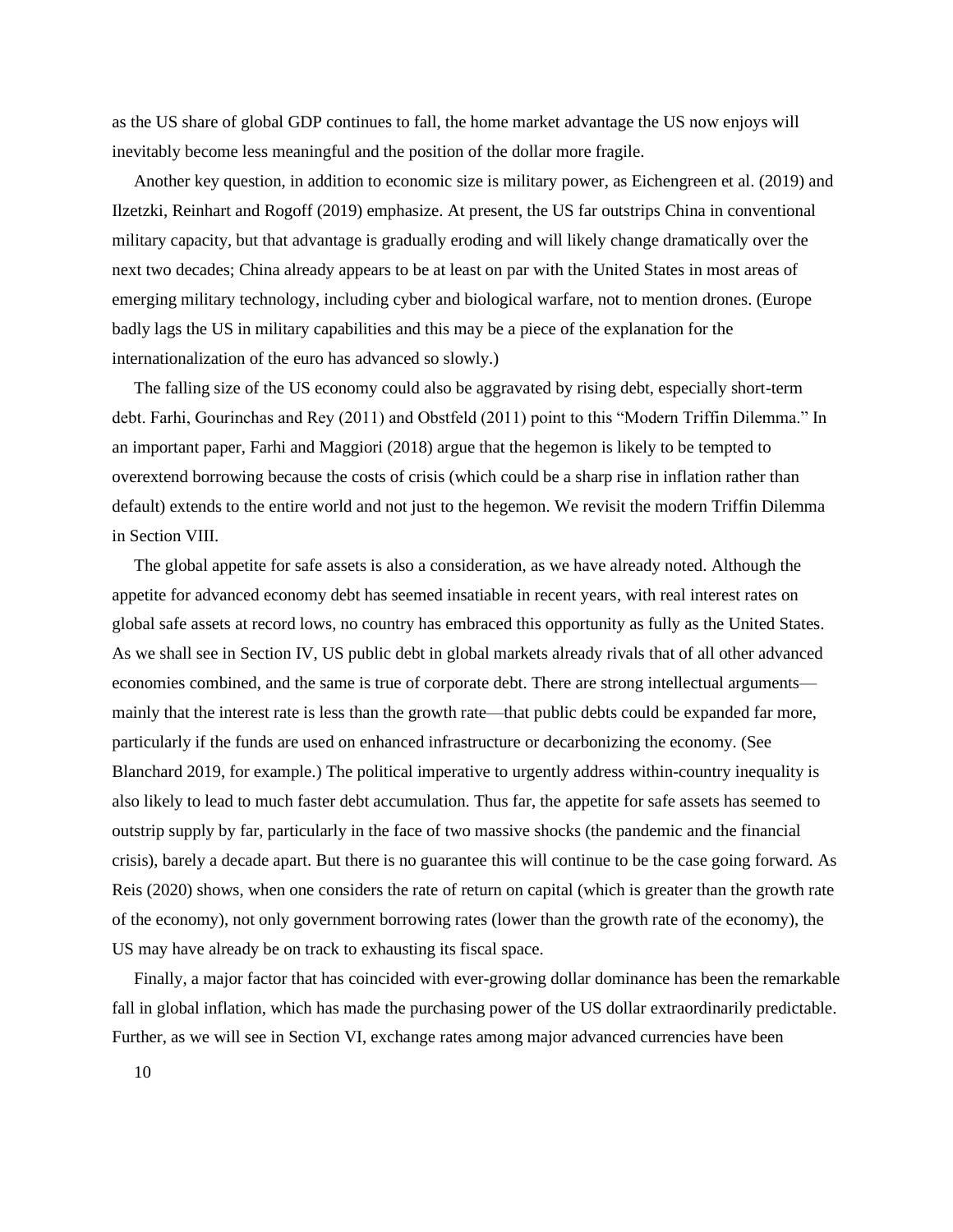extremely stable in recent years, so that the dollar's purchasing power has also been stable in nondollarized economies. Although the success of lowering inflation owes much to central bank independence and more predictable central bank policy, there is a strong case to be made that it was greatly facilitated by globalization and the rise of China (Rogoff, 2004). Central bankers had the wind at their backs as Chinese imports pushed down prices in highly visible fashion, helping to bring down inflation expectations. Going forward, the dynamic could turn. Even without a trade war, demographic pressures are likely to raise change the shape of globalization over the next two decades (when China's labor force is projected to fall by 200 million, and dependency ratios are set to become far more challenging across advanced economies). Goodhart and Pradhan (2020) argue that the next phase of the global demographic decline is very likely to lead to strong inflationary pressures unless India and/or Africa develop at a speed far faster than currently forecast. They also raise the possibility, albeit more cautiously, that the same pressures could reverse the real interest rate trends of the past three decades.

Last but not least, it is difficult to forecast with certainty how changes in digital transactions technologies might lead to significant changes in finance and ultimately currency dominance, particularly given that many countries are concerned that the current system gives the United States government excessive control over the flow of transactions information, and too much power to use regulation of dollar clearing as vehicle for achieving political ends.

Benigno, Schilling and Uhlig (2019) argue that, regardless of government incentives, the impact of cryptocurrencies on the global exchange rate system could also upend the status quo. True, central to their analysis is the assumption that in the long run, governments cannot interfere with a significant migration from fiat to cryptocurrencies in transactions. This assumption is strong indeed, given that governments control all elements of the legal economy, and have the capacity to make it extremely difficult to launder crypto into the legal economy once banned. As Rogoff (2016) argues, given the imperative of collecting taxes, enforcing laws and regulations, and dealing with financial crises, governments have an overriding incentive to ensure they can control the flow of information and the unit of account. Governments may suffer temporary setbacks in controlling cryptocurrencies but have enormous capacity to achieve this end once they make it a priority. In less developed countries, restrictions on crypto currency may be imposed to avoid capital flight. Governments are unlikely to indefinitely lose at a game whose rules they make. Nevertheless, one should not underestimate the potential for the coming shift to digitalization, along with new rails to the international payments that might not be US-centric, to have a significant impact on currency choice and the exchange rate system. Central banks have begun contemplating digital versions of their currencies and upgrading their payment systems to the new digital age. These new technologies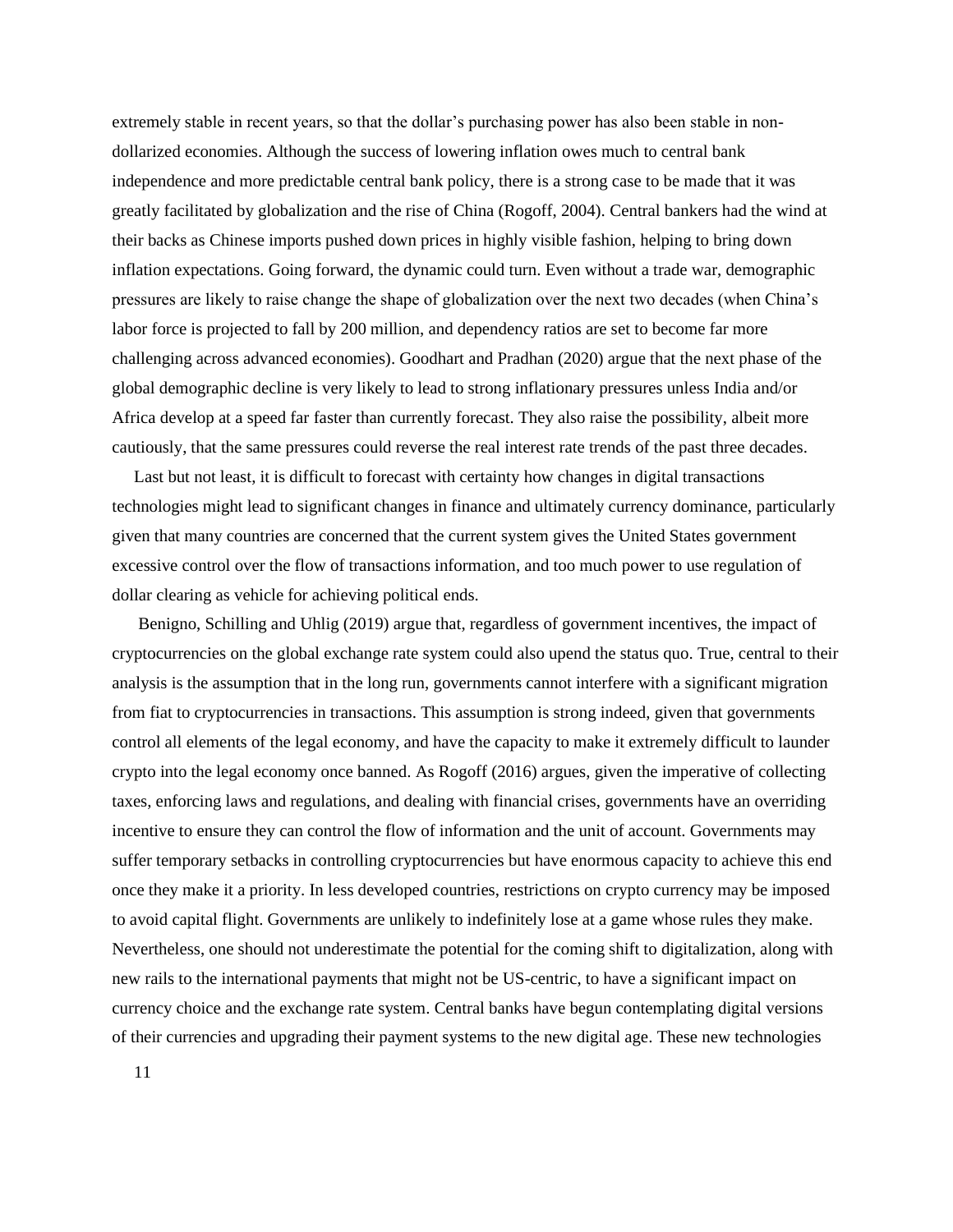may well determine the epi-center of the international monetary system in the second half of this century, if not before.

### *Cooperation*

Our discussion of the history of anchor currencies would be incomplete without at least some discussion of the related literature on international monetary policy cooperation. The fact that the world has coalesced around a dollar-dominant regime does not necessarily mean the system is in any sense optimal. The subject of international monetary cooperation remains an active literature where there have indeed been some developments since the last handbook in 2013. We do not have space here to give it justice but will make mention of a few recent developments, though as one expands the notion of monetary control to encompass information flows embedded in payments, and the ability of the dominant country to enforce financial sanctions, it is clear that there is much to be done.

Theories of international policy coordination stem from early work by Cooper (1969) and Hamada (1976), identifying how demand spillovers across countries can create incentives for cooperation. Of course, Nurske (1944) already highlighted the benefits of policy coordination in the interwar period. For example, an expansionary monetary policy in the home country increases overall global demand which benefits both home and foreign, but the concomitant depreciation of home exchange rate that generally arises creates an expenditure-switching effect that can make the spillover smaller or even negative. The first-generation of analyses is surveyed in Richard Cooper's (1985) contribution to the first set of volumes in the *Handbook on International Economics*. Engel (2016) has assessed the literature much more recently.

A major topic of debate in the modern literature is whether there is still significant scope for international monetary cooperation if countries follow optimal domestically-oriented monetary policies. Obstfeld and Rogoff (2002) develop conditions under which the gains from cooperation are small, provided all countries are following optimal domestically oriented monetary policies. Incomplete markets for international risk sharing create scope for gains from cooperation, but these are not necessarily large in their framework. Since then, a substantial literature has developed, emphasizing a number of cases where cooperation can yield first-order gains. An important example is Engel (2011), who shows that the gains from cooperation are potentially much larger when prices are rigid in local currency terms (the currency of the importer) rather than producer currency terms (the currency of the exporter). Bodenstein, Corsetti and Guerrieri (2020) extend Obstfeld and Rogoff's framework to allow for a richer pricing dynamic using Calvo contracts. In their model, large imbalances can accumulate over time and create a significant wedge; the debtor benefits from a global monetary policy that brings down the path of real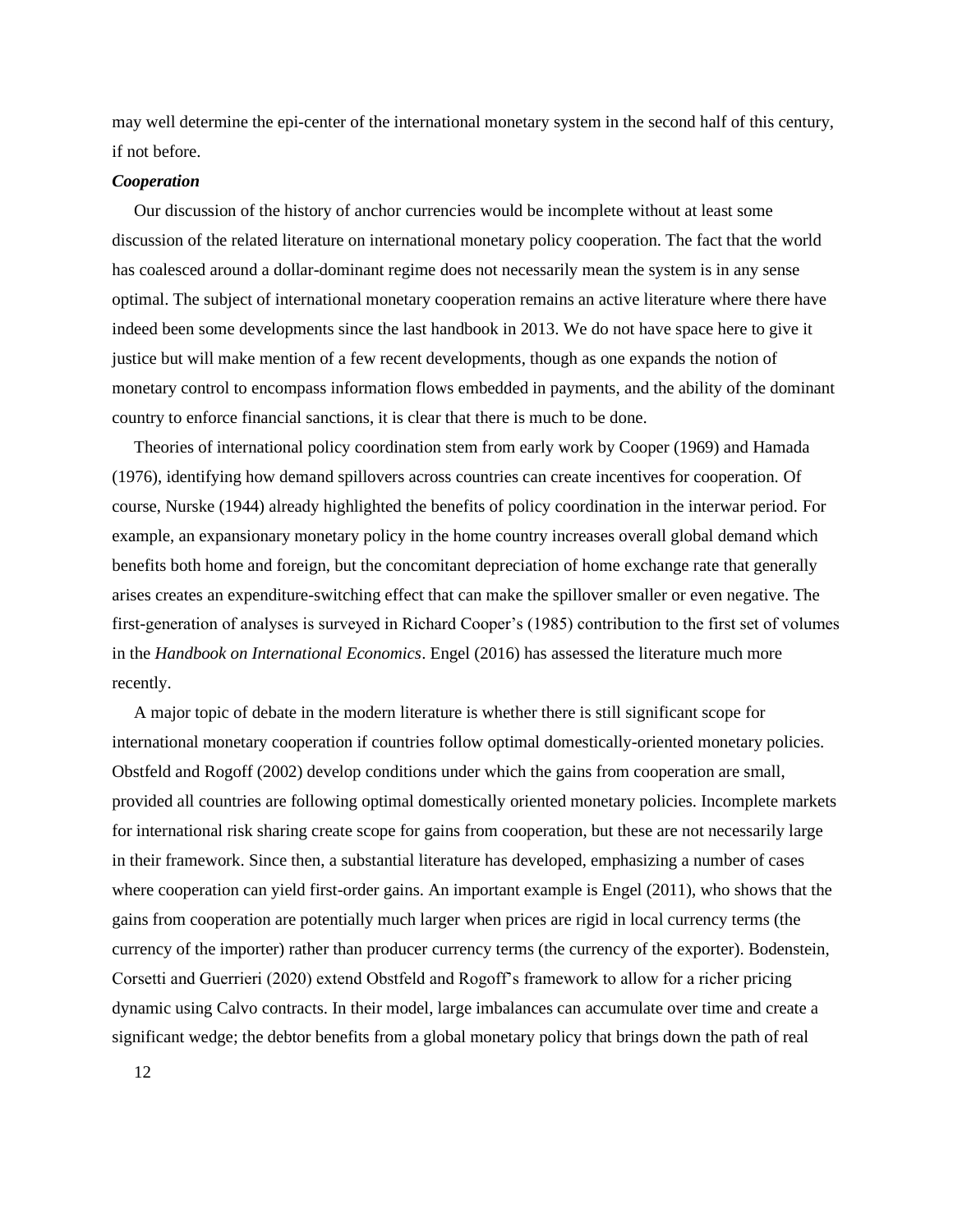interest rates and the creditor similarly loses.) Egorov and Mukhin (2020) show that international coordination is desirable for non-US economies when prices are sticky in US dollars, but such cooperation may not be sustainable because it isn't in the self-interest of the US. The problem of international coordination can become especially acute at the zero bound, as Cabellero, Farhi and Gourinchas (2021) show, in part because at the zero bound demand shortfalls spill directly into output declines.

In an ambitious paper, Korinek (2017) develops a very general framework to identify cases where international spillovers create significant gains for cooperation. He finds that even in the face of a wide range of domestic market imperfections and distortions, non-cooperative domestically- oriented macroeconomic policies can still yield a globally efficient outcome provided (1) policymakers have sufficient external instruments and (2) international markets are free of imperfections.

Most of the cooperation literature employs New Keynesian models that focus on classical productivity or government spending shocks; there has been much less research exploring the risk premia and liquidity shocks that play an increasingly central role in applied exchange rate models, for example Gabaix and Maggiori (2015), Itskhoki and Mukhin (2020), Lilley and Rinaldi (2020). It is also clear that in extreme events such as the pandemic and the global financial crisis, there are very direct mechanisms for cooperation outside the usual interest rate channels. Federal Reserve Swap lines, for example, appear to have played a critical role in stabilizing dollar funding markets globally in both instances (see Bahaj and Reis, 2020). Further, several countries have swap lines with the ECB and more than 40 central banks have signed for swap lines with the People's Bank of China. This has been an important development that needs to be explored in much greater detail. Arguably the expectation that such swap lines will be available in future emergencies helps remove tail risk and affects exchange rate stability even during quieter periods, although the empirical importance of this effect relative to other factors such as reduced monetary policy uncertainty is unclear (see Ilzetzki, Reinhart and Rogoff, 2020b and Stavrakeva and Tang, 2020).

There is, of course, an important parallel between dollar swap lines and cooperation under the gold standard, when major central banks with strong gold positions would, on rare occasion, step in to help major central banks whose gold peg was under duress; see Ahamed (2009) or Eichengreen (2019) for discussion of cooperation under the gold standard. Harris (2021) shows that the Tripartite Agreement of the late 1930s between the United States, the United Kingdom and France, formed an early example of more routine central bank cooperation; that framework is in some ways was a precursor to the post-war Bretton Woods system. Indeed, as Horn, Reinhart, and Trebesch (2020) document, during the 19th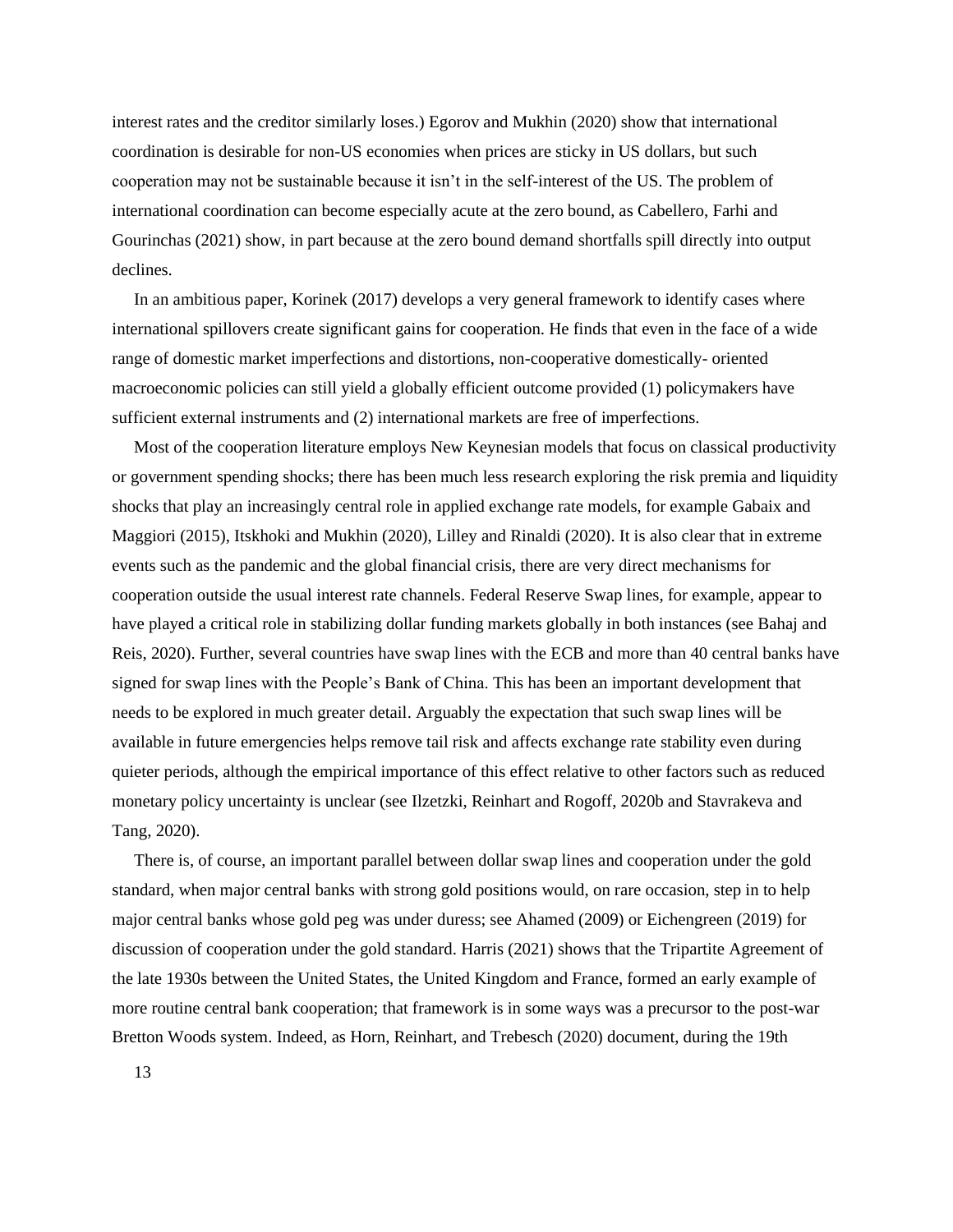century, there were repeated episodes with sizeable central bank lending, including the Panic of 1861, the Baring Crisis in 1890 and the Panic of 1907. In the 20th century, international central bank lending intensified during the interwar years. In the 1920s, for example, consortia of central banks agreed to extend reciprocal credits to help each other return to gold. In 1931, central bank lending reached a historic peak, with total credits exceeding 3% of US GDP. That a financial crisis in a major financial center could lead to long-lasting impacts on the global economy is shown by Xu (2020).

Another quite practical issue is whether small developing economies might have an incentive to try to use monetary policy to behave non-cooperatively and temporarily maintain an undervalued exchange rate. Bergin and Corsetti (2020) develop a two-sector model with two tradeable sectors, one perfectly competitive, and the other with monopolistic competition, nominal rigidities, and sunk entry costs. Monetary policy can affect the competitiveness of the differentiated goods firms, and thereby affect the composition of output and exports. The theme is reminiscent of Rajan and Subramanian (2011), who show that aid can having last effects on the composition of production.

In a world of rapidly rising "safe" global debts, the issue of how safe currency debt issuance policies affects other countries is likely to be an increasingly important one. Farhi and Maggiori (2018) show that having more than one reserve currency can sometimes help to put a check on a hegemon's incentive to issue debt to the point of fragility (to reach a zone where multiple equilibria become more of a concern). Their argument is somewhat analogous to Rogoff (1985), who shows that in the presence of distortions in domestic policy (he uses the example of inflation bias), international policy cooperation can actually be counterproductive. The fact that unilateral inflation depreciates the exchange rate actually worsens the tradeoff between higher output and higher inflation and leads to a lower equilibrium inflation bias.

In a similar vein, we note the interesting observation of Canzoneri and Henderson (1991), who show that in a system where the hegemon has the dominant monetary authority, the choice of exchange rate regime by the rest of the world can have significant strategic implications on the lead country. In some cases, the rest of world can actually be better off it is collectively committed to a fixed exchange rate regime. Despite the loss flexibility in responding to asymmetric shocks, the fixed rate commitment has a strategic tempering effect on the hegemon's monetary policy that can, with symmetric shocks, leave the rest of the world better off overall than under a flexible rate system.

We note in concluding this section that beyond continuing to explore Keynesian themes that dominate the existing international cooperation literature, there is also great potential and need for future research on the broader implications of the international payments system. Topics would include control of information flows embedded in transactions data, the ability to impose financial sanctions, standardization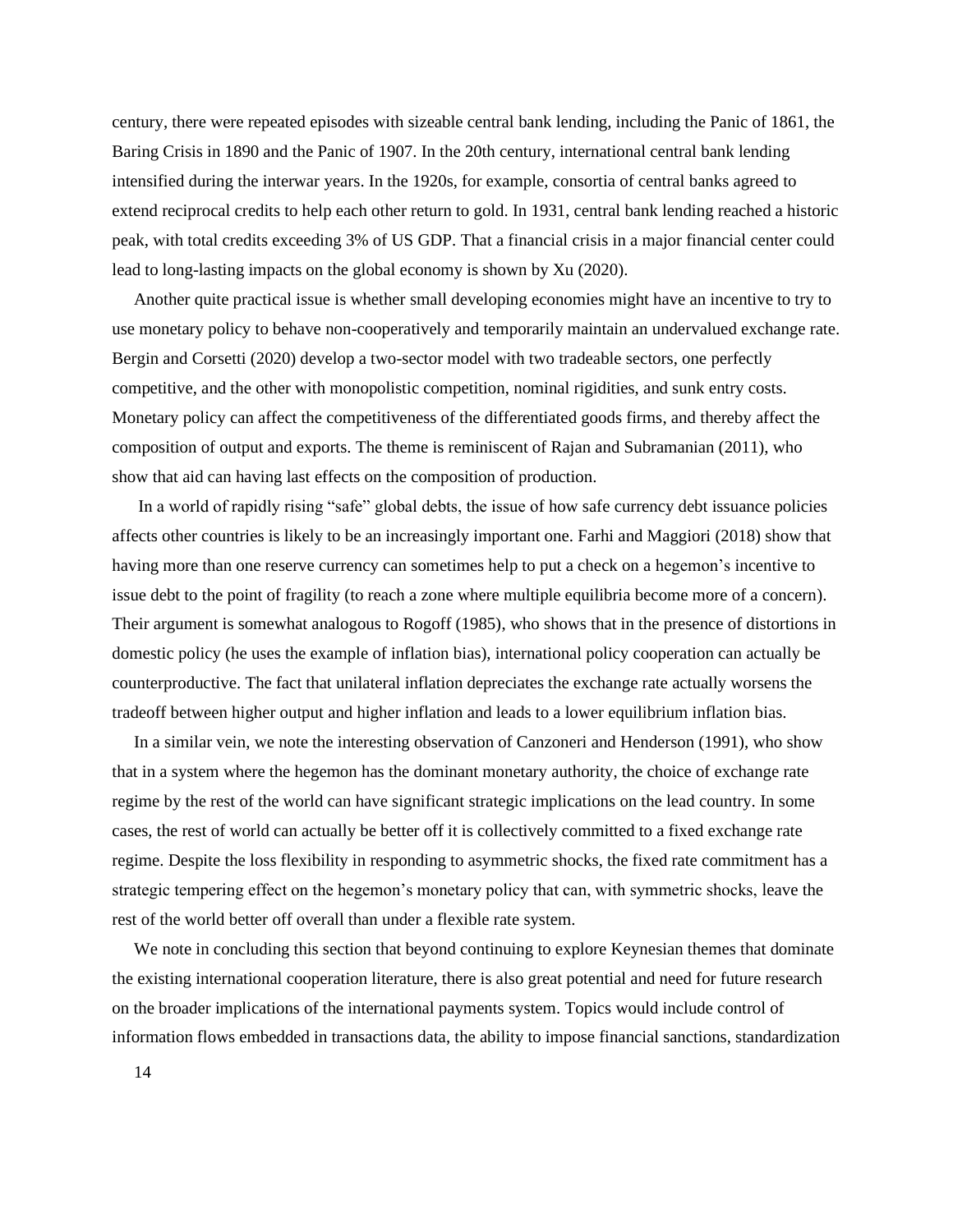of digital transfer protocols, and central bank swap lines. Indeed, economic cooperation is likely to be one area of international relations where it is important to look at strategic interactions across issues (fiscal and monetary policy) in an integrated framework, for example where reputation for cooperative behavior in one area affects a county's credibility in other area. (This point is, of course, familiar from the sovereign debt literature, see Bulow and Rogoff, 1989).

### **III. Rethinking Exchange Rate Regimes**

Post-World War II debates on the nature and ideal structure on the international monetary system date back at least to Keynes' (collected 1978) writings in the interwar period and Nurske (1944). Their period of focus was the volatile inter-war period, which also saw the first modern effort to track exchange rate arrangements in the League of Nations' Annual Yearbooks. Keynes was of course one of the eventual architects of the Bretton Woods gold-dollar system, although much of its details were devised by Harry Dexter White and the US Treasury. During the Bretton Woods years, several authors, including Friedman (1953) and Johnson (1967) called for a move away from the "adjustable peg" system to a (non-)system of flexible exchange arrangements. On the other side of the debate stood Mundell's (1961) analysis of optimal currency areas. The arguments on both sides were theoretical or historical rather than empirical. With the end of Bretton Woods in the early 1970s, countries diverged in their approaches to exchange rate management ranging from continued adjustable pegs to freely floating exchange rates. This provided variation that allowed an empirical assessment of the pros and cons of different exchange rate arrangements. The literature on this topic is too large to summarize here, but Ghosh, Gulde, and Wolf (2003) provide a useful overview. This first generation of empirical analysis on exchange rate regimes relied on the IMF's classifications, summarized in the Fund's *Annual Report on Exchange Arrangements and Exchange Restrictions* (AREAER). The regime classifications in this annual report were based on countries' self-reported exchange rate practices at the time. (The Fund has revised its methodology several times since.) In its early years, the report focused on whether central banks were meeting their commitments under Bretton Woods' rules of the game. The report also contained information on capital controls, which we discuss further in Section VII. In the post Bretton Woods period, the report expanded its taxonomy of exchange rate arrangements to reflect the heterogeneity of practices that emerged but continued to be based on countries' self-reported regimes. Evidence on differences in economic performance across regimes was inconclusive on many dimensions, possibly because actual practice diverged from official exchange rate policy.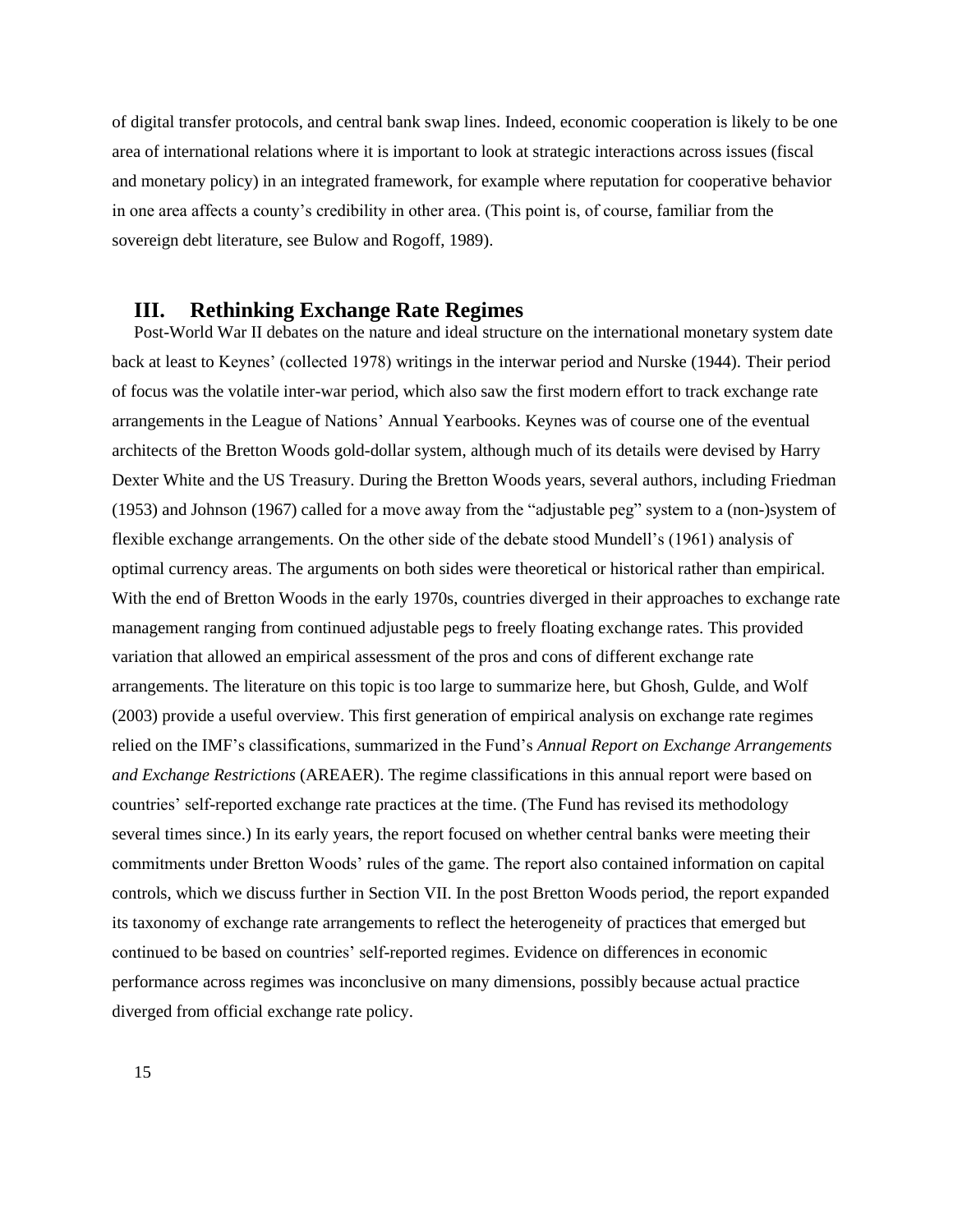Starting in the mid-1990s, several articles pointed out this divergence between policy and practice. Obstfeld and Rogoff (1995) noted that countries claiming to peg their currency often succeeded for a number of years, but in an era of more open capital markets, almost invariably succumbed to severe exchange rate crises at some point.. Calvo and Reinhart (2002) argued that many developing countries suffer from "fear of floating", i.e. they tend to manage their exchange rate more than their official policy would imply. These observations led to new generation of classification methods based not on *de jure* exchange rate arrangements but based on *de facto* practices towards exchange rate management, most notably Levy-Yeyati and Sturzenegger (2003, 2005), Reinhart and Rogoff (2004), and Shambaugh (2004). In addition, the IMF's AREAR revised its classification methodology to combine countries' de jure policies and their de facto practice, based on IMF staff assessment. The new classification schemes differed in methodology, but importantly departed from the previous practice of accepting self-reported policies at face value. They relied instead on statistical and historical evaluation of actual exchange rate practices. Klein and Shambaugh (2010) compare the classification methodologies in detail and we describe them briefly here.

Not surprisingly, all classification methodologies include exchange rate movements as an input to their classifications. Levy-Yeyati and Sturzenegger (2003, 2005), henceforth LYS, look at the change and volatility of exchange rates and combine this information with variation in central bank reserves to determine whether a give country has a peg, a flexible exchange rate, or an intermediate regime. The idea behind their classification is that accumulation or sale of reserves is a common policy tool in exchange rate management, so that a pegged exchange rate will be associated with low exchange rate variability and high reserve variability; the opposite should be true for a flexible exchange rate. The authors then use cluster analysis to classify countries into these categories. The use of reserves has the potential advantage of making the distinction between low exchange rate variability due to more benign external conditions as opposed to active policy to achieve low exchange rate variability. Of course, if exchange rate pressures are subdued or if a peg is highly credible, the central bank may not need to intervene heavily in the market for foreign exchange. Further, central banks may use other policies such as interest rate policies and capital controls to control the value of their currency.

Reinhart and Rogoff (2004) and Shambaugh (2004) both use month-on-month variation in exchange rates as their main input to classification. An important contribution of Reinhart and Rogoff (2004) was to show that parallel markets were very common during the Bretton Woods period. Indeed, unifying exchange rates was a major preoccupation of the early International Monetary Fund (see De Vries, 1969). Parallel exchange rates meant that the market exchange rate used for many transactions showed far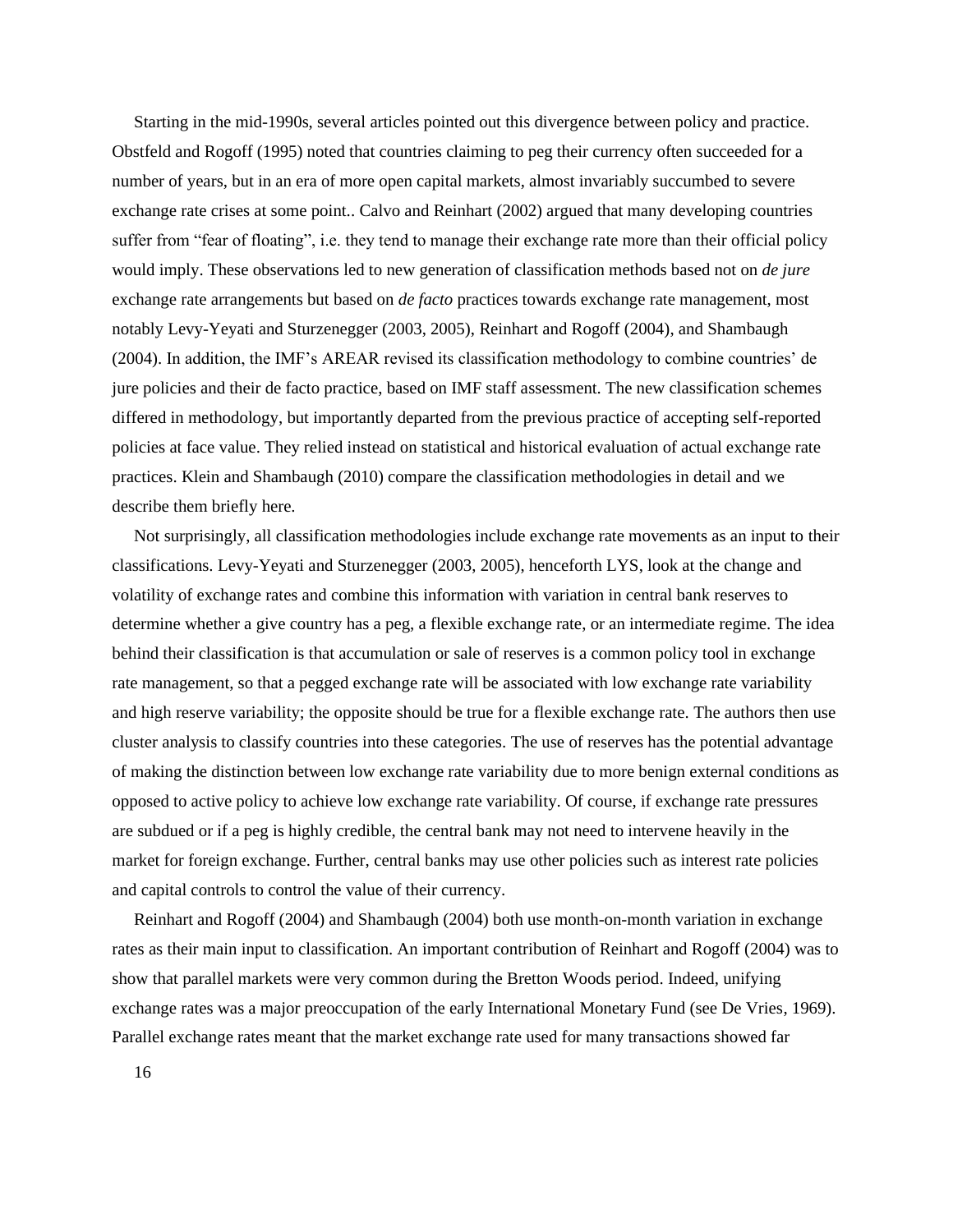greater variation than the official exchange rate. Shambaugh (2004), in contrast, uses the official exchange rate. Both methodologies classify exchange arrangements based on whether a currency varies within a  $(+/- 2\%$  or  $+/-5\%)$  band of their anchor currency. Shambaugh (2004), like LYS, classifies countries in very broad categories, while Reinhart and Rogoff (2004) have both a coarse (6-category) and fine (15-cateogry) taxonomy of exchange rate practices. A novelty of Reinhart and Rogoff's (2004) classification was the inclusion of a category for "freely falling" currencies whose currency fluctuated wildly during high-inflation episodes. They argue that it is important to distinguish these cases from freely floating currencies, but where the central bank still maintains monetary control. This is of particular importance when assessing the economic merits of different monetary frameworks.

Shambaugh and Klein (2010) show that the three academic classifications are highly correlated with each other (but less so with the IMF's classification). Their imperfect correlation is to some extent by design, with each classification attempting to capture a different aspect of exchange rate flexibility. Put differently, there is no single "correct" way to classify exchange arrangements that is suitable in all empirical settings. Shambaugh and Klein (2010) discuss the categories of empirical questions each of the classifications is best suited to answer.

All three classifications have difficulties in classifying currencies that are pegged to an exchange rate basket de facto, as many countries with a de jure basket peg don't publicize their basket weights, and even floating currencies will coincidentally appear to be within a narrow band of *some* currency basket. A separate literature attempts to classify central banks' implicit currency baskets, without necessarily taking a position on whether these baskets are by design. Frankel and Wei (1994), Frankel (2008), and Frankel and Xie (2010) are examples of this research agenda.

The second-generation exchange rate regime classifications have all been updated since, with Levy-Yeyati and Sturzenegger (2016) updating LYS; Ilzetzki, Reinhart, and Rogoff (2019) updating Reinhart and Rogoff's classification; and Klein and Shambaugh (2010) and Obstfeld, Shambaugh and Taylor (2010) updating Shambaugh's (2004) classification. Ilzetzki, Reinhart and Rogoff (2019), henceforth IRR19, attempts to grapple with some of the challenges in the second-generation classification methodologies, synthesize some of their approaches, and addresses new realities in the international monetary system of the past 20 years.

Most pertinent for the discussion that follows is that IRR19 propose an algorithm that jointly classifies exchange rate arrangements and the anchor currency to which each currency is tied. Of course, previous classifications necessarily had to classify anchor currencies in determining whether an exchange rate was pegged, and in the cases of hard pegs, this classification is straightforward. But in intermediate cases,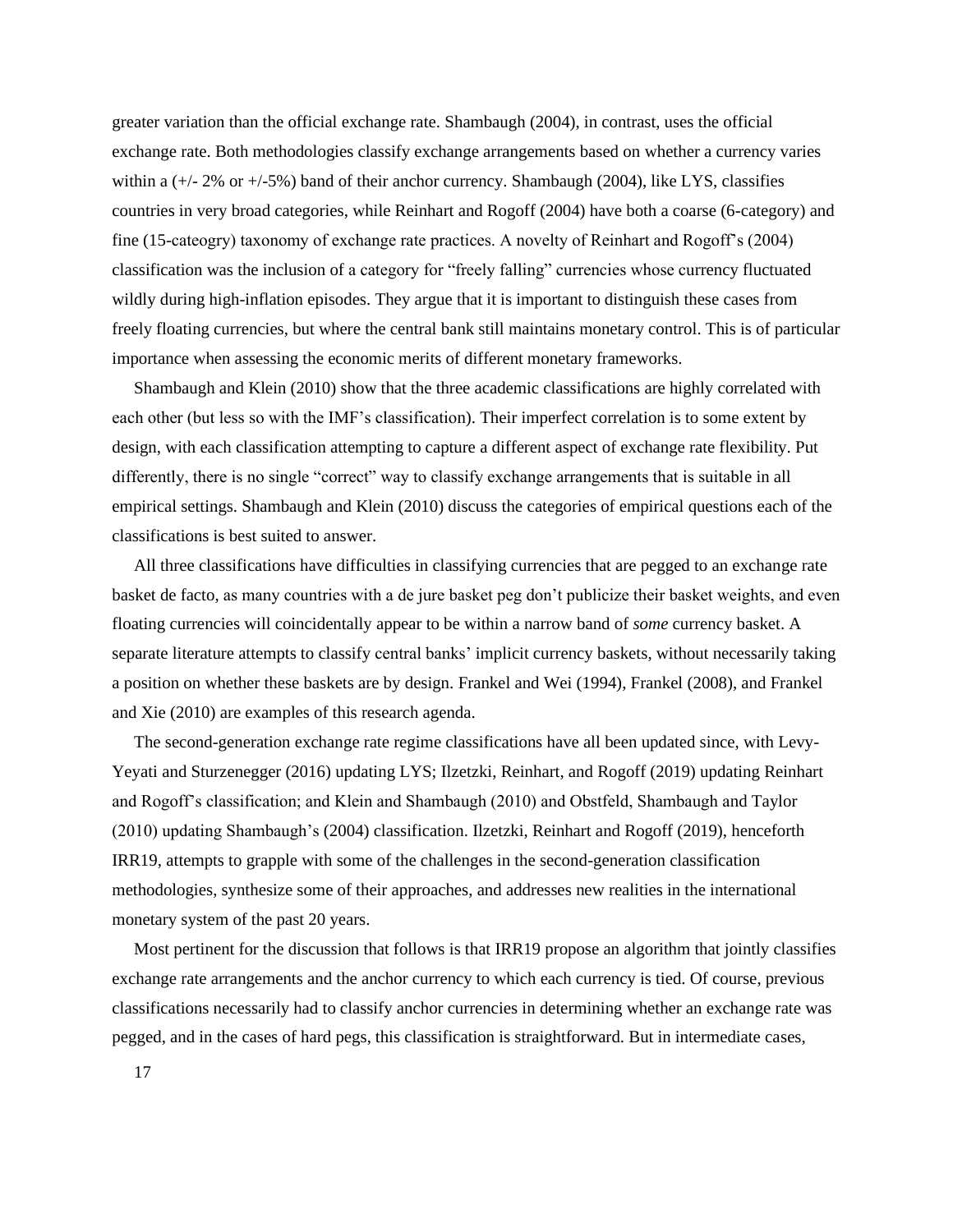anchor currency classification was ad hoc and at times arbitrary. Further, the advent of the euro as a major anchor currency increased the plausible set of candidate anchor currencies. IRR19 classify anchor currencies algorithmically. In the case of managed floating currencies, the term "anchor" is less appropriate and IRR19 use a variety of statistics to classify the "reference currency" that each country follows most closely.

Classifying anchor currencies required IRR19 to re-examine the question of how to address countries who are anchored (de jure or de facto) to a basket of currencies. In the few cases where the basket is publicized, IRR19 verify whether this basket does reflect the country's anchor. They also provide an algorithm to assess whether other countries are better categorized as anchored to a single currency or to a basket of several. In this respect, IRR19 built on the earlier literature that estimated currency basket weights.

Changes in the international monetary environment, discussed in detail in Section VII required a rethinking of the appropriate bands to classify countries as having a hard peg or a looser band. Namely, exchange rate volatility *among* anchor currencies reached an all-time low during this period. A naïve use of earlier algorithms risks understating the degree of exchange rate flexibility, due to a benign external environment for exchange rate fluctuations. IRR19 outline the algorithmic changes introduced to address this challenge. Most importantly, IRR19 no longer draw the line between managed floats and freely floating currencies based on an algorithm alone. Instead, they use narrative evidence from central banks, the IMF, and other reports to classify managed floating currencies as those whose central bank frequently used foreign currency reserves or capital controls as instruments to affect the level or volatility of the exchange rate. In this regard, the IRR19 methodology incorporates and expands on the view expounded in LYS that central bank reserves can be used to classify exchange arrangements.

#### *Do Exchange Rate Regimes Matter?*

The new exchange rate classification methods facilitated a burgeoning literature on the effects of exchange rate practices on a large variety of economic outcomes. We cannot do justice to this vast literature, but rather sample a few important areas where the importance of exchange rate regimes has been studied. Shambaugh and Klein (2010) summarize this literature in more detail. One of the earliest arguments for a system of fixed exchange rates was that exchange rate volatility harms trade. Rose (2000) and the literature that followed showed that currency unions do have a positive effect on trade. While currency unions are easy to detect, the classification methodologies developed in the past two decades allowed a broader study of the effects of exchange rate practices and trade. Klein and Shambagh (2006) show that Rose's (2000) findings extend to fixed exchange rates more broadly.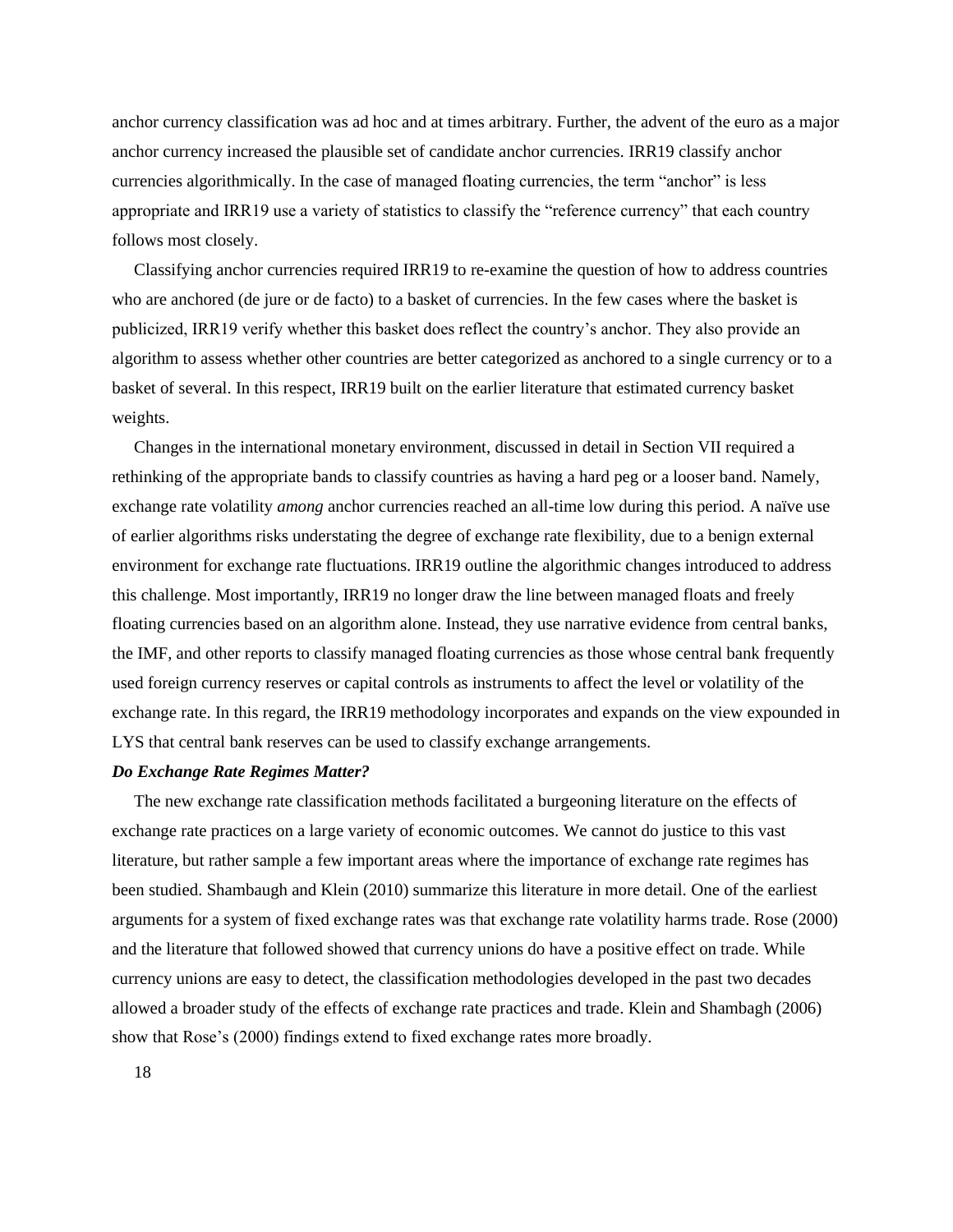The debates on the post-war international monetary system were framed in the context of the "Trillema" or "Impossible Trinity", which posited that a country with fixed exchange rates loses monetary autonomy. Shambaugh (2004) and Obstfeld, Shambaugh and Taylor (2010) show that countries with fixed exchange rates do indeed inherit the monetary policy stance of the central bank to which they anchor. We discuss the impossible trinity further in Section VIII. Though the lens of the Mundell-Flemming model and its modern variants, this same loss of monetary autonomy implies that fiscal policy will have a larger impact in countries with fixed exchange rates. Ilzetzki, Mendoza, and Végh (2013) show that this is indeed the case.

Further studies have shown that developing countries attain lower inflation rates when operating under a fixed exchange rate, but that exchange rate flexibility is associated with faster economic growth (Levy-Yeyati and Sturzenegger 2003; Hussain, Mody, and Rogoff, 2005; Klein and Shambaugh 2010). Subsequent studies showed more mixed results on exchange rate flexibility on economic growth and in fact Aghion et al. (2009) show that exchange rate flexibility is associated with lower productivity growth for countries with lower degrees of financial development.

Exchange rate regimes have been used in the study of reserve accumulation (Aizenman and Lee, 2007 and Jeanne and Ranciere, 2006); current account adjustment (Chinn and Wei, 2013 and Ghosh et al., 2013); capital flows and equity prices (Hau and Rey, 2006); credit flows (Mendoza and Terrones, 2008); the effect of remittances on the macroeconomy (Ball, Lopez and Reyes, 2013); the effect of oil shocks (Habib et al., 2016), and the transmission of credit cycles to economic activity (Mian, Sufi, and Verner, 2017; Obstfeld, Ostry, and Qureshi, 2019). Jordà, Schularick, and Taylor (2015) have shown how to use exchange rate classifications to identify the effects of monetary policy shocks. Countries with fixed exchange rates will tend to inherit the monetary policy of the anchor central bank, even when it is responding to shocks orthogonal to domestic conditions, giving plausibly exogenous variation in interest rate policy.

# **IV. Dollar Dominance in the 21st Century**

As we have already emphasized, perhaps the most salient feature of the international monetary system today is the outsized role of the US dollar as an international unit of account, a medium of exchange, and a store of value. This is evident from the role of the dollar in trade invoicing and bond denomination, as well as the demand for of dollar-denominated bonds as safe assets arising from the private sector, central banks, and sovereign wealth funds.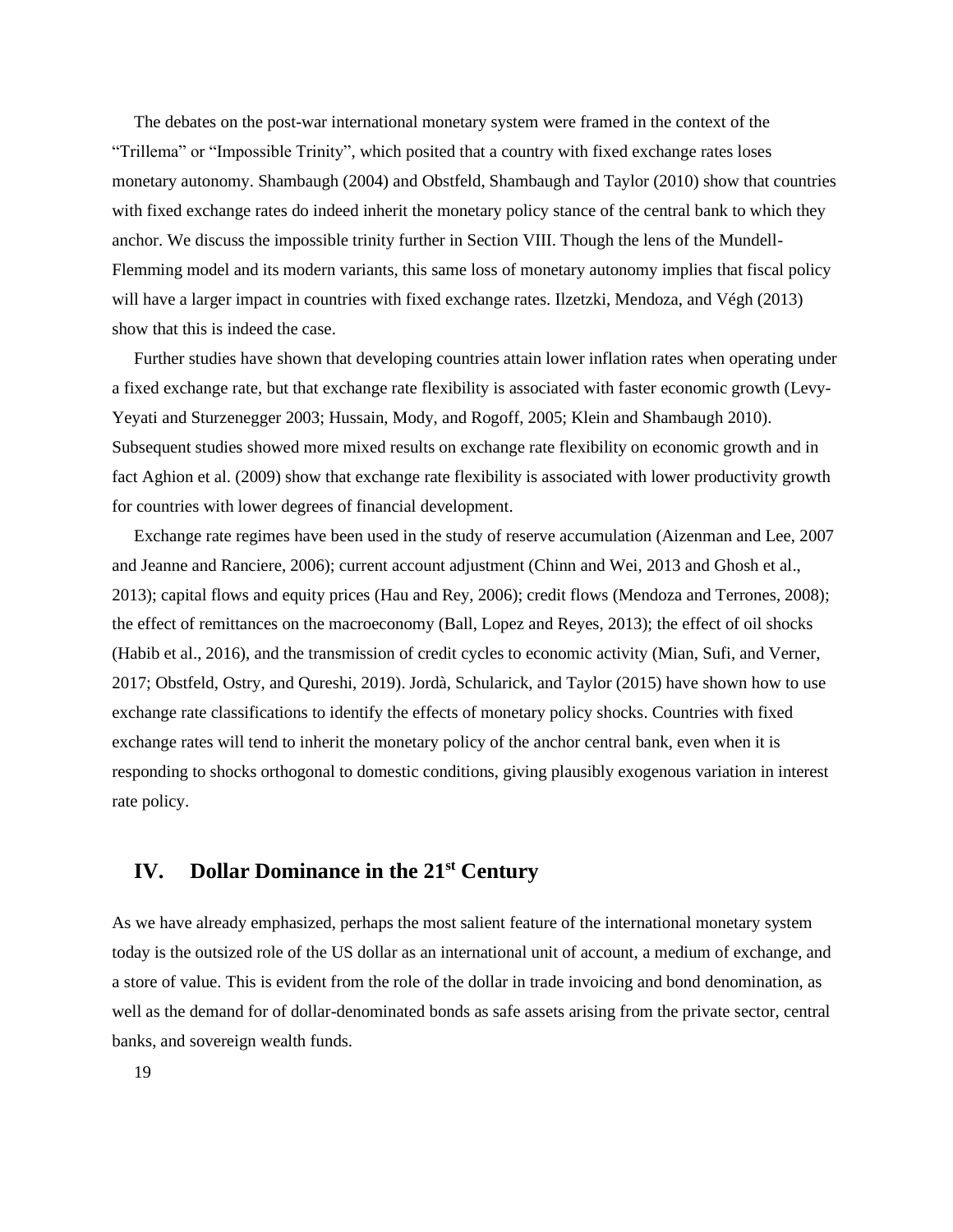We begin by documenting the role of the dollar as an anchor currency: the international currency to which central banks gravitate in setting their own monetary policy decisions. Figure 2 shows the share of currencies that have the US dollar, the euro (previously the German Deutchemark and French franc), or the UK pound as their de facto anchor/reference currency. The share of countries in the bottom panel is weighted by each country's GDP, so that this panel reflects the share of world GDP anchored to each currency. The figure employs and updates the anchor classification methodology of Ilzetzki, Reinhart and Rogoff (2019) to the year 2019. IRR19 argue that this metric provides a summary measure of the role of each candidate anchor currency along the multiple dimensions that we investigate below. This in no way implies a causal chain beginning with central bank's anchor currency and leading to private sector demand for a currency or its choice of currency denomination. Instead, central banks' choices reflect a revealed-preference indicator of the importance domestic policymakers attribute to an international currency due to economic, political, and geopolitical considerations.

Figure 2 shows the currency to which the 194 countries and territories in the IRR19 sample were anchored from 1946 to today. The 3 to 4 anchor currencies shown in the figure constitute a nearly comprehensive list, omitting the small number of countries anchored to regional currencies, such as the Australian dollar (New Zealand) and the South African rand (Namibia). The most significant omission is the ruble in the Eastern bloc during the Soviet era, excluded due to data limitations. The figure includes a handful of countries who are anchored to a de-facto basket of currencies; in the figure they are allocated to anchor currencies in proportion to the basket weights. The classification algorithm identifies China, Singapore, and Malaysia as moving from dollar anchors to an anchor that equally weights the dollar and the euro.<sup>6</sup> This explains the increase in the share of countries anchored to the euro at the end of the time series. No currency (other than the yen itself) is anchored to the Japanese yen.

It is difficult to ascertain whether any currency is anchored de facto to the Chinese renminbi, itself tightly anchored to the US dollar. The three currencies anchored to a dollar-euro basket may reflect a nascent Asian bloc, but it is too soon to tell and for the time being a dollar-euro anchor appears to fit the data better than a renminbi anchor, given the small fluctuations among these currencies.

The figure indicates that some of the historical trends discussed in Section II continued into the 20<sup>th</sup> century. The persistence of a dominant currency and the slow transition between regimes is evident from the first two decades following the Second World War. The UK pound remained the de facto anchor currency for a large share of the globe (mainly former colonies) despite the dollar's official role as the

<sup>20</sup> <sup>6</sup> An equally weighted dollar-euro basket fits the data better than People's Bank of China's official currency basket.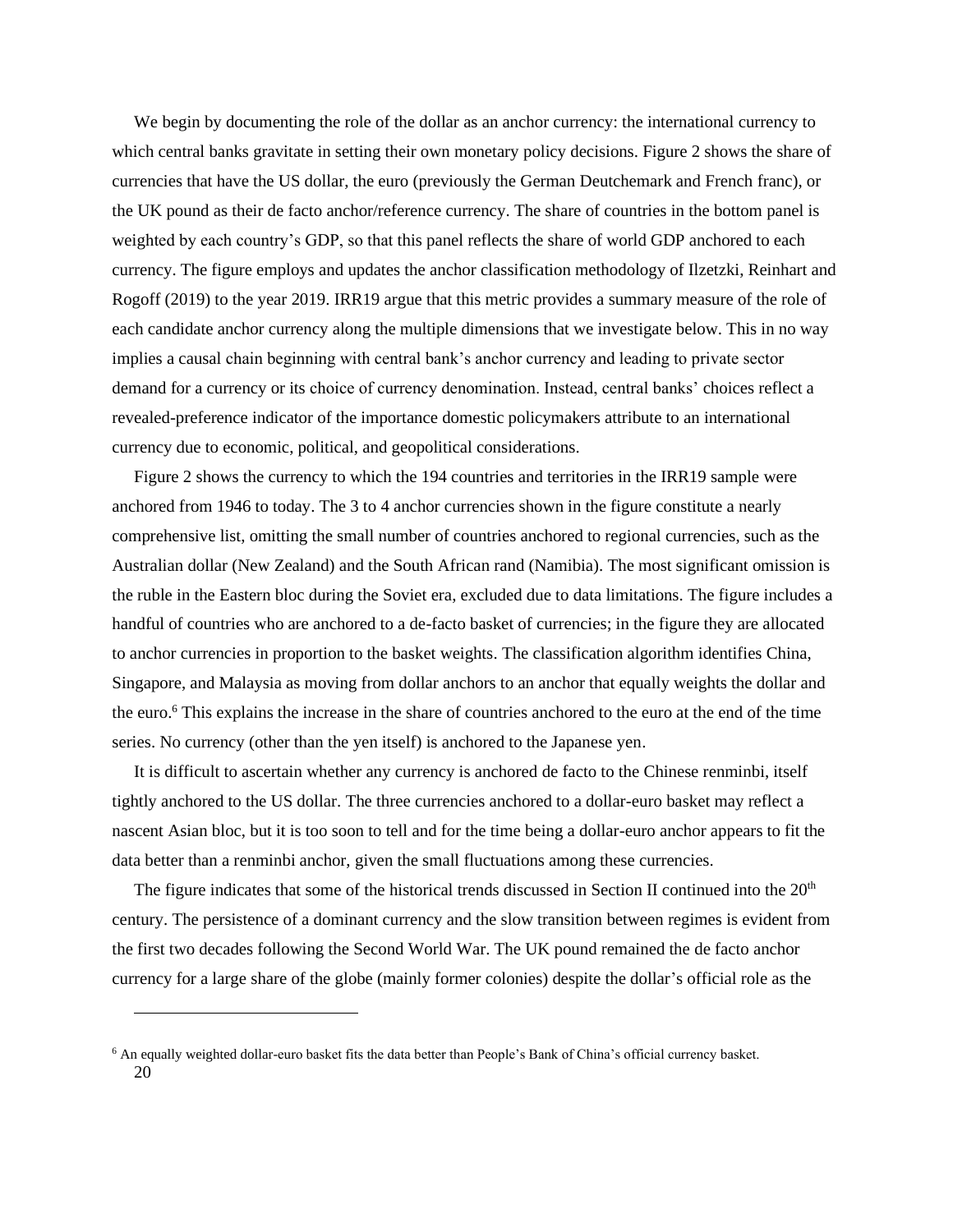anchor currency in the Bretton Woods system, the British empire's unravelling, and the fact the UK itself was a frequent borrower from the IMF throughout this period. The UK did eventually lose its centrality in the international monetary system by the 1970s, mostly in favor of the US dollar, although it is worth noting that the pound still has a weight in both central bank reserve holdings and international transactions well above the UK's share of the world economy.

By the 1970s, the dollar's de facto dominance matched its de jure role as the anchor currency at the center of the system of fixed exchange rates. 50 percent of countries, representing 70 percent of world GDP were anchored to the dollar. As the dollar de-linked from gold and the rest of the world was no longer obliged to anchor to the dollar, an alternative formidable anchor emerged. The German Deutschemark became the de facto anchor for countries in Europe, including the UK, an arrangement formalized in the European Exchange Rate Mechanism (ERM). (Recall that in Schmelzing's classification of safe assets discussed earlier, the DM had been the safe(st) asset from 1962-1980.) Former colonies, already anchored to the French franc, became a part of this proto-euro bloc. It is on this backdrop that some commentators at the turn of the century imagined a multipolar exchange rate system with the dollar, Deutschemark/euro, and possibly the Japanese yen at its center. A major policy question was whether monetary coordination among these blocs was desirable: The Plaza and Louvre accords of the 1980s provided practical examples that such coordination was feasible.

By this point, however, the number of countries and currencies anchored to the dollar was steadily rising, eventually reaching a similar share (of both countries and world GDP) to that previously seen at the height of the Bretton Woods system. How did the dollar's role in a laisez faire international nonsystem come to match the prominence it had when it was formally at its center? Three main factors account for the dollar's expanded international reach. First, the collapse of the Soviet Union brought over twenty former Eastern bloc countries into the international monetary system. The Soviet republics and their satellites were never part of the Bretton Woods system and are unshaded in Figure 2. These countries almost uniformly anchored their currencies to the dollar after the Cold War, although several have since joined the euro or anchored to the euro; and Russia itself now anchors to a dollar-euro basket. Second, the first two decades of the non-system era following Bretton Woods was a period of frequent high (and hyper) inflationary bouts and currency crashes, primarily in developing countries. In the early 1990s, more than forty countries had inflation over 40% (Rogoff, 2004) and therefore were de-facto unanchored. Of course, the dollar continued to play an important role in goods and assets pricing, and in some cases domestic transactions, in these high-inflation, high-volatility countries. As inflationary pressures subsided in the 21st century, many of these countries re-anchored their currencies to the US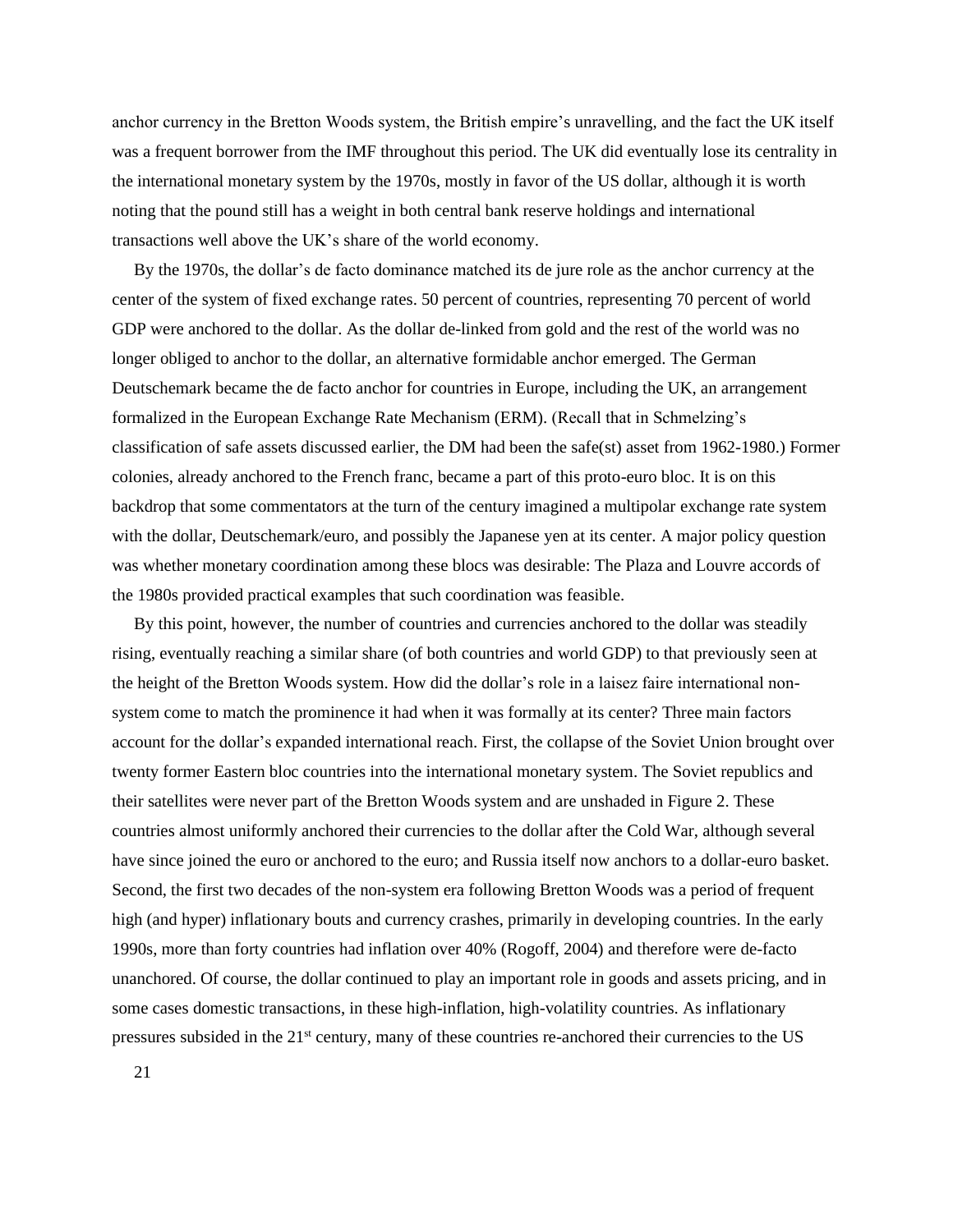dollar. We note and will discuss below the re-emergence of multiple currency practices, parallel markets, and high inflation in recent years. Third, the remarkable growth rates of several large dollar bloc developing countries, particularly in Asia, substantially increased the share of world GDP anchored to the dollar.

Turning to the private sector's international currency choice, Figure 3 shows the share of international trade denominated in dollars (left-hand panel) and local currency (right-hand panel) for several major economies. The figures from 1976 come from Black (1985) in the first edition this handbook and the 2016 figures are from Gopinath (2016). (Gopinath has compiled a far more comprehensive dataset than shown here.) The selection of large economies in Figure 3 biases the absolute shares against finding an important role for the dollar, as larger countries are more likely to invoice in their own currencies. For comparison, around 40% of the median country's trade in Gopinath's (2016) sample and its expanded and updated version in Boz et al. (2021) is denominated in dollars.

Rather than giving a representative estimate of the share of trade denominated in dollars, Figure 3 instead shows how currency choice in trade invoicing has evolved over time in major economies. Nearly all trade with the US is denominated in dollars and that share has slightly increased over the 30 years considered here. The more surprising fact, perhaps, is that the share of trade denominated in dollars has increased for Germany, the median European country, and for the UK. This has occurred despite increased European monetary integration, the advent of the euro, a large increase in the volume of intra-European trade, and that the volume of UK trade with Europe now 4 to 5 times greater than its trade with the US. The dramatic increase in the UK's share of dollar-invoiced trade is elucidated by the panel on the right-hand side. Nearly 70% of UK's international trade was invoiced in UK pounds in the 70s: a remanent of its past global stature; but this share dropped to below half today, converging to the world median. Japan bucks the trend towards greater trade in dollars, invoicing ten percentage points more of its trade in yen and ten percentage points less in US dollars today than in the 70s. This, too, reflects a convergence to the world median; the yen's share of dollar trade, at over 50%, remains strikingly high for a large economy. The US is a source or destination of only 15% of Japan's international trade.

Virtually all the modern literature on trade invoicing focuses on the very recent period, post 1990 and mostly the 21st century, where better data has been available (see Gopinath and Itskhoki in this volume for an excellent survey of the literature.) We briefly digress here to discuss the earlier post-war period. Our main point is that what is new in the 21st century is not wide prevalence of dollar invoicing, but sweeping relaxation of exchange rate controls, first in Europe and Japan and later in emerging markets, including China and India. (See the extensive discussion and documentation in Reinhart and Rogoff,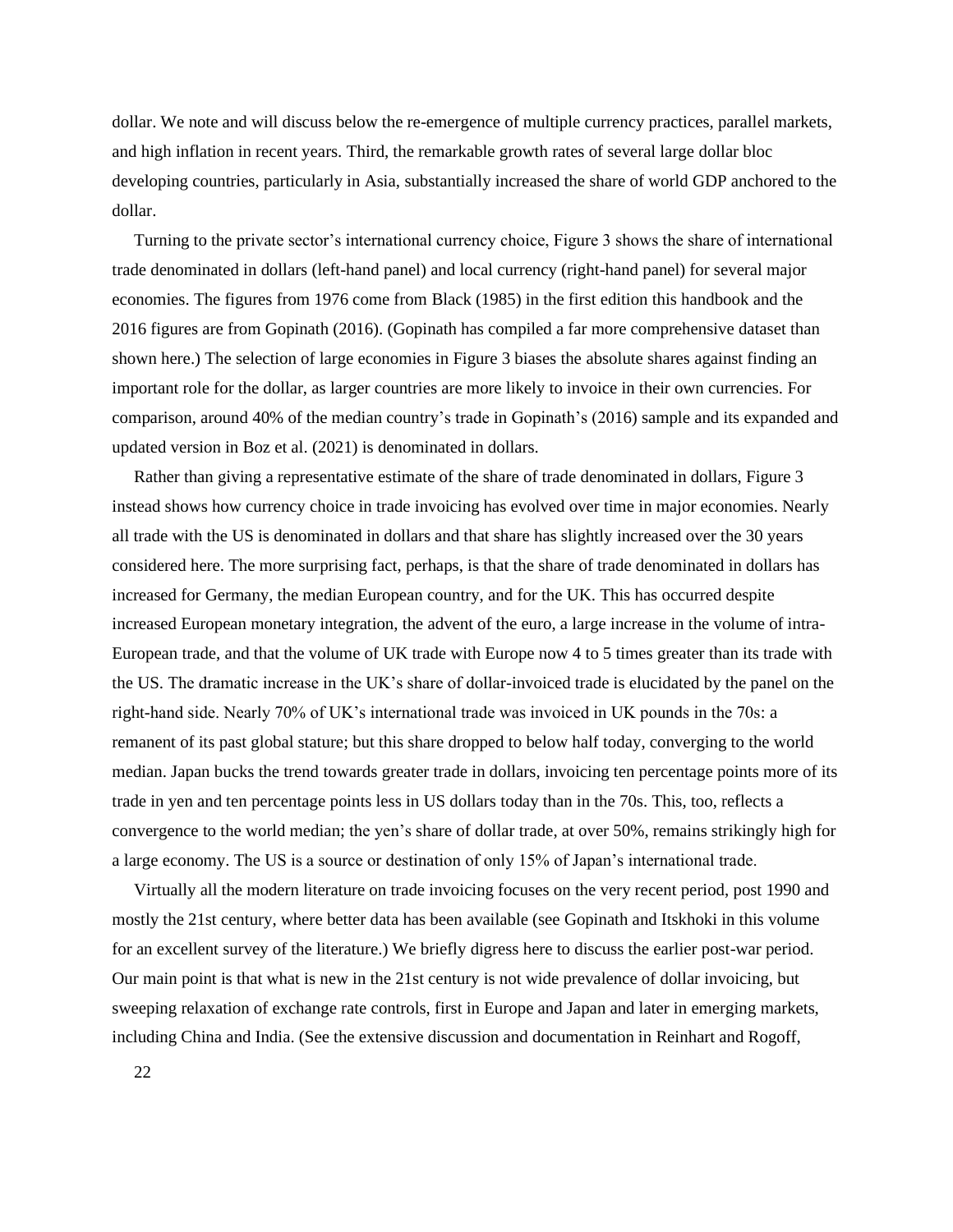2004, and the significantly extended and updated database linked to Ilzetzki, Reinhart and Rogoff, 2019, including the multi-year update done in conjunction with the present paper).

For example, after World War II and well into the 1950s, many countries in Europe had a menu of exchange rates that might differ according to the type of good or transactions. Effectively, these constituted a differential tax on different kinds of imports and exports. Naturally, this gave rise to extensive efforts to evade the controls, resulting in capital flight often exceeding 10% of the value of trade. With the major currencies fixed against the dollar under the Bretton Woods system, effectively all goods were priced in dollars, but the pass-through to consumers and businesses depended on the implicit taxes and the degree of evasion. Whereas Europe gradually removed its controls during the 1950s and 1960s, multiple exchange rate practices continued in emerging markets for several more decades, with China only removing its dual exchange rate system in 1994.

Dominant currency pricing—particularly in dollars—remained common in emerging markets long after the advent of floating exchange rates. With domestic inflation still high and official exchange rates often subject to devaluation, there were very strong incentives for trade to be denominated in hard currencies.

Developments in Europe were quite different than elsewhere where pricing shifted away from dollars, especially in intra-European trade, and coalesced around the German Deutsche Mark. Of course, the former Soviet bloc priced trade in roubles within the bloc, but even here trade outside the block was effectively in dollars (albeit at a very unrealistic rouble/dollar exchange rate.)

In this sense, the expansion of dollar invoicing (and dominant currency pricing in general) cannot be separated from exchange rate unification, which has been the truly dramatic change in the system. Relatively recent efforts to understand the issue of whether dominant currency invoice pricing translates in consumer prices and goods demanded is discussed in Gopinath and Itskoki (2021, in this volume).

Dollar dominance is similarly large and persistent in the pricing of financial assets. Maggiori, Neiman, and Schreger (2020) assemble a dataset of corporate bond holdings in mutual funds and classify them by the currency in which they are denominated. Figure 4 uses their data to show the share of corporate bonds denominated in dollars and in euros and held internationally over the past decade and a half. The shares of dollar-denominated and euro-denominated corporate bonds is strikingly similar to the share of countries anchored to the dollar and the euro, respectively, shown in Figure 2. Roughly 50% of bonds are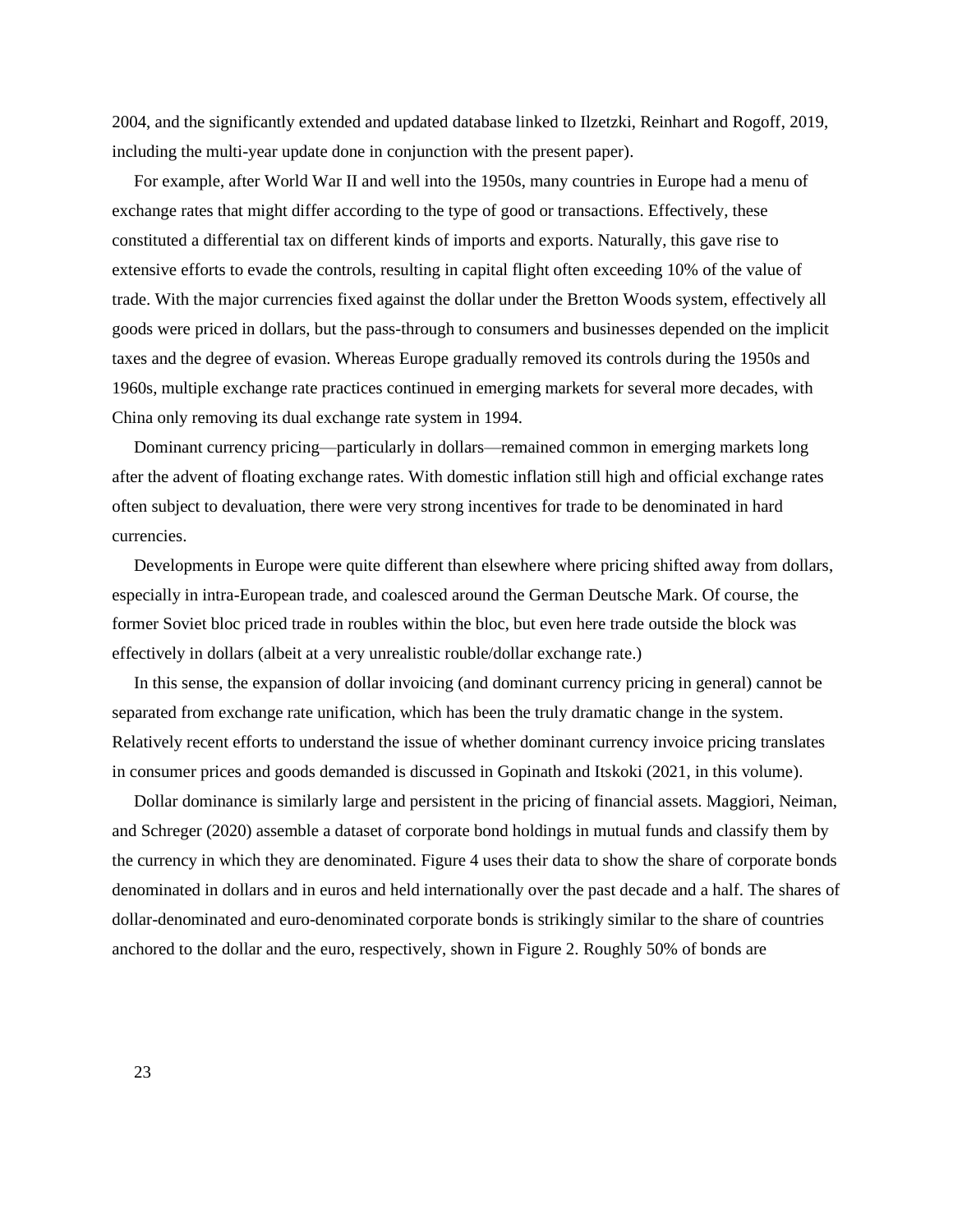denominated in dollars and 30% in euros.<sup>7</sup> Most of the remainder is bonds issued in the local currency of the issuer. Much of the high frequency movement in the shares of these currencies—and thus part of the seeming trend towards dollar bonds—is due to valuation effects, with the euro depreciating during the Eurozone crisis.

Dollar dominance in the currency composition of corporate bonds in part reflects the fact that US corporations are dominant in the corporate bond market. Ilzetzki, Reinhart, and Rogoff (2020a) document that US corporate bond issuance dwarfs that of Eurozone corporations: the stock of US corporate bonds outstanding is five times of that issued by Eurozone firms. This stems from a historical reliance of bank finance, with 80 percent of Eurozone corporate debt held as unmarketable assets on bank balance sheets, compared to less than 30 percent in the US.

The dollar also dominates in safe (government-issued) assets. Figure 5 shows the stock of sovereign bonds outstanding by country at the end of 2020. The US accounts for roughly half of the outstanding stock of high-income country debt. Japan is a distant second and most Japanese sovereign bonds are held domestically. The Eurozone is an outlier in the small volume of safe assets it generates. Euro area GDP is three times that of Japan and roughly two thirds of US GDP. Yet Eurozone sovereigns have less than half the outstanding debt of Japan and roughly a quarter that of the US. This is in part because the figure excludes debt issued by countries in southern Europe, most notably Italy, though including these would not change the basic point. In any event, a discussion of truly "safe assets" appropriately omits countries who faced wide sovereign spreads during the Eurozone crisis. When it comes to safe (sovereign) assets, the dollar is once again the main show in town.

The various dimensions of anchor currency choice documented here are mutually reinforcing. The central bank's choice of a dollar anchor introduces stability in the relative value of contracts and prices denominated in dollars and local currency, reducing the risk entailed in pricing goods and bonds in dollar terms.<sup>8</sup> Conversely, Rey and Miranda-Agripino (2020) and Hassan, Mertens and Zhang (2020) argue that the importance of the dollar in the global financial cycle and as a global safe asset makes anchoring to the dollar more attractive. As Rey (2013) puts it, the traditional trilemma is really a dilemma, whereby any country open to capital flows will be hugely affected by US Federal Reserve monetary policy, regardless

<sup>7</sup> The ten countries/areas in this study are Australia, Canada, Denmark, the Eurozone, Norway, New Zealand, Switzerland, Sweden, the UK, and the US. Half of the countries in the sample have close ties and are anchored to the euro. Only one country, Canada, was anchored to the dollar during the period of interest and even it has move to a freely floating currency. If anything, the figure overstates the share of countries issuing euro-denominated bonds and understates the dollar share.

<sup>8</sup> Partial or full indexation to the dollar in the pricing of domestic goods and services is another dimension and one that has typically shown to be difficult to reverse (Reinhart, Rogoff, and Savastano, 2003).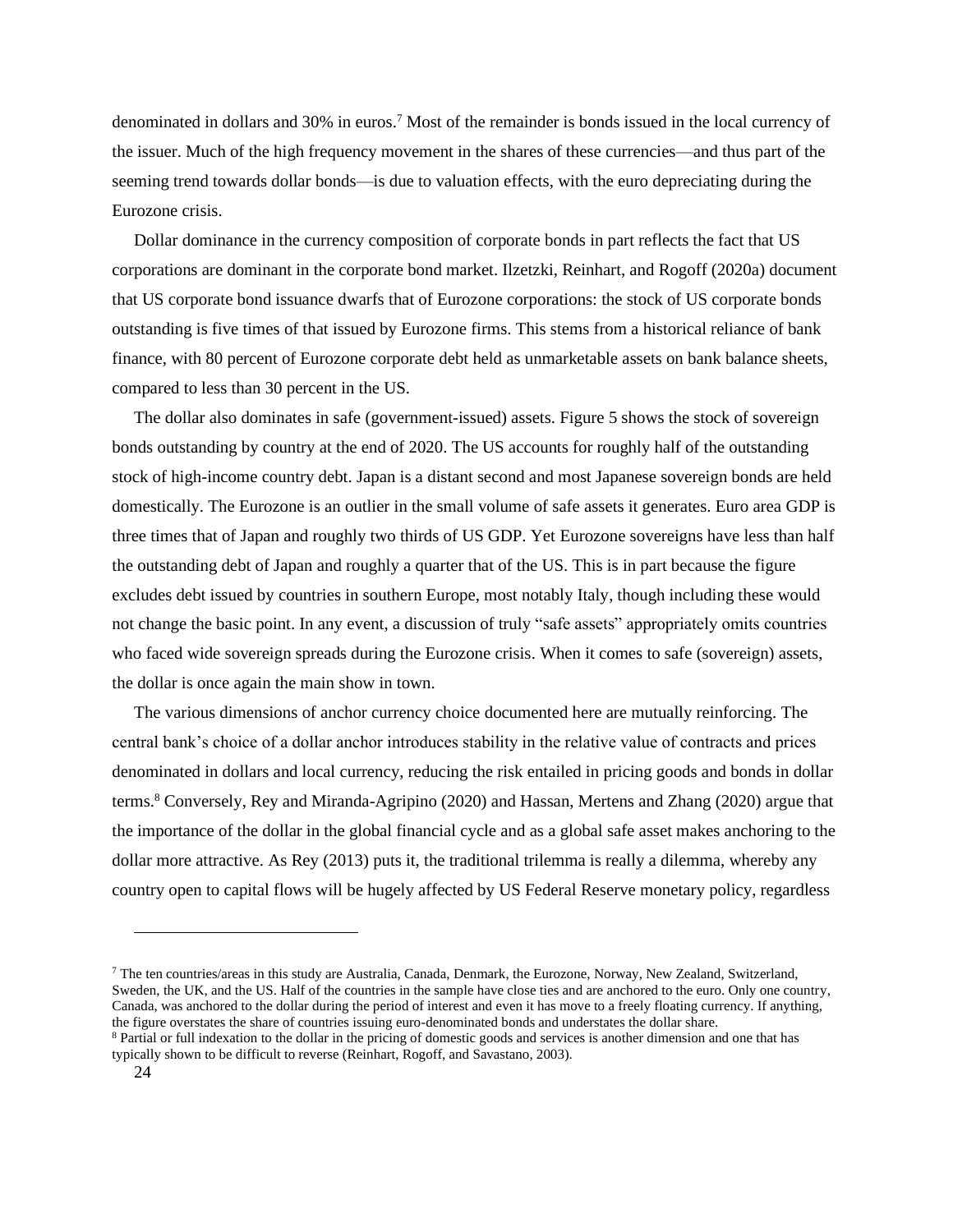of its exchange rate regime. As cited previously, Gopinath and Stein (2020) show that currency choice in trade invoicing and the denomination of financial assets are mutually reinforcing.

The implications of dollar dominance are far reaching. Rey and Miranda-Agripino (2020) argue that the global financial cycle can be attributed to a single factor that is likely associated with US monetary policy. (See also their chapter in this volume.) Anchor currency status may confer on the US an exorbitant privilege, allowing the US government and possibly the private sector to issue assets at lower rates (cf. Eichengreen 2011). It may also mean that the US is more insulated from exchange rate fluctuations than are other countries, as demonstrated by Gopinath et al. (2020). Maggiori, Neiman and Schreger (2020) suggest that in fact, dollar dominance allows small and medium corporates to borrow from abroad in way no other country can match, and that this funding vehicle in fact might be considered the most important feature of US "exorbitant privilege."

As already noted in our discussion of international cooperation, there are also important geopolitical benefits to dominant currency status. One is that a disproportionate share of global transactions is intermediated, or cleared, one way or another through the United States. (A central reason for this is that any large dollar clearing entity outside the United States is potentially vulnerable to runs if its regulator does not have the capacity to print dollars.) In a world where power and information flows are intimately intertwined, the ability of the United States to have such extensive access to data is a concern not just to US adversaries, but to allies as well, with Europe making efforts to build its own dollar clearing system. Relatedly, US control over dollar clearing has also been used by US administrations to enforce other countries to comply with US-imposed financial sanctions, for example on Iran.

In his then-somewhat-radical book, Ronald McKinnon (2013) characterized the emerging global exchange rate regime as "The unloved dollar standard." An important theoretical and practical challenge to economists going forward is finding approaches to developing a better loved system that is still stable.

# **V. Exchange Rate Practices in Extended Bretton Woods II**

The previous section shows that the dollar is the currency of choice for the denomination of trade and assets. We have also seen that the dollar is the anchor currency of choice. Exchange rate classifications, described in Section III, give a picture of how closely countries orbit around their anchor currency of choice. Figure 6 depicts the share of countries with each category of exchange rate arrangement from 1940 to 2019. The taxonomy is based on Ilzetzki, Reinhart, and Rogoff's (2019) coarse classification, so that each broad category includes a range of exchange rate practices. Other classifications would certainly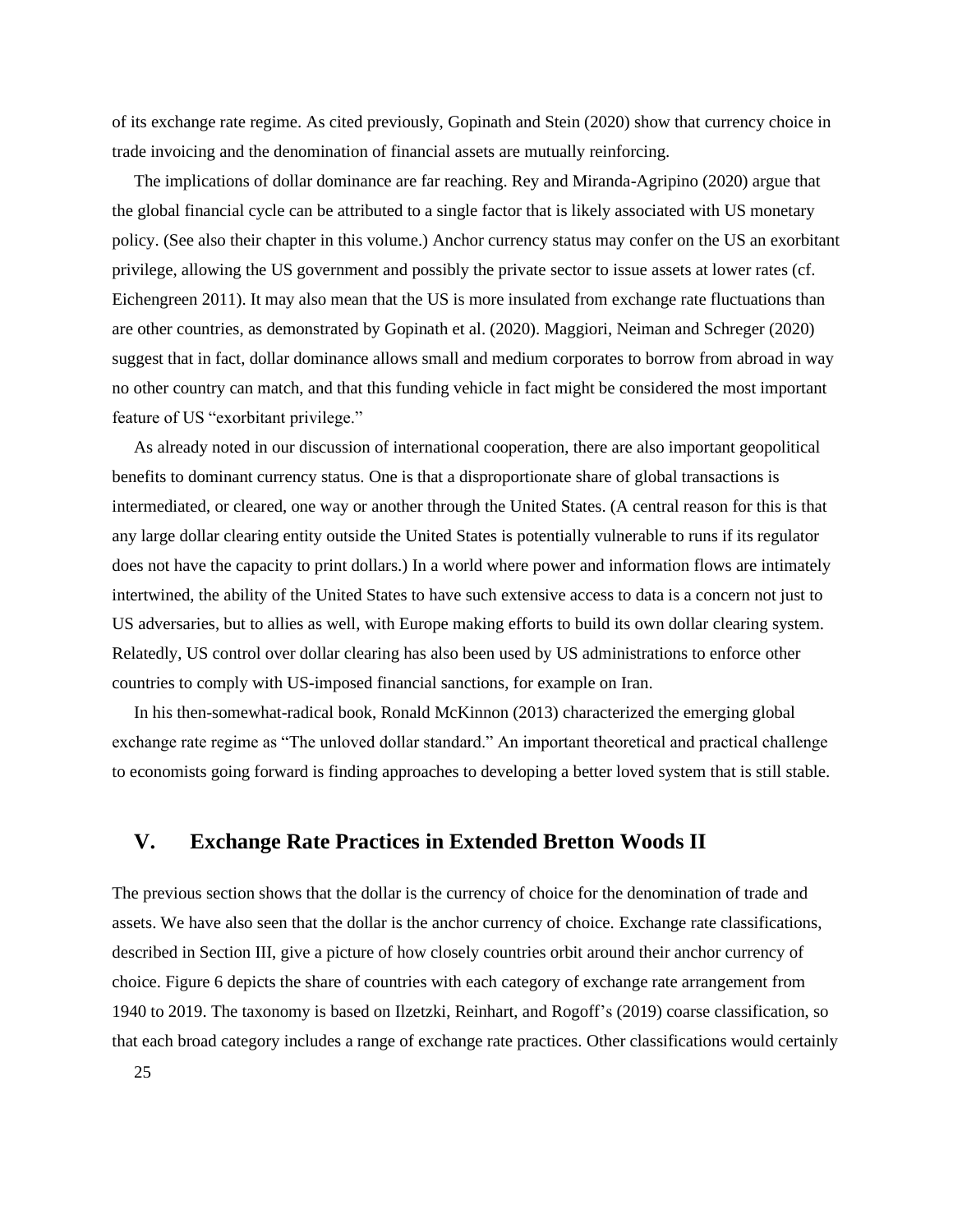give a similar evolution over time. The top panel of the figure shows the share of countries in each category and the bottom panel shows the share of countries weighted by each country's share of world GDP.

The three main periods of the post-war international monetary system can be seen in the figure. These are the Bretton Woods system of fixed exchange rates from 1945 to the early 1970s; the non-system era from the mid-1970s to the mid-1990s; and the Extended Bretton Woods II system from the turn of the 21st century to the time of writing. Bretton Woods was a system de jure pegs to the US dollar, so that it is hardly surprising that most countries had exchange rate pegs during this period. If anything, the share is surprisingly low when weighing countries by their share of world GDP. This is because several large European countries (including France, Germany, and the UK) had active parallel exchange markets and de facto managed floating arrangements, as pointed out by Reinhart and Rogoff (2004).

The "non-system" period shows more diversity in exchange rate practices, with de facto crawling pegs, exchange rate bands, and managed floating becoming more common. Freely floating becomes the most common arrangement as a share of world GDP, but this is mostly attributable to the largest economies: The G3 countries (the US, Japan, and Germany) alone comprised more a third of world GDP at the time. Hard pegs were most common monetary regime among developing countries, so that although 40% of countries had exchange rate pegs, they comprised less than 10% of world GDP. A category of exchange rate arrangements that is omitted from the figure became increasingly important during this period. These are freely falling currencies with high rates of inflation, currency crashes, and loss of monetary control. These cases account for the widening missing share of countries (the white area completing the chart to 100%) in the 1980s and 1990s.

With lower rates of inflation at the turn of the  $21<sup>st</sup>$  century, new developments in monetary economics, and theories promoting benign neglect of the exchange rate, it might have been expected that exchange rate management was a thing of the past, at least for those countries with low exchange rate pass-through. Instead, Figure 6 shows that tight exchange rate management remains the most common practice today, with roughly two thirds of countries representing 40% of world GDP either in a fixed exchange rate or a narrow band regime. A portion of this phenomenon is due to the introduction of the euro, and China certainly plays an outsized role in the GDP-weighted share of countries with fixed exchange rates. Only 3% of countries allow their currency to float freely. The GDP-weighted panel shows that these are some of the largest economies, reflecting 30% of world GDP, a figure that would be even larger if one considers that the euro itself is a freely floating currency (the figure is for countries, not currencies and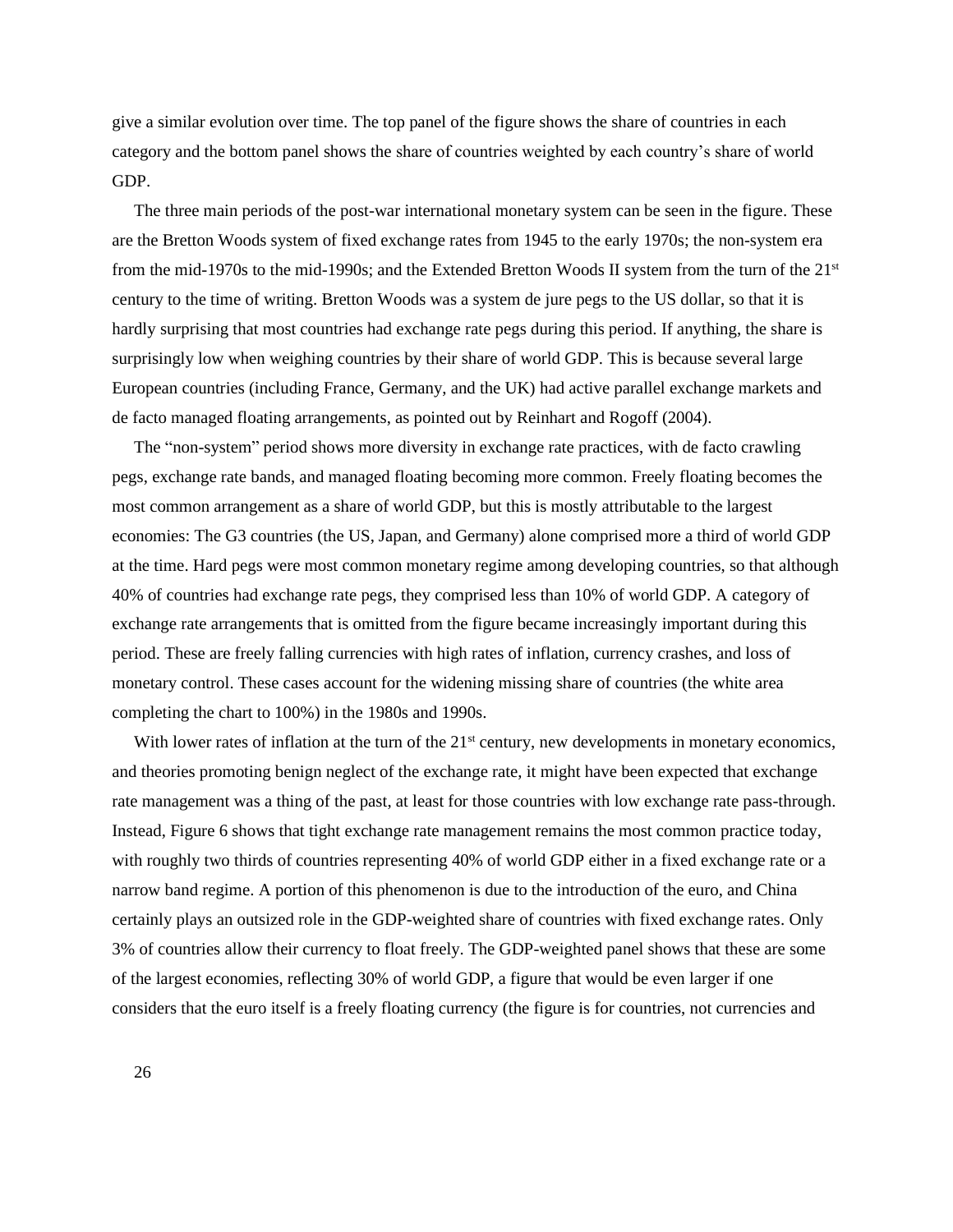Eurozone countries are classified as having no legal tender).<sup>9</sup> We will see in the following section that volatility among these major advanced-economy currencies has been extremely muted in the past decades, so in this respect, Figure 6 may overstate the degree of exchange rate flexibility in the system today.

As noted in the introduction, a common presumption entering the  $21<sup>st</sup>$  century was that countries would opt for one of two polar extremes: either a freely floating currency or a hard peg such as a currency union or currency board. The figure shows no such trend. 40% of countries, representing 50% of GDP fall into intermediate categories where most countries have no pre-announced exchange rate target, but where exchange rate management remains central to the monetary regime. The popularity of, and the apparent macroeconomic stability in many countries opting for, intermediate regimes is an open question for future research. It is possible that constructive ambiguity with regards to exchange rate targets helps fend off speculative attacks. It is also possible that political-economy considerations, for example fear of being branded as a "currency manipulator" by the US Treasury, plays a role in this decision.

Some central banks have taken dramatic actions to defend their exchange rate from depreciating (The most notable recent case was the central bank of Turkey in 2020.) Exchange rate interventions in the 21<sup>st</sup> century are more commonly employed for the opposite purpose, a phenomenon Levy-Yeyati, Sturzenegger, and Gluzmann (2013) refer to as "fear of appreciation" (building on Calvo and Reinhart's 2002 "fear of floating"). Levy-Yeyati et al. describe this phenomenon as a neo-mercantilist attempt to keep the exchange rate "competitive." They document that countries following this practice have indeed grown at faster rates, although mainly due to capital accumulation rather than expenditure switching. (As noted earlier, Bergin and Corsetti's (2020) model suggests such an approach might be rationalized as a way to disproportionately raise growth in sectors where firms produce differentiated goods, thereby influencing both exports and domestic production.)

One-sided interventions to avoid appreciation naturally lead to central bank reserve accumulation and indeed the massive stockpiles of reserves is one of the most notable features of the  $21<sup>st</sup>$  century international monetary system. Emerging markets engaging in these practices are now large enough to have a systemic effect as the numbers in Figure 7 indicate. The dark line in this figure shows (on the right-hand side scale) the total stock of central bank reserves. This has increased six-fold in the past two decades from less than \$2 trillion at the turn of the century to close to \$12 trillion today. The figure also shows in the shaded areas (and left-hand side scale) the currency composition of central bank reserves.

<sup>27</sup> <sup>9</sup> The IMF inexplicably classifies all Eurozone countries as having a flexible exchange rate.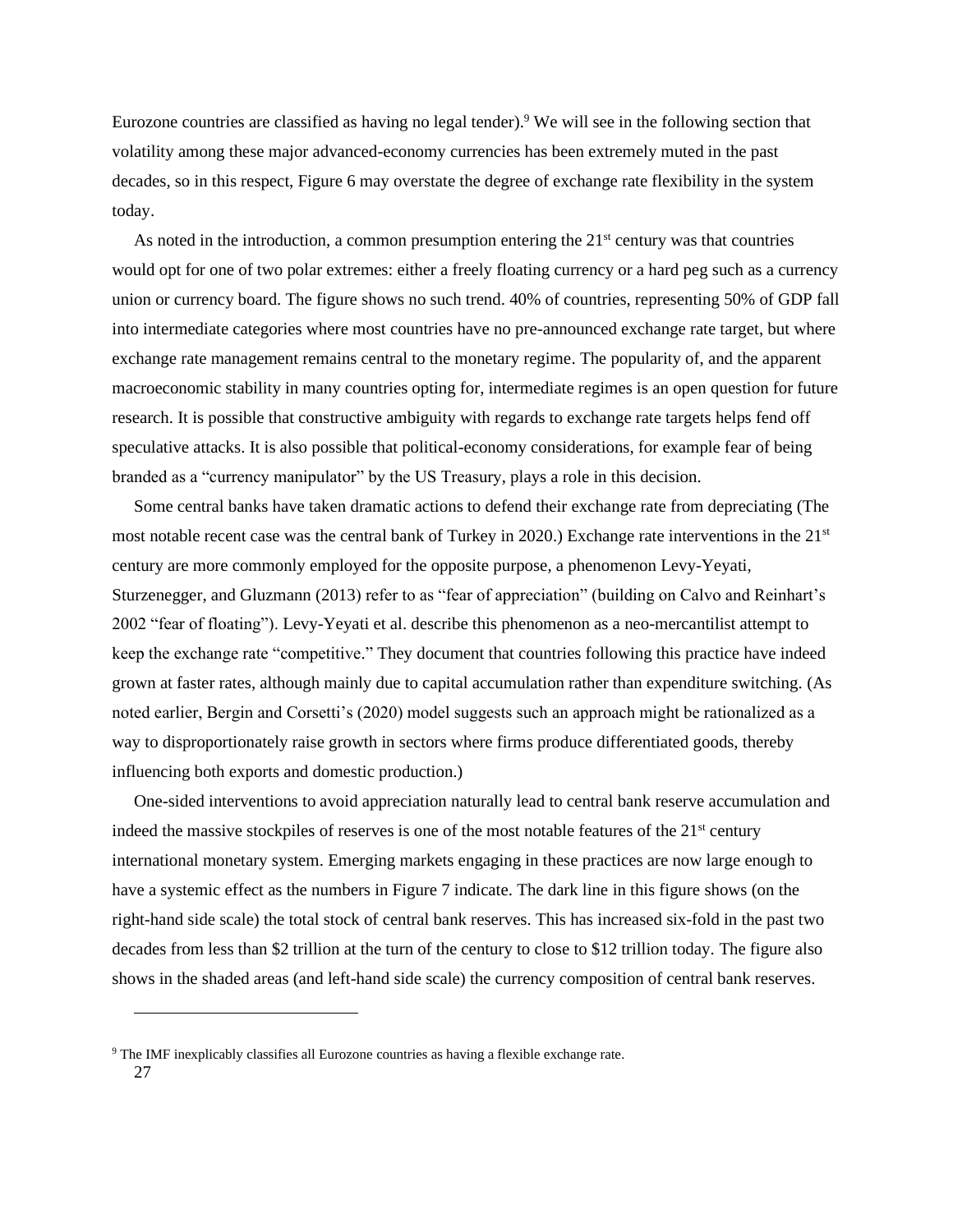This is yet another indicator showing dollar dominance with shares very similar to those shown in Figures 2 and 4. Roughly 60% of central bank foreign exchange reserves are held in dollar assets and 20% are held in euros. (The high frequency fluctuations mainly reflect valuation effects due to changes in the dollar-euro exchange rate.) The figure also shows the new reserve currency entrant: the Chinese renminbi, shown in the red sliver at the top of Figure 7. The renminbi comprised merely 2% percent of central bank reserves in 2020, but this share has risen rapidly from essentially zero in 2015 to 1% in 2016 and 2% by 2020. The share is large considering that the renminbi still provides little portfolio diversification for central banks holding dollars and euros in their coffers.

### *Inflation Targeting*

The trends documented here may seem at odds with the proliferation of inflation targeting regimes not only in high income countries but also in the developing world. In fact, inflation targeting regimes are far from homogenous and reflect very diverse monetary practices, as shown in Ilzetzki, Reinhart and Rogoff (2017). Furthermore, Eichengreen and Taylor (2004) show that inflation targeting regimes generally lead to greater exchange rate stability, rather than increased volatility. This is consistent with our discussion in the following section, where exchange rate stability is found even among core anchor currencies.

Table 2 lists the countries that have adopted this policy framework de jure, the data of adoption, and the de facto exchange rate regime classification according to IRR19. Nearly 30 countries have adopted inflation targeting since New Zealand adopted an inflation target in 1989. But the table shows that that there is considerable variation in exchange rate practices among countries who have officially adopted an inflation target. This ranges from freely floating currencies such as Australia, Canada, and the UK to Romania's de facto peg to the euro, and Guatemala's de facto crawling peg against the dollar. Nearly half of the countries with formal inflation targets have exchange arrangements with limited flexibility (coarse category 2 in IRR2019).

Formalizing this distinction, Table 3 shows the regression results from Ilzetzki, Reinhart and Rogoff's (2017) estimate of exchange-rate augmented Taylor rules for inflation targeting countries. This is done through an admittedly simple OLS estimator, but nevertheless sheds some light on differential attention paid to exchange rates among inflation targeters. The coefficients are from the regression:

$$
i_{n,t} = \alpha_n + \beta \pi_{n,t-1} + \beta^F \pi_{n,t-1} Fixed_{n,t} + \gamma s_{n,t-1} + \gamma^F s_{n,t-1} Fixed_{n,t} + \delta E_t u_{n,t-1} + \varepsilon_{t,n} (1)
$$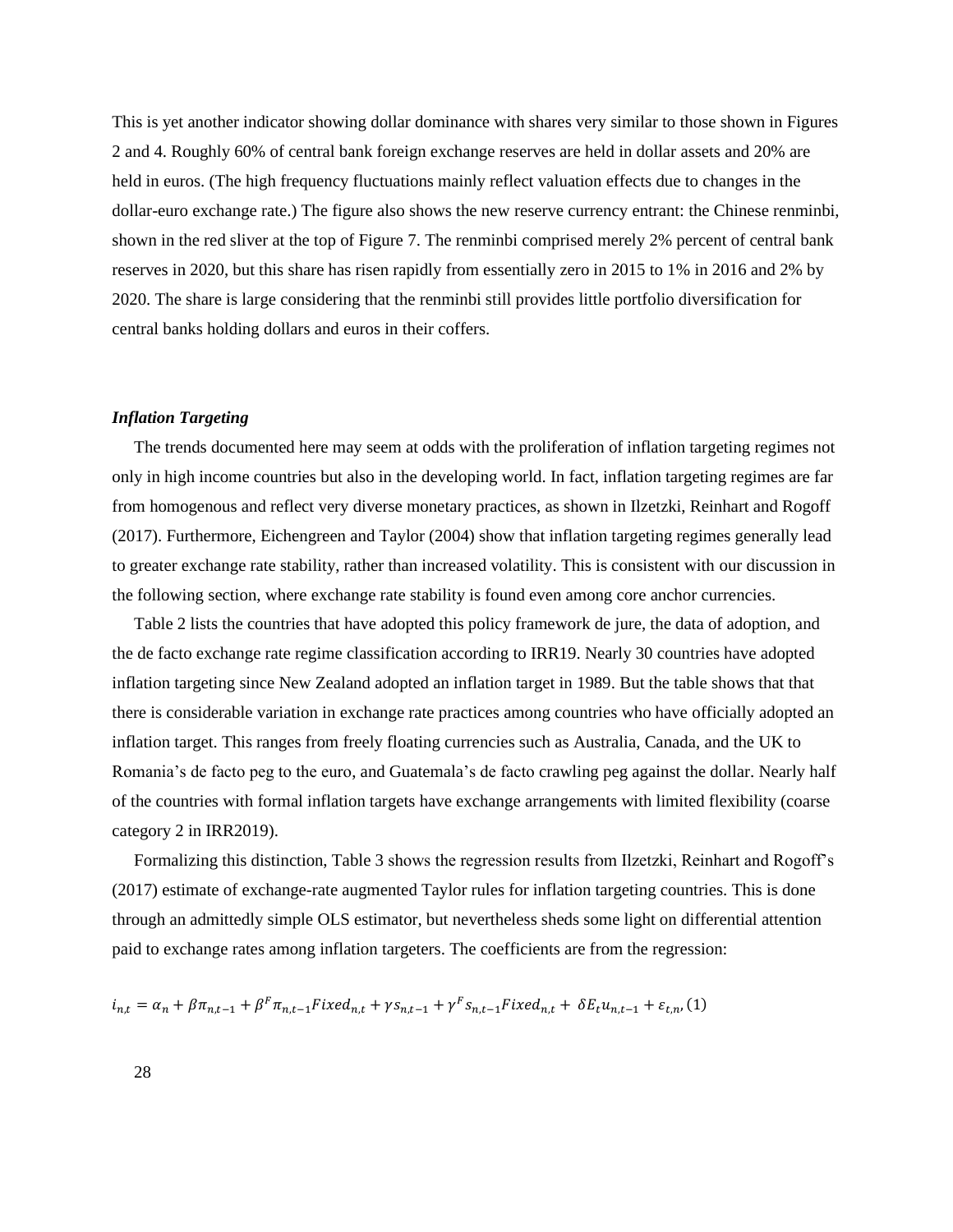where  $i_{n,t}$  is the policy interest rate in country n in month t,  $\pi_{n,t}$  is the inflation rate,  $s_{n,t}$  is the logarithm of the spot exchange rate vis a vis the country's anchor currency,  $u_{n,t}$  is the unemployment rate—used here as a proxy for the output gap—and  $Fixed_{n,t}$  is a dummy variable taking on the value of one if the country is classified as having a peg, crawling peg, or narrow band according to IRR19 (coarse classifications 1 and 2). The specification includes country fixed effects so that the Taylor rule is estimated using within country variation. The specification is as in Taylor (1993) but allowing for the possibility that monetary policy responds to the exchange rate in addition to inflation and the output gap. The specification excludes the lagged interest rate, but results are very similar when allowing for interest rate persistence. For simplicity, the specification has a common reaction to unemployment across exchange rate regimes, but results are nearly identical when unemployment is interacted with the exchange rate regime.

 $\beta$  and  $\gamma$  in (1) give the coefficients on inflation and the exchange rate in the excluded category countries with a flexible exchange rate. The coefficients reported in Table 3 show that inflation targeting central banks with flexible exchange rates increase the monetary policy interest rate when inflation is high, but also increase interest rates when the exchange rate is stronger.  $\beta^F$  and  $\gamma^F$  are the coefficients of interest, showing the differential correlation between the policy interest rate and inflation and the exchange rate, respectively, in countries and months identified as having a fixed exchange rate in IRR19. The coefficients show a smaller correlation with inflation and a greater correlation with the exchange rate. The coefficients are statistically significant at the 99% confidence level. These results provide suggestive evidence that the "inflation targeting" label is too vague and too broad to characterize most real-world monetary regimes, certainly from an open-economy perspective. De facto exchange rate classifications add crucial information and may give a more accurate description of the monetary regime of many inflation targeters—particularly in the developing world.

# **VI. Striking Stability at the Center of the System**

The exchange rate stability we documented in the previous section primarily refers to smaller and lowerincome countries. Inflation targeting in several key economies does appear to have replaced exchange rate management as a monetary strategy. Australia, Canada, South Africa, and the United Kingdom, and—for brief periods—Brazil, Mexico, and Turkey have allowed their exchange rates to float freely. Others, such as South Korea and Israel have continued to intervene actively but have allowed large swings in the international price of their currencies.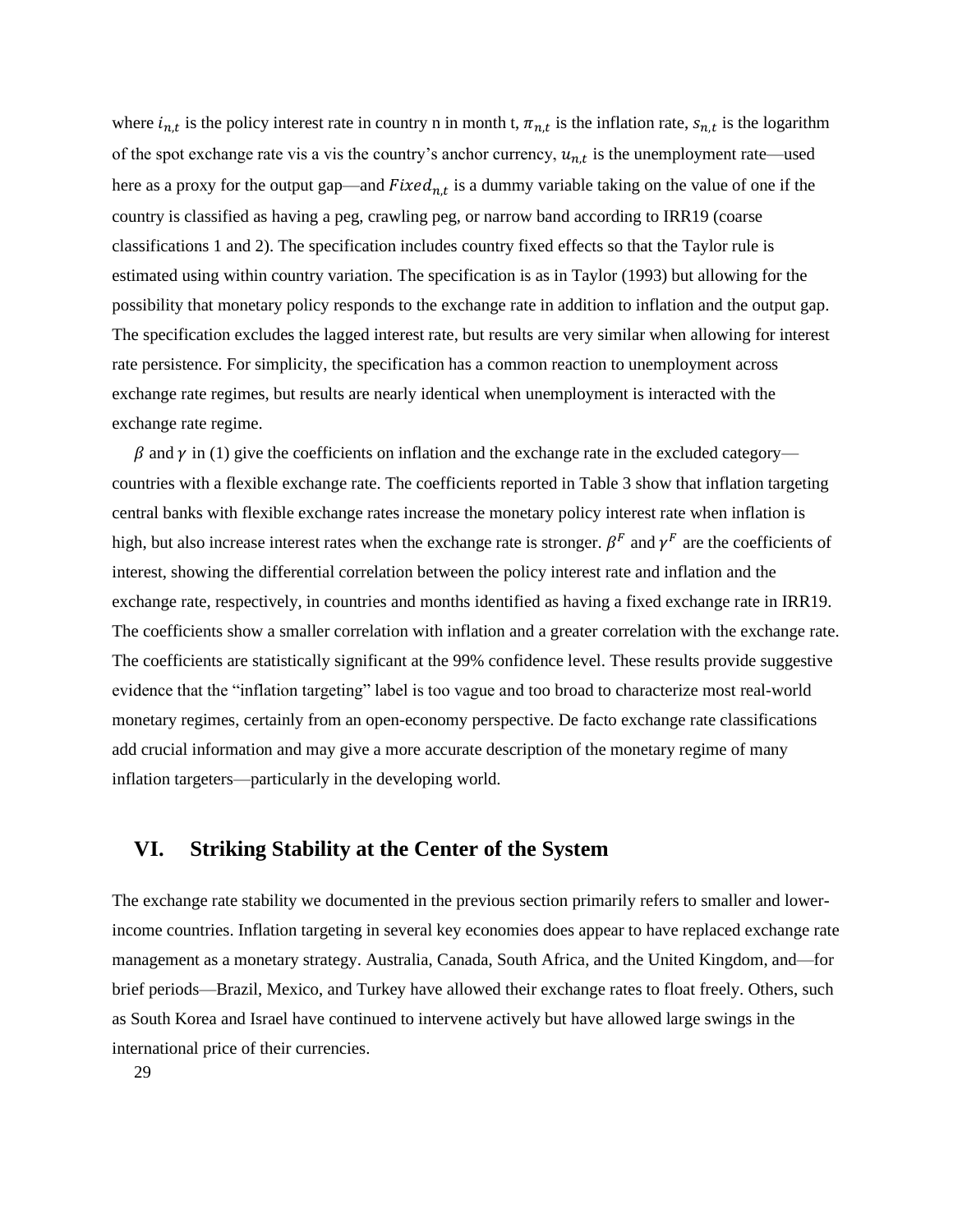Despite these trends towards greater flexibility among some larger economies, the international exchange rate stability documented in the previous section has extended even to the core of the system: the G3 currencies of the US dollar, the euro, and the Japanese yen. This stability at the center has sharpened dramatically in the past decade to the point that by some metrics exchange rate volatility is now as low as it was during the Bretton Woods system of fixed exchange rates. This has been associated with a decline and convergence in inflation rates across the world. This breadth of this stability is even more extensive when one considers that China, now comprising a sixth of the world economy, has had a near peg to the US dollar and more recently a de facto equally weighted euro/dollar basket, as we have discussed.

This stability at the core can be seen in Figure 8, which shows the (four year moving average of) the absolute value of the monthly change in the Japanese yen (top panel) and euro (bottom panel) against the US dollar from 1975 to the end of 2020. This extends the sample of Ilzetzki, Reinhart and Rogoff (2020b) who first documented this finding. Large exchange rate swings are evident from the high exchange rate variability during the non-system era of the 1970-80s. But as we enter the 1990s—and even more strikingly in the following decades—a secular decline in exchange rate variability began to emerge. This decline appears to accelerate around 2014 and Ilzetzki et al. show through formal breakpoint analysis that the trend-decline in exchange rate volatility saw a break in the summer of that year.

Particularly striking is the lack of volatility at the end of the sample during the Covid-19 pandemic. NBER recession dates are shaded in Figure 8 and exchange rate volatility spikes are clearly visible in past US recessions. Covid-19, despite being one of the sharpest recessions on record, saw no commensurate increase in exchange rate volatility. Ilzetzki, Reinhart, and Rogoff (2020b) show that when compared to the price volatility of the stock market, commodities, or other assets, the euro-dollar and dollar-yen exchange rates saw lower variability in recent years than did the Deustchemark-dollar or dollar-yen exchange rate at any point during the Bretton Woods system of fixed exchange rates. Further, the paper documents that since 2014, this stability has extended to other bilateral exchange rates, even those that have seen a trend toward greater exchange rate flexibility in the first decade and a half of the century (e.g. the UK pound and Australian and Canadian dollars). This widespread declining exchange rate volatility must be considered another major feature of the current system.

What has driven this decline in exchange rate variability? Figure 9 shows (in a solid line) the standard deviation across four major economies of changes in the policy interest rates in each month from 1960 to today. These countries represent major economies that have been core of the international monetary system over this timespan (Germany, Japan, the US, and the UK). Larger values indicate greater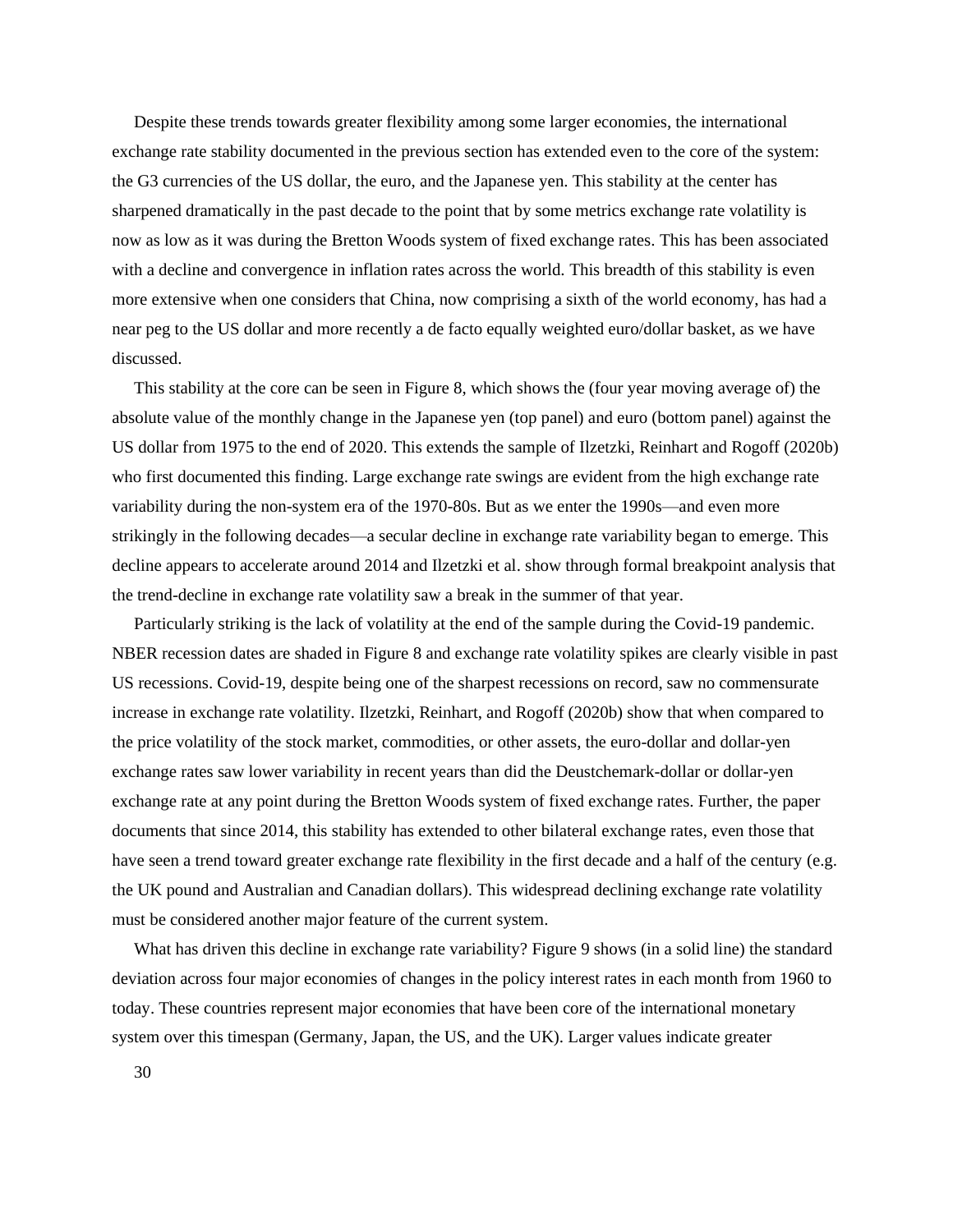differences among central banks in these countries in the magnitude (and sign) of monetary policy changes. Perfect monetary coordination—a perfect correlation of policy interest rates—would lead to a standard zero reading in this chart.

Maintaining fixed exchange rates limits countries' ability to autonomously change interest rates if capital is mobile. The heyday of the Bretton Woods system of fixed exchange rates to the dollar in the 1960s does indeed show moderate differences in interest rate changes across these countries. The differences increase dramatically in the 1970s, with the breakdown of Bretton Woods. As we enter the 1990s, dispersion in interest rate changes becomes more muted. By the 2000s, monetary policy divergence at the core of the international monetary system is at historical lows—below even that of the Bretton Woods system, where policy coordination was part of the rules of the game. Months with zero dispersion in interest rate changes, never seen in the second half of the  $20<sup>th</sup>$  century, have become frequent in the  $21<sup>st</sup>$ .

Of course, the decline in the variability of interest rate changes is due in large part to the steady decline in the *level* of interest rates in all these countries. This is seen in the dotted line in Figure 9, which gives the average policy interest rate across these four economies. However, open economy macro theories, e.g. the Dornbusch (1976) model and its modern variants (e.g, Obstfeld and Rogoff, 1995, 1996) link relative *changes* in interest rates to exchange rate volatility, regardless of the *level* of interest rates. (It is the basis point change rather than the percent change in interest rates that matters.) Moreover, these theories focus on long-run interest rate differentials rather than merely policy changes on the short end of the yield curve. Indeed, Ilzetzki, Reinhart, and Rogoff (2020b) show a similar decline in dispersion in interest rates on 10-year government bonds across high income countries.

A comparison of Figures 8 and 9 shows that the timing of the decline in exchange rate variability is similar to the time path of lower interest rate volatility. Ilzetzki, Reinhart and Rogoff (2020b) show further that this decline occurs on the backdrop of lower inflation rates and lower inflation variability across countries. While this doesn't necessarily imply a causal relationship between monetary factors and lower exchange rate volatility, it gives a plausible mechanism that might explain this decline. A more benign inflation environment has led to worldwide lower inflation (see Goodhart and Pradhan 2020 for potential underlying factors leading to deflationary pressures) and similar factors may have contributed to lower world real interest rates. This has led to lower nominal interest rates, lower interest rate variation across countries, and less monetary pressures on the exchange rate. The further decline in exchange rate variability in 2014 is also consistent with this mechanism. This was the year when the Eurozone and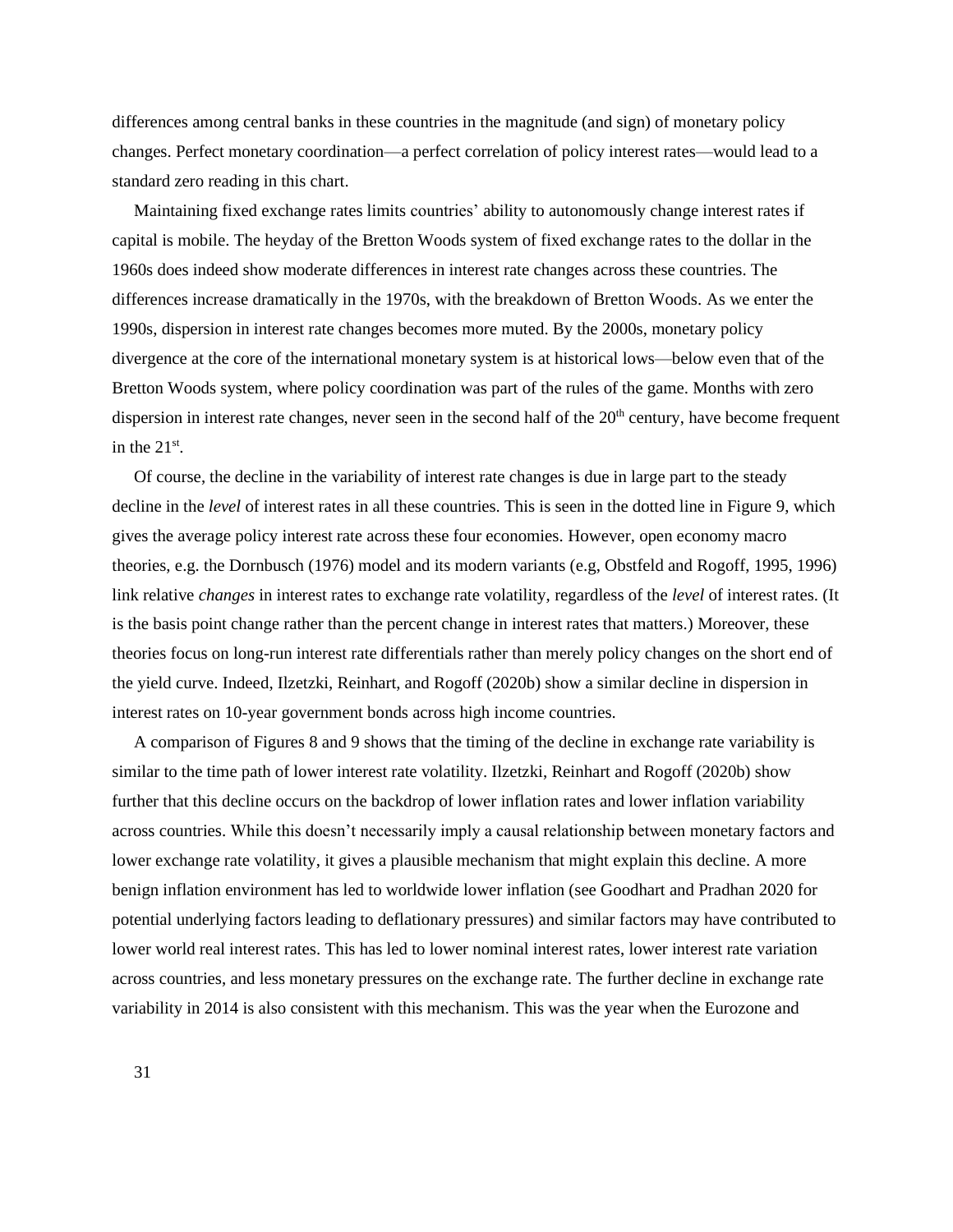Japan not only began to experiment with negative interest rates, but also saw their 10-year bonds hit negative yields.

The inter-war period was characterized with both real and nominal volatility; both real and nominal volatility were subdued in the Bretton Woods period. The divergence occurred in recent years. The decline in exchange rate volatility coincided with enormous volatility in the real and financial sectors, most notably the global financial crisis and the Covid-19 pandemic. In contrast, this has been a period of low interest rate variability and nearly comatose interest rate policy in the past decade. Ilzetzki et al. refer to the likely dominance of monetary factors in determining exchange rate volatility as the "revenge of Dornbusch". This refers to theories following Dornbusch (1976) that emphasize the role of monetary policy in exchange rate determination.

Although there is a strong case to be made that the paralysis of monetary policy at the zero bound is the leading candidate for the collapse of exchange rate volatility, it is also possible that institutional changes have helped reduce the financial frictions highlighted in the recent exchange rate literature, for example Gabaix and Maggiori (2015), Itzhoki and Mukhin (2020), and Maggiori (2021 in this volume). In particular, the swap lines extended by the Federal Reserve to central banks worldwide (and to a lesser extent similar facilities offered by the ECB and the Reserve Bank of China) have taken on unprecedented scope and scale during the two recent global crises, in 2008 and again 2020. Figure 10 shows the outstanding volume of Fed liquidity swap lines over the past two decades. These facilities were introduced in December 2007, when central banks began actively responding to the first fissures in the banking system that led to the global financial crisis. Swaps increased again following the failure of Bear Stearns in March of 2008. After the collapse Lehman Brothers in September, central bank swap line holdings skyrocketed to \$600 billion. Support in smaller amounts was provided during the Eurozone crisis. Swap lines were again extended in massive volumes during the financial market collapses as Covid-19 spread around the globe in March 2020.

These facilities were primarily viewed as temporary injections to avoid US dollar liquidity shortages around the world during tight financial market conditions. The importance of dollar liquidity should be apparent from the discussion of the dollar's outsized role in international trade and finance, discussed in Section IV.

Swap lines do not go as far as earlier advocates of monetary policy coordination envisioned—or those undertaken in the Plaza and Louvre accords of the 1980s—like explicit devaluations to restore external balance. Their ambitions were more modest temporary liquidity injections to avoid financial market disruptions. Nevertheless, Bahaj and Reis (2018) show that swap lines during the global financial crisis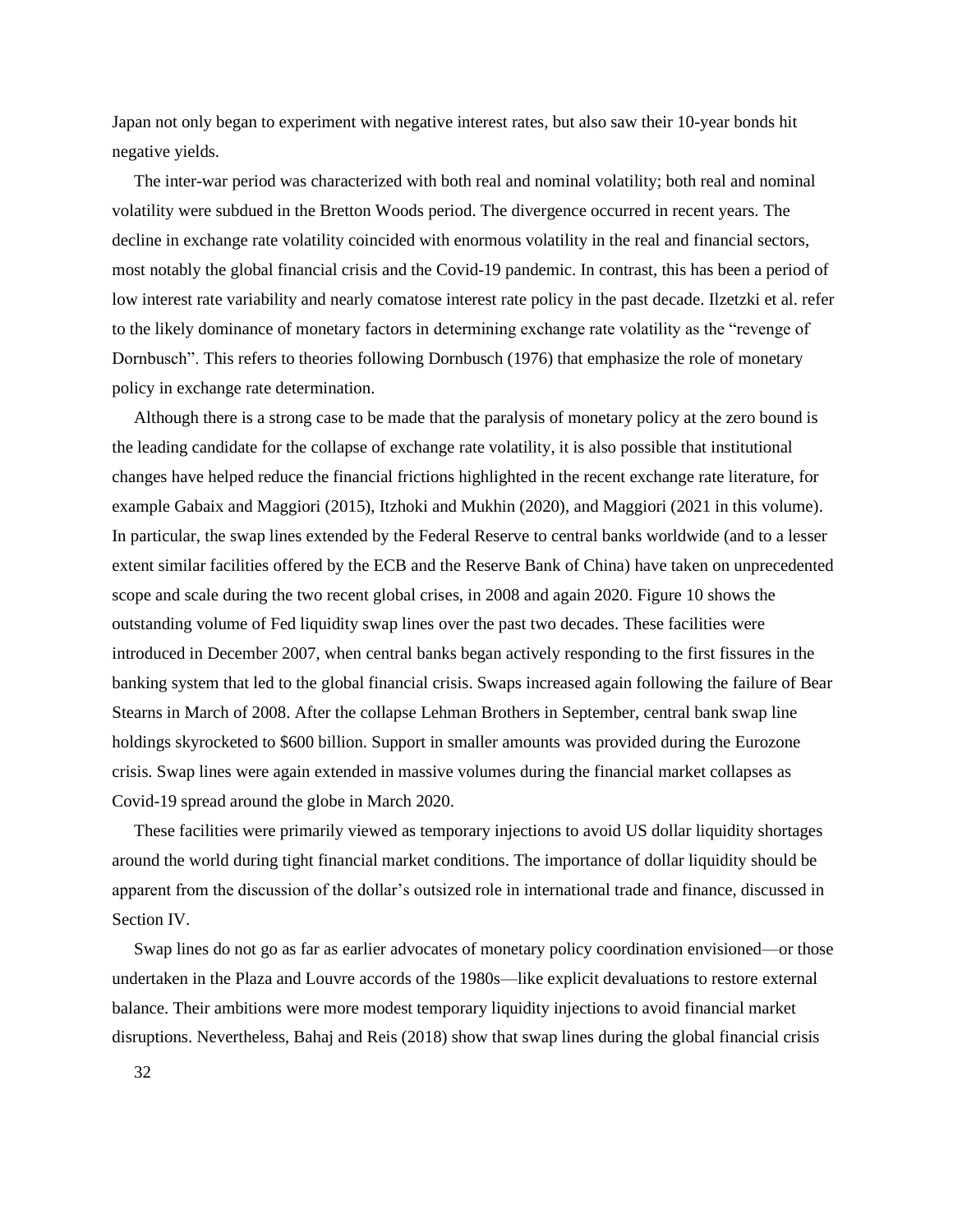did limit deviations from covered interest parity and thus will have influenced exchange rates. Further, the expectation among market participants that swap lines will be extended may have further muted exchange rate volatility.

# **VII. Capital Flows and Capital Controls**

Another trend in the international monetary system has been countries' increased openness, both de jure and de facto, to capital flows. The volume of flows can be seen in Figure 11, using the gross capital flow data assembled by Broner et al. (2013) and Reinhart, Reinhart and Trebesch (2016). The Broner et al. series are slightly more comprehensive in coverage, including 103 countries, using IMF balance of payments data. The Reinhart et al. series give a longer time series for a smaller sample of 68 countries. The former is reported as a percent of world GDP and the later as a percent of US GDP.

Post-war capital flows were very muted at below 5% of US GDP. These increased in the 1970s, consistently around 10% of world GDP up to the 1990s. Starting in the mid-1990s, however, capital flow volumes intensify, peaking first at 25% of GDP in 2000 and then again at 45% of GDP in 2007. These surges dwarf other capital flow episodes in the post-World War II era. Reinhart et al.'s longer historical sample suggest that the capital flow surges of recent decades may not have reached the magnitudes (relative to GDP) of the previous golden era of free capital movement in the late  $19<sup>th</sup>$  and early  $20<sup>th</sup>$ century, or even those seen in the inter-war period, prior to the Great Depression.

The collapse in cross-border financial flows during the global financial crisis is evident at the end of the period. Indeed, a major message of the Broner et al. (2013) and Reinhart, Reinhart, and Trebesch (2016) studies is that the global business cycle is very much associated with the global cycle of capital flows. The samples end in 2009 and 2015, respectively, but simple calculations from IMF balance of payments data indicate that cross-border capital flows have remained subdued since the global financial crisis.<sup>10</sup>

The increases in capital flows in the 1990s and 2000s were facilitated by dramatic declines in restrictions on capital flows across countries. Figure 12 shows how capital controls evolved in this period using two indexes. Chinn and Ito (2006) measure de jure capital mobility based on the number of legal restrictions a government has in place on the flow of capital, according to the IMF's Annual Report on

<sup>10</sup>Prior to the GFC, large and surging capital flows to periphery Europe financed record double-digit current account deficits, a trend that was abruptly reversed around 2009.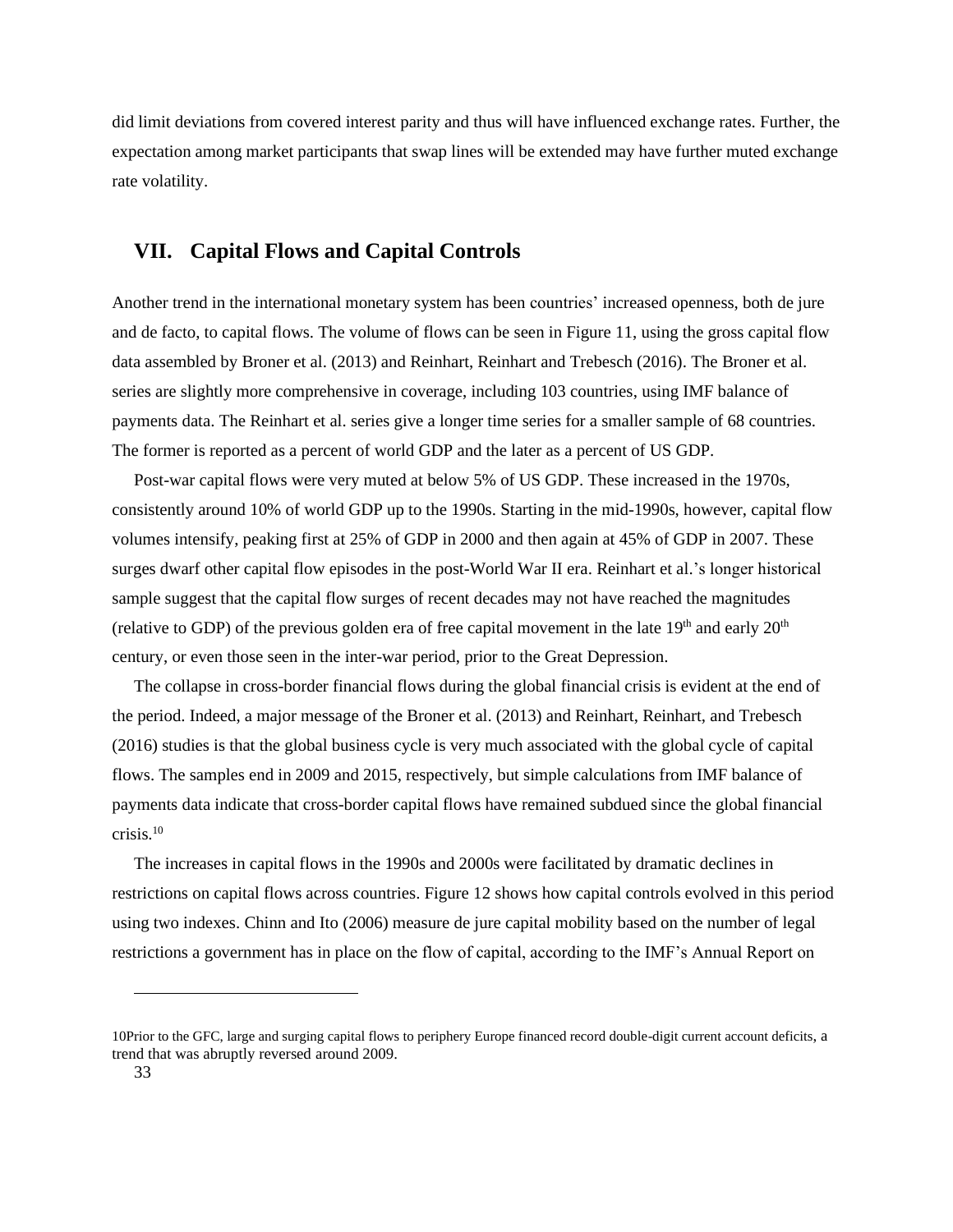Exchange Arrangements and Exchange Restrictions (AREAER). We convert this index into a measure of capital controls (as opposed to mobility) equal to one minus the capital mobility measure and normalize it to range between 0% and 100%. Figure 12 shows in dashed lines the average capital control index for all countries in the Chinn and Ito sample in the top panel, and for high-income countries in the bottom panel. The index is based on the 2020 update of the Chinn and Ito (2006) series.

The second measure is taken from Ilzetzki, Reinhart and Rogoff (2019), which is more closely related to exchange rate arrangements and their classification. The IRR19 index also draws on the IMF's AREAER and assigns a value of 1 to a country in each year where any one of three criteria is met. First, the country has an official (de jure) dual market for foreign exchange. Second, the country has a de jure system of multiple exchange rates. Third, there is an informal parallel market (whether tolerated or illegal) and the parallel market has a premium of 10 percent or more within a 12-month moving window. The first two of these criteria are de jure, but the third is de facto and based on a price signal that indicates capital controls are in place. (A premium of this magnitude in a parallel market would not be possible otherwise.) The index takes a value of zero in any year when none of these three criteria is met. Figure 12 shows in solid lines the share of countries with capital controls (a value of one in the IRR19 index) in place.

The IRR19 index reflects a lower bound on the actual incidence of capital controls, given the plethora of other controls a government could impose on the flow of capital. Unlike prior studies, it incorporates a de facto, not only de jure, component into its classification. It also has the advantage of a longer time series and its direct relevance to exchange rate management—the topic of this chapter. Other indexes of capital controls, including Chinn and Ito, suffer from the opposite bias of overstating the incidence of capital controls<sup>11</sup> given that he private sector may in many cases be able to circumvent the legal restrictions to capital mobility captured by de jure indexes.<sup>12</sup>

Figure 12 shows a dramatic decline in restrictions on capital flows over time, based on either measure: the two are highly correlated over time. In the case of high-income countries, seen in the bottom panel of

 $<sup>11</sup>$  A recent study by Fernandez et al. (2016), which derives from the AREARS similarly relies on de jure measures and suffers</sup> from a similar bias.

 $12$  As we noted in the introduction, the recent literature has increasingly attempted to separate out the use of capital controls for macroprudential purposes (say to prevent excess short-term "hot money" inflows) as opposed to using capital controls as say, an implicit tax on the savings of domestic residents.) Sometimes the distinction is difficult to make. Advanced economy regulators would certainly argue that stricter post-financial crisis regulation, that has effectively forced domestic banks to hold much more local government debt, is intended to reduce the odds of financial crisis, although the regulations have likely also had the effect of reducing the servicing cost of government debt. See Bianchi and Lorenzoni in this volume for a discussion of some of these issues, particularly with respect to developing economies.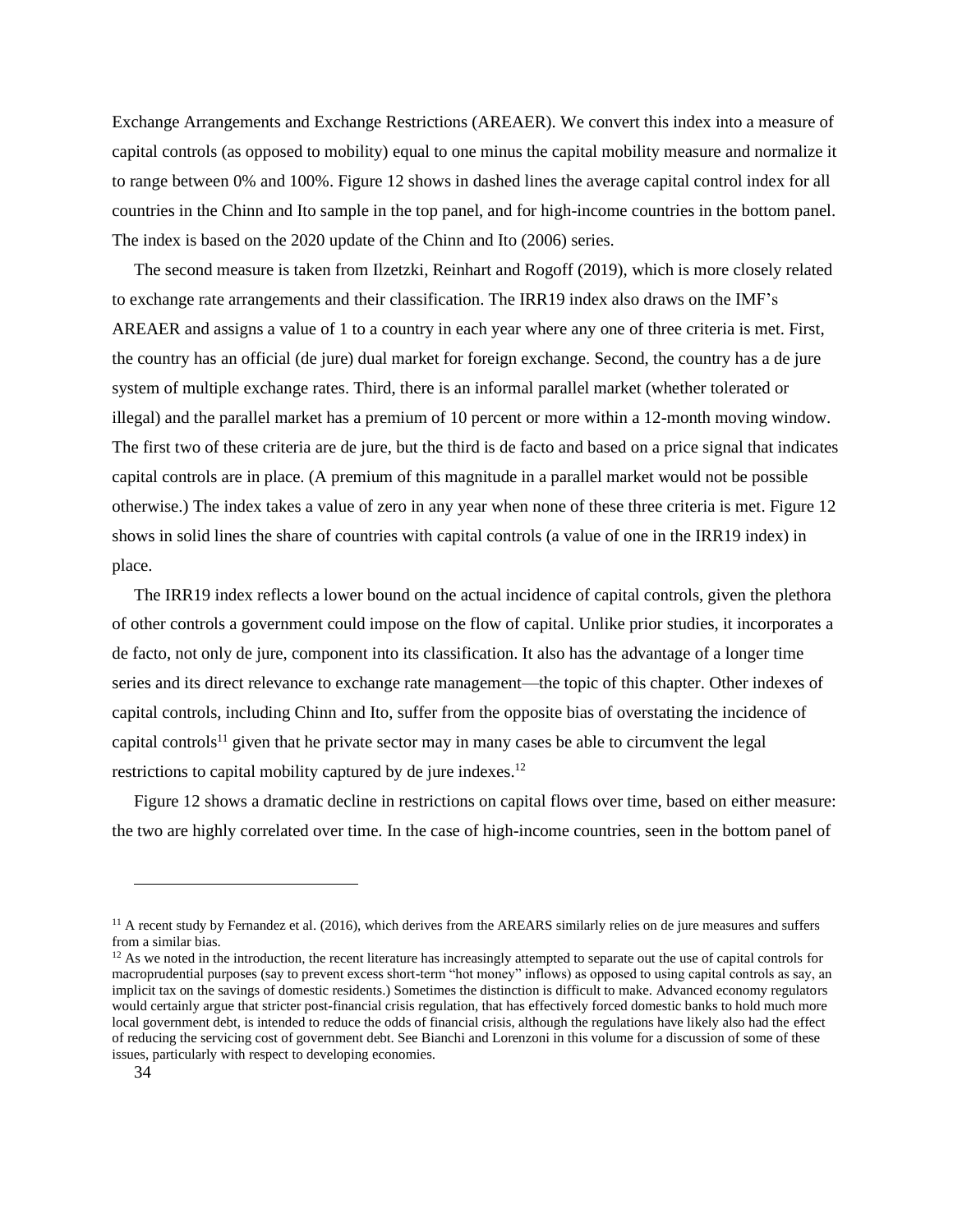the figure, there were two major waves of capital control loosening. First, the IRR19 index shows that nearly all high-income countries had capital account restrictions in place at the end of the Second World War. During the 1950s, the majority of high-income countries unified their foreign exchange rate markets and removed de jure restrictions on foreign exchange. The post-Bretton Woods period from 1970 to 1990 saw another wave of financial integration, with all remaining high income countries removing controls based on the IRR19 index. Chinn and Ito's index tells a similar story where nearly all restrictions on capital flows were removed by the 1990s, according to their index.

Exchange rate convertibility was a major topic in earlier volumes of this handbook (e.g. Black 1985).With the notable exception of China, convertibility is now almost a non-issue in most economies. Alongside the decline in capital controls, there has been a major march towards exchange rate convertibility. Even in China, recent currency swap arrangements, greater openness of domestic bond markets to non-residents, and the importance of Hong Kong as an offshore center have gradually tilted the renminbi towards greater de facto convertibility.

The top panel shows the same chart for all countries. It indicates a third wave of looser capital controls in the 1990s, now spreading to lower income countries. By the end of the decade, merely 12% of countries had capital controls based on the IRR19 index, and the average country had capital controls comparable to that of the average *high-income* country in the 1970s.

There has been a modest resurgence in capital controls at the end of the sample (and a further one during Covid-19, which is beyond these series' coverage that ends in 2019), but capital restrictions remain minimal compared to earlier decades. Relatively free capital mobility has (so far) survived a major financial crisis and a financial panic in 2020 associated with the onset of the Covid-19 pandemic. Further, despite the well-publicized "trade wars" of recent years, there hasn't been a political about-face of similar magnitude on capital mobility. It is important to note that capital controls are often introduced in the context of an acute shortage of foreign exchange, which, in turn, is often connected to a country's loss of capital market access during crises. In developing countries, the debt problems of the 1980s importantly delayed liberalization and often reversed previous policies. It remains to be seen whether debt crises proliferate post COVID-19. At present, at least 28 countries have active parallel markets and multiple exchange rates; all of these are already in debt distress or rated as high risk.

The relative political consensus on capital mobility is particularly interesting given mixed evidence on the gains to financial openness and further evidence on risks of fully mobile capital across borders. Prassad et al. (2003) find little correlation between an open capital account and economic growth. They qualify in Kose et al. (2006) that the gains to financial openness are likely due to collateral benefits, such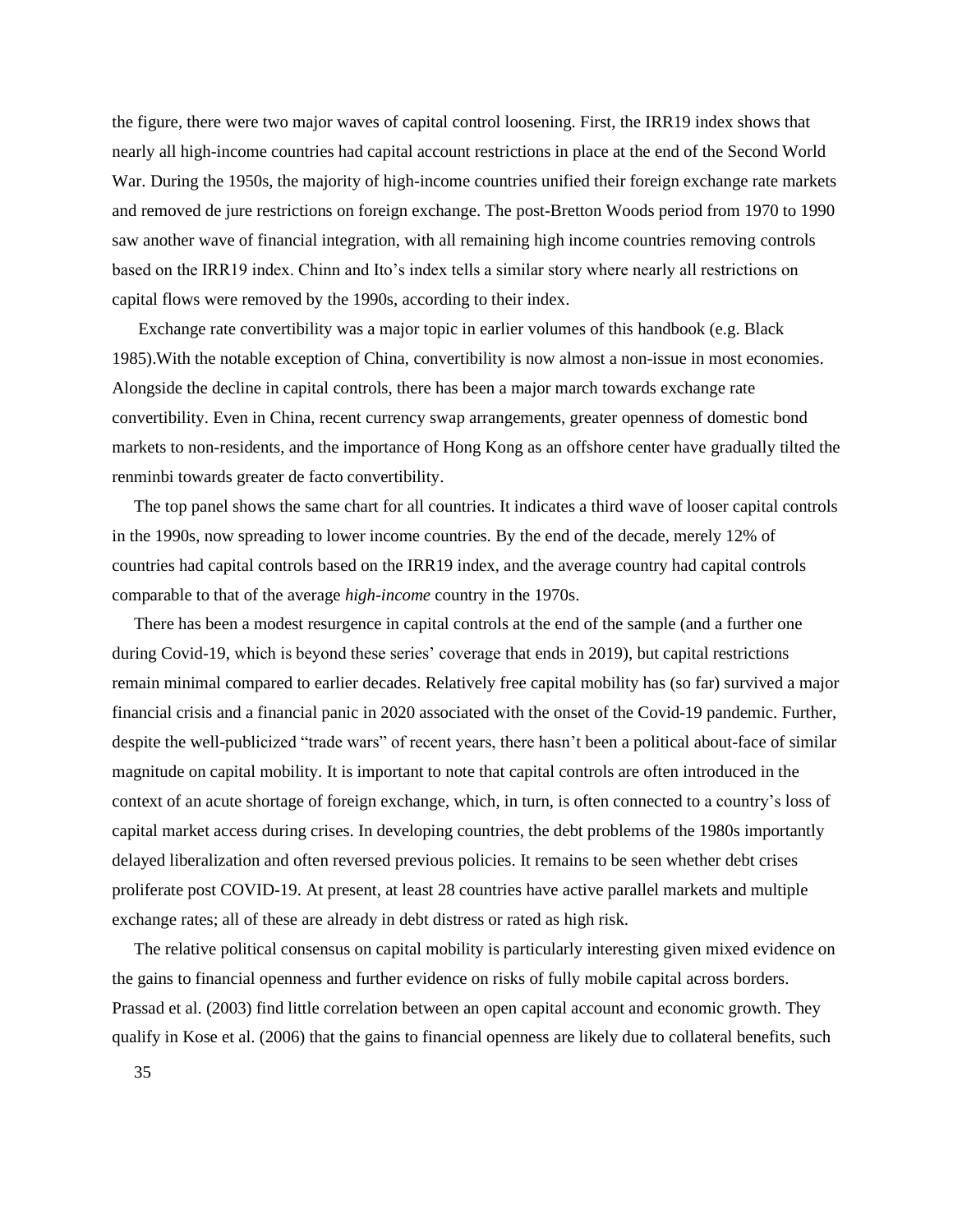as increased domestic financial development. In the shorter term, Reinhart and Reinhart (2008) show that capital flow surges, which they term "bonanzas", are associated with procyclical fiscal policies and exchange rate appreciations (often leading to interventions to avoid them as discussed in Section V) and greater economic vulnerability in developing countries. This vulnerability manifests itself in a greater probability of debt, banking, and currency crises, or all these crises jointly (Reinhart and Rogoff, 2009). These often take the form of sudden stops in capital flows (cf, Calvo, Izquierdo, and Loo-Kung, 2006 and Calvo, Izquierdo, and Talvi 2006). Ghosh, Ostry, and Qureshi (2016, 2018) argue that these crises are less likely when restrictions to capital movement are in place. (See also Reinhart and Rogoff 2009, for a long view on the nexus between global capital mobility and banking crises). Figure 13 is drawn from their historical study, showing a very strong association between capital mobility and banking crises.

### **VIII. The Impossible Trinity and the New Triffin Dilemma**

The prevalence of exchange rate management documented in Section V and the trend towards greater capital mobility shown in Section VII, confronts policymakers directly with the impossible trinity of open economy macroeconomics. The trinity posits that a country cannot retain monetary sovereignty while managing its exchange rate and remaining open to capital flows. Shambaugh (2004); Obstfeld, Shambaugh and Taylor (2010); Jordà, Schularick and Taylor (2015); and Obstfeld, Ostry and Qureshi (2019) study the impossible trinity (or trilemma) and demonstrate that countries with fixed exchange rate do indeed inherit the monetary policy stance of the anchor-currency central bank. Rey (2013) suggests an even more dominant role for the anchor currency, whereby even countries with flexible exchange rates follow the lead of the Federal Reserve, when open to capital mobility (a dilemma, not a trilemma).

Figure 6 shows that arrangements with limited flexibility still dominate the international landscape and that the period since 1990 has shown an uptick in the share of countries (and world GDP) with less flexible exchange rate arrangements. Figure 12, in turn, shows that this period coincided with a dramatic reduction in capital controls, particularly in developing countries. These facts and the impossible trinity suggest a substantial loss in monetary autonomy. However, countries have been able to circumvent this limitation through sterilized interventions in foreign exchange markets. Bussière et al. (2015), Heathcote and Perri (2016), and Korinek (2017) have shown how sterilized intervention can substitute for capital controls in attempts to stabilize the exchange rate while maintaining monetary independence.

Interventions of this sort require large war-chests of foreign exchange reserves. With the massive increases in cross-border capital flows documented in Figure 11, the stock of reserves required to stabilize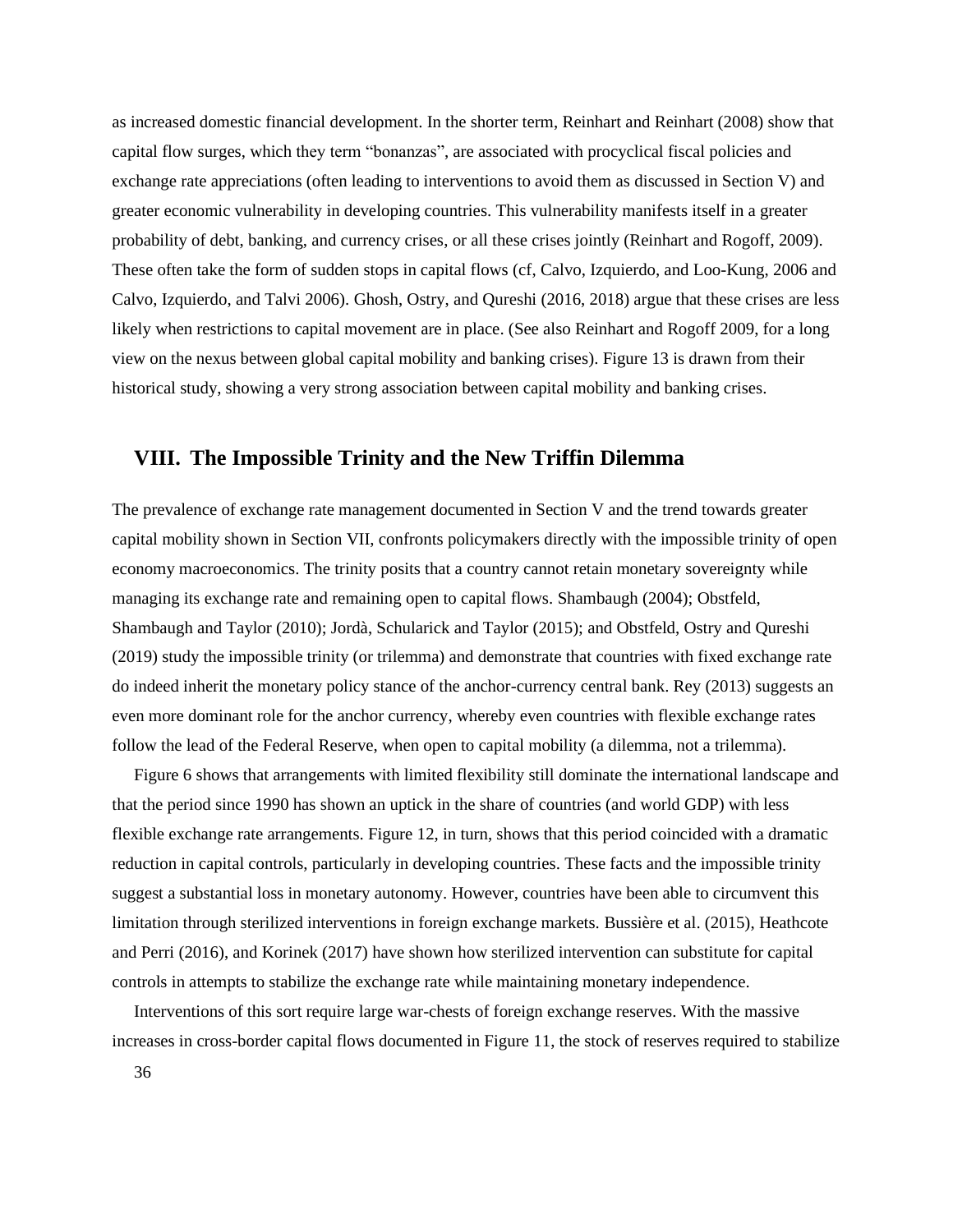an exchange rate has likely increased substantially. Ito and Yabu (2007) show that looser capital market restrictions do in fact require larger reserves to achieve the same degree of exchange rate stabilization. Further, interventions in recent decades have often been one-sided to avoid appreciation, as discussed in Section V, and this would lead to increasing stocks of international reserves over time. Indeed, Figure 7 shows an unprecedented increase in central bank reserve holdings in the past two decades. Gourinchas and Obstfeld (2012) and Caballero, Farhi and Gourinchas (2017) attribute these reserve holdings to a precautionary savings motive. Dooley, Folkerts-Landau and Garber (2003), Aizenman and Lee (2007), Obstfeld, Shambaugh and Taylor (2010), Aizenman, Chin and Ito (2013, 2016), and Ilzetzki, Reinhart and Rogoff (2019) emphasize the role exchange rate management in driving reserve accumulation.

Figure 14 shows how countries responded to the trilemma depending on their exchange arrangement. The top panel of the figure repeats the exercise of Figure 12 and shows the share of countries with capital controls according to IRR19, but now split into four categories of countries. The lines represent different exchange rate arrangements, based on the coarse classification of IRR19: fixed, crawling peg, managed floating, and freely floating (shown in lines decreasingly dark). The composition of the categories changes as countries shift across exchange rate regimes.

The trend towards capital openness is apparent across all exchange arrangements. We documented earlier that high income countries eventually adhered to the rules of the Bretton Woods game and opened up to capital flows during this period. This explains the relatively small share of countries with capital controls during the Bretton Woods years. That this share is even smaller, less than 10%, today, is explained by the large representation of Eurozone countries in this category and the decline in restrictions on capital flows in developing countries in the 1990s, shown earlier in Figure 12.

In three of the four categories, a negligible share of countries have capital controls today. Nearly all capital restrictions appear in (usually lower income) countries with crawling pegs. Even in these countries, the prevalence of capital controls has declined dramatically from nearly 100% during Bretton Woods to 30% around 2010.The bottom panel in the figure shows the average ratio of central bank reserves to GDP in the same four categories of countries. Except for freely floating currencies, central banks in all other categories, ranging from hard pegs to managed floats, have contributed to the dramatic rise in central bank reserves in the past few decades. This is consistent with our narrative of central banks using reserve management as a substitute for capital controls in the past few decades.

The large reserve stockpiles may appear puzzling in large emerging market economies that have opted for intermediate regimes. However, the experience of the past two decades suggests that countries with intermediate regimes have contributed substantially to the demand for foreign exchange reserves. As of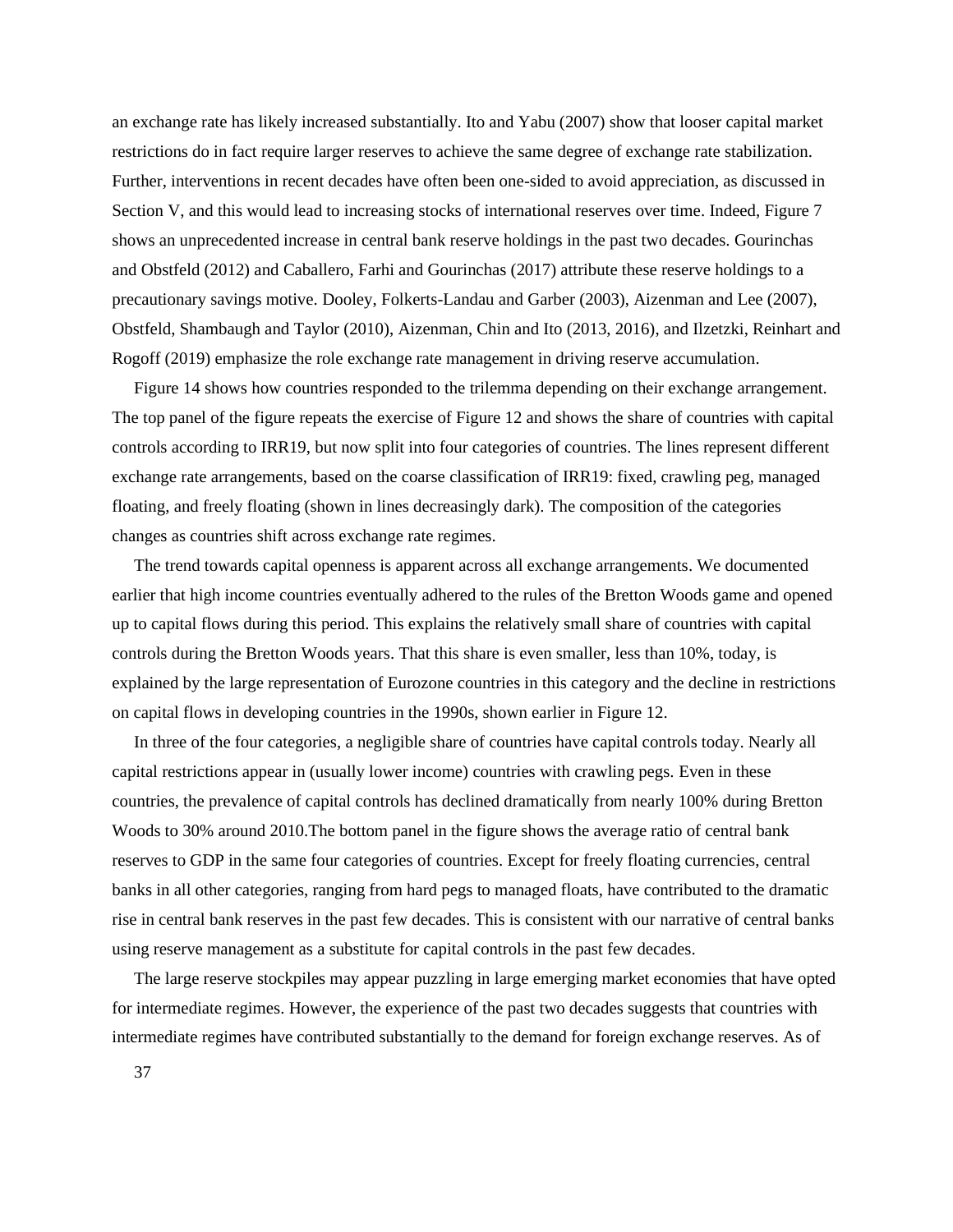the end of 2020, China remains the largest reserve accumulator, with more than a quarter of all central bank foreign exchange reserves held by Reserve Bank of China. But Japan, which IRR19 classify as having a freely-floating currency is second.<sup>13</sup> While there some are central banks with hard pegs are among those with large reserve holdings (Hong Kong and Saudi Arabia are 7<sup>th</sup> and 8<sup>th</sup> with roughly \$500 million each), most countries on the list have intermediate regimes (Switzerland is  $3<sup>rd</sup>$  with \$1 billion, Russia and India are  $4<sup>th</sup>$  and  $5<sup>th</sup>$ , with roughly \$600 million each).

Whatever its cause, the large accumulation of reserves has contributed to the global demand for safe assets. These assets are primarily denominated in dollars, as Figure 7 shows. Figure 5, in turn, shows the necessary implication that roughly half of the world's safe assets are backed by the fiscal capacity of a single sovereign: the US federal government. But while demand for dollar-denominated safe assets has exploded, the tax base backing these assets has diminished. This is a modern-day version of the Triffin (1960) dilemma, which posited that the first Bretton Woods system was unsustainable, because demand for dollars would outstrip US gold reserves, meant to back the dollar at a constant price. The modern equivalent is discussed in Farhi, Gourinchas and Rey (2011), Obstfeld (2013), Farhi and Maggiori (2018), and Ilzetzki, Reinhart, and Rogoff (2019). Now it is the demand for safe dollar assets that risks eventually overwhelming the US government's fiscal capacity to back them.

The modern dilemma is illustrated in Figure 15, which combines the stock of central bank reserves as a proportion of world GDP and US GDP's share of world GDP (in nominal terms). The trend towards greater central bank reserves comes at a time when the US's share of world economic output is declining. While demand for foreign exchange reserves may flatten out, the latter trend is unlikely to reverse, given the steady rise of China and other emerging market economies. Indeed, with the Japanese government already heavily indebted and the Eurozone still unable to provide an asset backed by the full fiscal capacity of the entire EU, China is the most likely candidate to eventually produce a large stock of safe assets that would add to (or replace) dollar safe assets. These would be backed by the largest economy in the world in purchasing power terms, already comprising 15% world GDP even nominal terms. But this scenario is still far from reality, with Chinese bonds not actively traded internationally, the renminbi not fully convertible, and China currently the largest *buyer* of safe assets. China's controls on capital flows and convertibility are far from complete and de facto barriers have been gradually removed as evidenced

 $13$  The appendix to Ilzetzki, Reinhart, and Rogoff (2019) documents substantial foreign exchange interventions by the Bank of Japan but classify the yen as freely floating because they are unable to show conclusively that the motivation for these interventions were for exchange rate management rather than liquidity provision.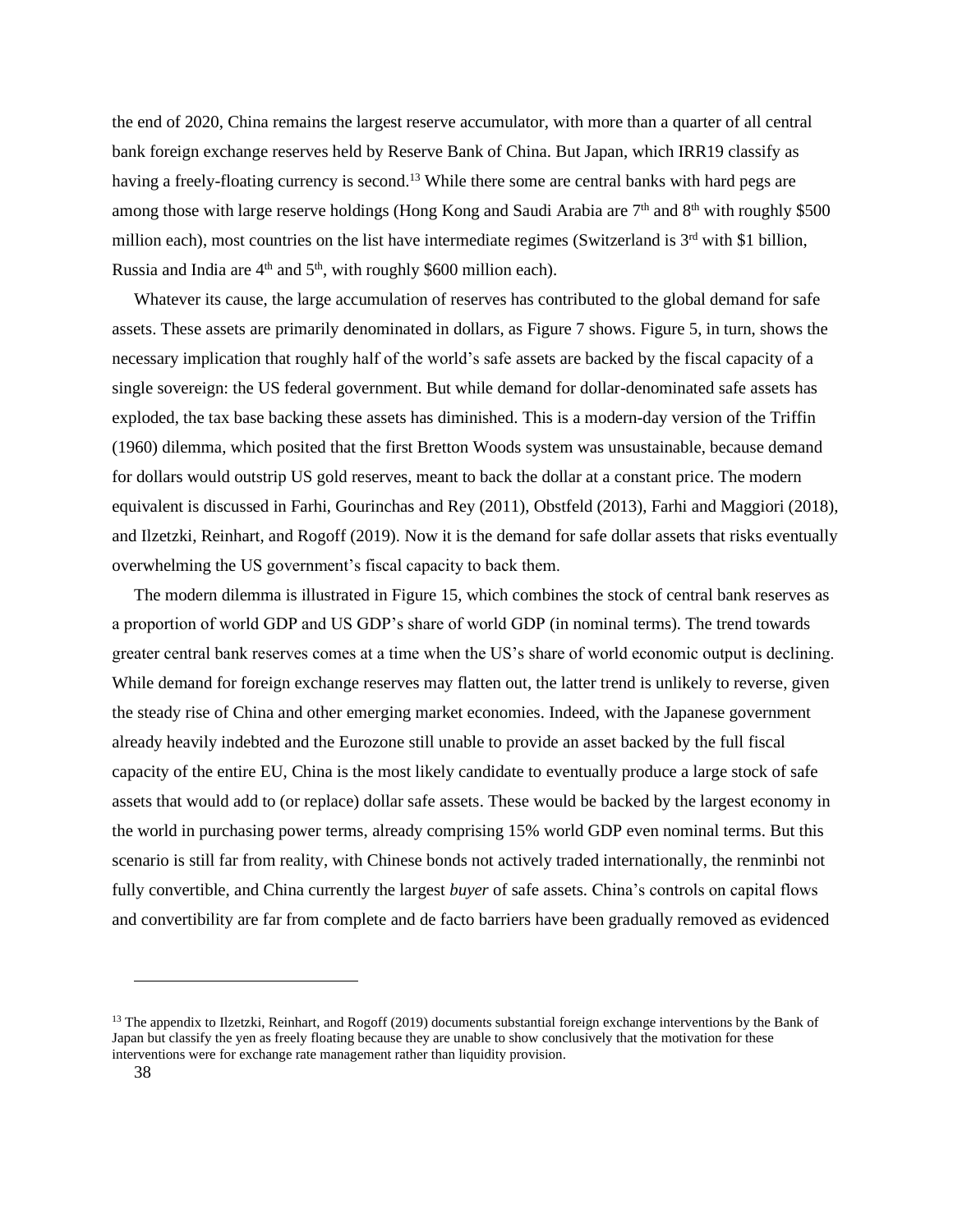by the proliferation of dim sum bonds, expansion of the Qualified Foreign Institutional Investor quotas, and increased integration between the Shanghai and Hong Kong stock exchanges.<sup>14</sup>

In the near term, the rapacious demand for dollar-denominated assets is likely to persist and in itself prop up the US government's ability to borrow at ultra-low rates. But referring again to Farhi and Maggiori (2018), this good equilibrium cannot be taken for granted indefinitely. Low interest rates may tempt US policymakers to test the limits of US capacity to issue debt, which could ultimately lead to a loss of confidence like the one that ended the Bretton Woods system half a century ago.

## **IX. Conclusions**

Although events as dramatic as the collapse of the Bretton Woods fixed exchange rate system in the early 1970s are the exception, the global exchange rate system has experienced considerable evolution over the past half century, as reflected in countries' choice of exchange rate arrangements, the return of dollar dominance, and the marked decline in the volatility of inflation and interest rates that has now extended to exchange rates, particularly since 2014. What Dooley, Folkerts-Landau and Garber (2003) aptly characterized as "Bretton Woods II" (referring to the choice of East Asia to coalesce around dollar exchange rate stabilization) has now morphed into the much broader global exchange rate stability of "Extended Bretton Woods II." Although virtually every central bank has embraced inflation targeting *de jure*, *de facto* is that there is a broad array of considerations, ranging from currency mismatch in borrowing to geopolitical pull, that have made implicitly giving considerable weight to exchange rate stabilization. This is reinforced now by the fact that exchange rates among the G3 currencies themselves (and G4 including China) have become more stable.

Going forward, a major challenge will be to be better understand the costs and benefits of what Ron McKinnon (2013) described as "the unloved dollar standard," and how these might relate to both its stability and desirability. In particular, a richer understanding of models with imperfect financial markets may help to understand why monetary policymakers often seem to disproportionately weight exchange rate stability compared to what one finds in canonical Keynesian models that tend to be much stronger on articulating goods market than financial market imperfections. Unloved as it may be, changes in global anchor currencies are very rare, measured in decades and centuries rather than years. Many transitions

<sup>&</sup>lt;sup>14</sup> See also Coppola et al. 2020 who show that offshore markets have been used to circumvent capital controls and list Chinese corporations on US stock exchanges.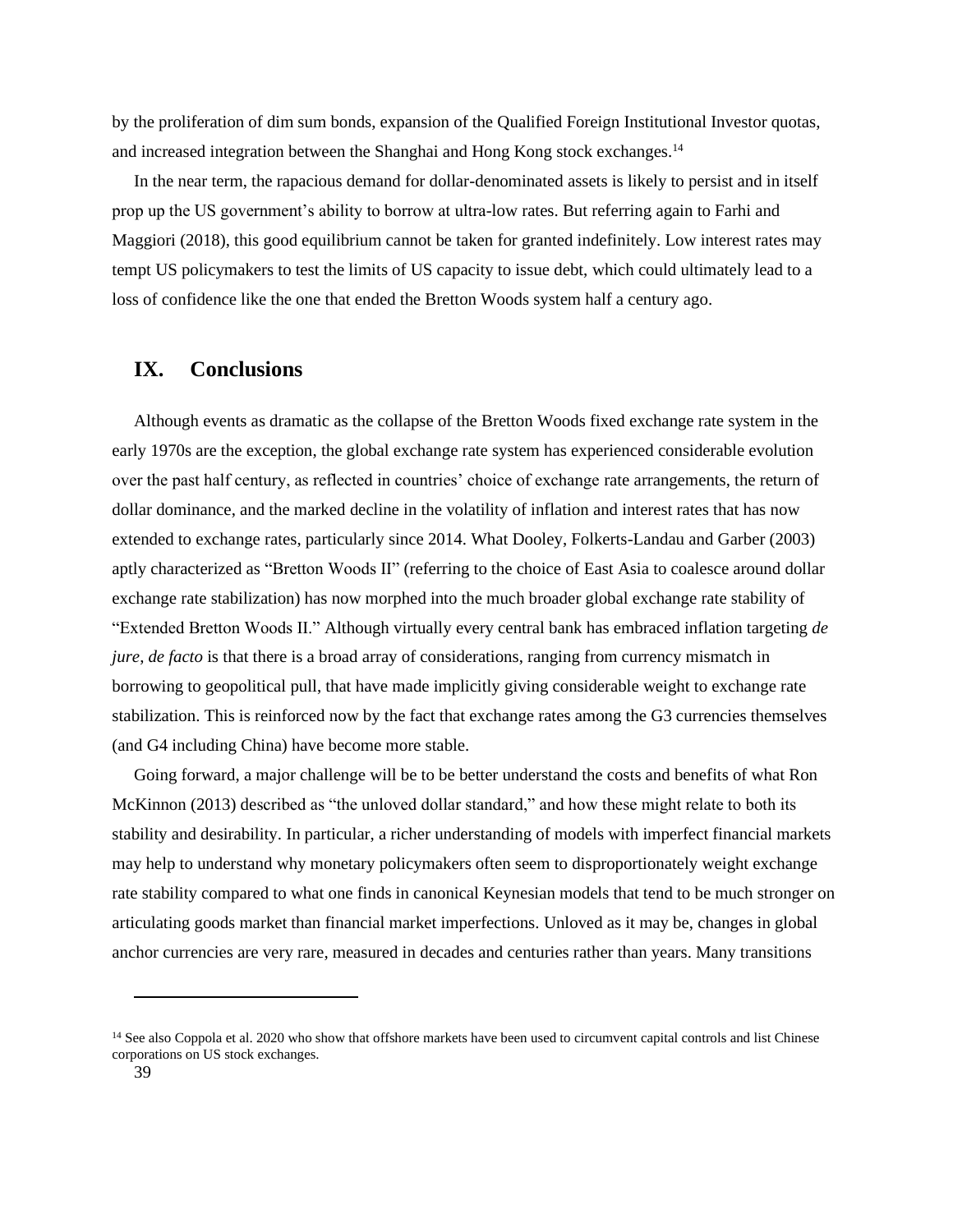have been associated with wars, indicating that they occur in concurrence with large geopolitical shocks. Financial innovation is another important determinant of the anchor currency, as indicated in the role of bankers' acceptances in the transition from the British pound to the US dollar. Financial innovation has accelerated in the past decade, spurred by technological advances and the increasing popularity of crypto currencies. Leadership in this arena will be crucial in determining anchor currencies in this century.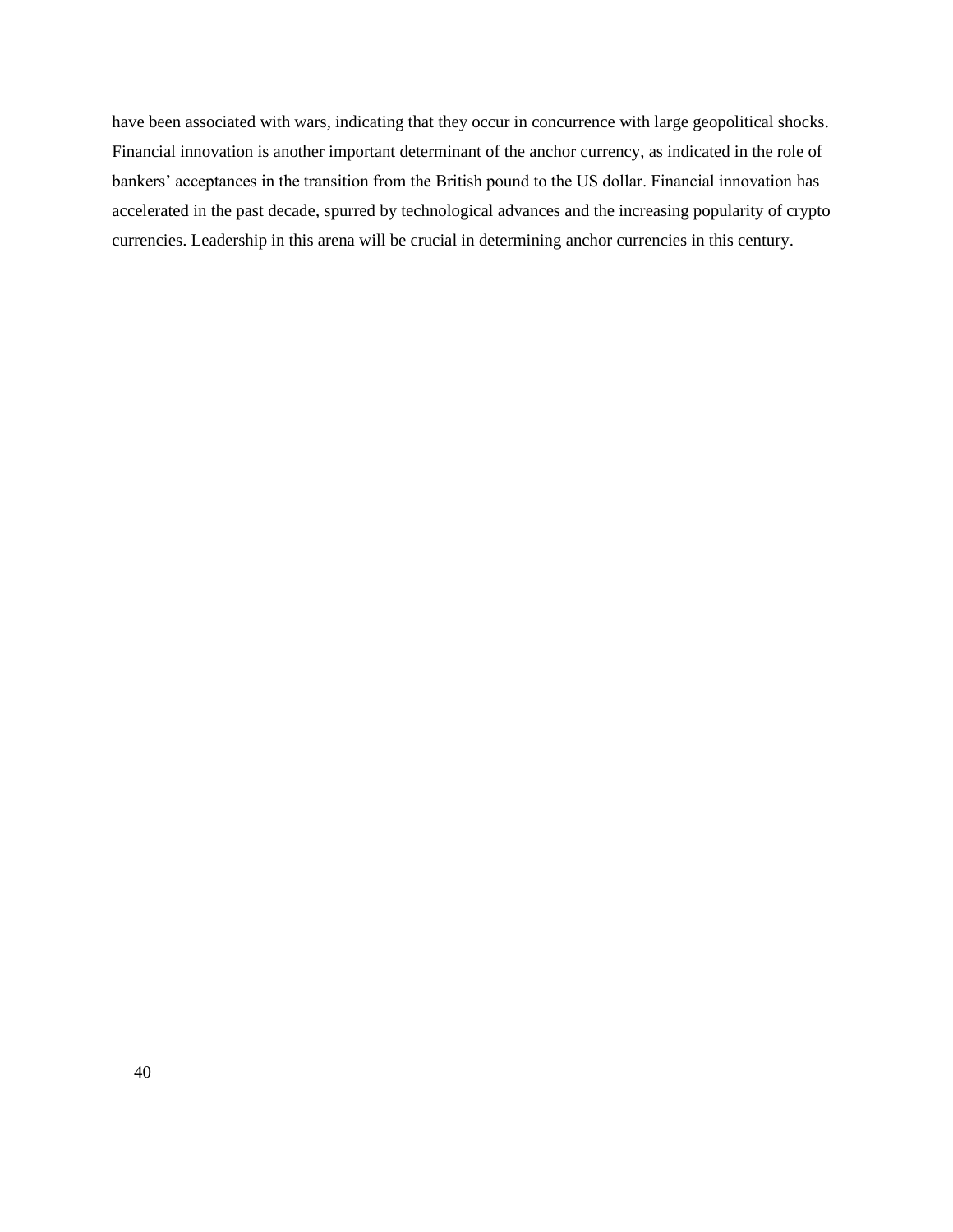# **References**

Ahamed, Liaquat (2009)*. Lords of Finance: The Bankers Who Broke the World*. The Penguin Press, New York.

Aizenman, Joshua and Jaewoo Lee, "International Reserves: Precautionary Versus Mercantilist Views, Theory and Evidence," Open Economy Review*,* 18 (2007), 191-214.

Alesina, Alberto, Robert J. Barro, and Silvana Tenreyro (2002). "Optimal currency areas," *NBER Macroeconomics Annual* 17, eds. Kenneth Rogoff and Mark Gertler, 301-345.

Allison, Graham (2017) *Destined for War: Can America and China Escape Thucydides Trap?* New York: Houghton Mifflin.

Aizenman, Joshua, Menzie D. Chinn, and Hiro Ito, "The 'Impossible Trinity' Hypothesis in an Era of Global Imbalances: Measurement and Testing," Review of International Economics, 21 (2013), 447–458.

Aizenman, Joshua, Menzie D. Chinn and Hiro Ito, "Monetary Policy Spillovers and the Trilemma in the New Normal: Periphery Country Sensitivity to Core Country Conditions," Journal of International Money and Finance, 68 (2016), 298-330.

Aizenman, Joshua and Jaewoo Lee, "International Reserves: Precautionary Versus Mercantilist Views, Theory and Evidence," Open Economy Review*,* 18 (2007), 191-214.

Bacchetta, Philippe and Eric van Wincoop (2005). "A Theory of the Currency Denomination of International Trade," *Journal of International Economics*, vol. 67(2), pages 295-319, December.

Ball, Christopher P., Claude Lopez, and Javier Reyes, "Remittances, Inflation and Exchange Rate Regimes in Small Open Economies," The World Economy, 36 (2013), 487-507.

Bergin, Paul, and Giancarlo Corsetti, 2020. "Beyond Competitive Devaluations: The Monetary Dimension of Comparative Advantage." *American Economic Journal: Macroeconomics* 12(4), pp. 246- 286.

Bhajaj, Saleem, and Ricardo Reis. "Central Bank Swap Lines During the Pandemic." *Covid Economics* 2 April, 2020.

Bahaj, Saleem and Ricardo Reis, "Central Bank Swap Lines," Discussion Papers 1816, Centre for Macroeconomics (CfM), 2018.

Bianchi, Javier and Guido Lorenzoni "Capital Controls, Reserve Accumulation and Macro-Prudential Polices", in *Handbook of International Economics*, ed. Gopinath, Gita, Elhanan Helpman and Kenneth S. Rogoff. Amsterdam, Netherlands: Elsevier, 2021

Black, Stanley W., 1985. "International Money and International Monetary Arrangements," in Peter Kenen (ed.) *The Handbook of International Economics, vol 2*, chapter 23, pp 1153-1193. Amsterdam: North Holland.

Blanchard, Olivier, 2019. "Public Debt and Low Interest Rates," *American Economic Review* 109 (4) 1197-1229.

Bodenstein, Martin, Giancarlo Corsetti and Luca Guerreri, 2020. "The Elusive Gains from Nationally-Oriented Monetary Policy." *International Finance Discussion Papers* 1271

Broner, Fernando, Tatiana Didier, Aitor Erce, and Sergio Schmukler. "Gross Capital Flows: Dynamics and Crises," *Journal of Monetary Economics* 60(1), 113–133.

41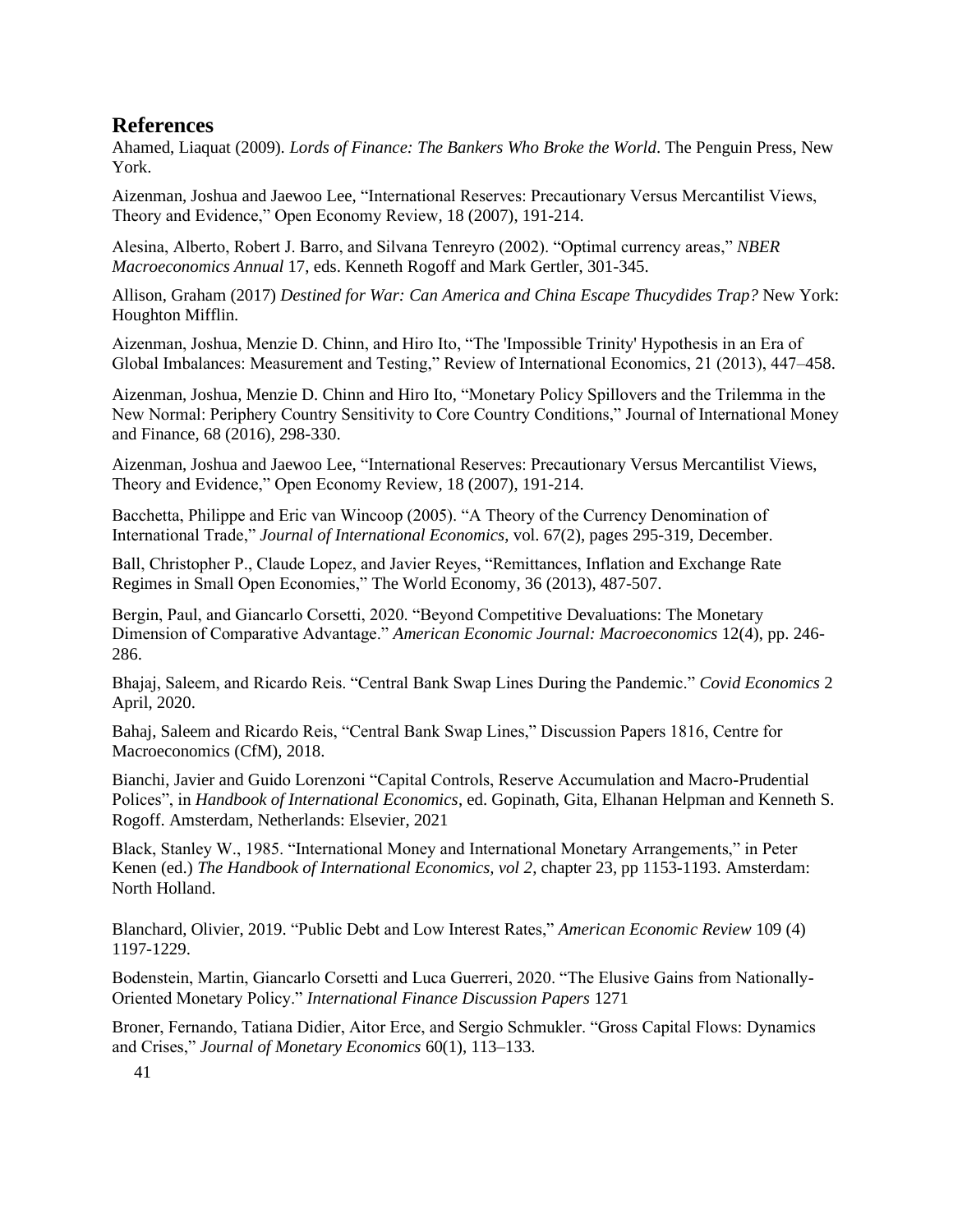Boz, Emine, Camila Casas, Georgios Georgiadis, Gita Gopinath, Helena Le Mezo, Arnaud Mehl and Tra Nguyen (2021). "Patterns in Invoicing Currency in Global Trade," NBER Chapters, in: *NBER International Seminar on Macroeconomics 2021*, National Bureau of Economic Research.

Bulow, Jeremy, and Kenneth Rogoff. 1989. "Sovereign Debt: Is to Forgive to Forget?" American Economic Review 79: 43–50.

Bussière, Matthieu. Gong Cheng, Menzie D. Chinn and Noëmie Lisack, "For a Few Dollars More: Reserves and Growth in Times of Crises," *Journal of International Money and Finance*, 52 (2015), 127- 145.

Cabellero, Ricardo, Emmanuel Farhi and Pierre-Olivier Gournchas (2017). "The Safe Assets Conundrum," *Journal of Economic Perspectives* 31 (Summer), pp 29-46.

Caballero, Ricardo, Emmanuel Farhi, and Pierre-Olivier Gourinchas. 2021. "Global Imbalances and Policy Wars at the Zero Lower Bound" *Review of Economic Studies*, forthcoming.

Calvo, Guillermo A., Alejandro Izquierdo, and Rudy Loo-Kung, "Relative Price Volatility under Sudden Stops: The Relevance of Balance Sheet Effects," *Journal of International Economics*, Vol.69 (1), p.231- 254, 2006.

Calvo, Guillermo A., Alejandro Izquierdo, and Ernesto Talvi, "Sudden Stops and Phoenix Miracles in Emerging Markets," American Economic Review, vol. 96(2), pages 405-410, May, 2006.

Calvo, Guillermo A., and Carmen M. Reinhart (2002). "Fear of Floating," *Quarterly Journal of Economics,* 117(2): 379-408.

Canzoneri, Matthew and Dale Henderson (1991) *Monetary Policy in Interdependent Economies: A Game-Theoretic Approach*. Cambridge: MIT Press.

Chinn, Menzie D. and Hiro Ito, "What Matters for Financial Development? Capital Controls, Institutions, and Interactions," Journal of Development Economics, 81 (2006), 163-192.

Chinn, Menzie and Shang-Jin Wei, "A Faith-Based Initiative Meets the Evidence: Does a Flexible Exchange Rate Regime Really Facilitate Current Account Adjustment?" Review of Economic Studies 95 (2013), 168-184.

Cooper, Richard C., 1969 "Macroeconomic Policy Adjustment in Interdependent Economies," *Quarterly Journal of Economics* 83 (1), February, Pages 1–24.

Cooper, Richard C., 1985. "Economic Interdependence and Coordination of Economic Policies," in Peter Kenen (ed.) *The Handbook of International Economics, vol 2*, chapter 23, pp 1195-1234. Amsterdam: North Holland.

Coppola, Antonio, Matteo Maggiori, Brent Neiman, and Jesse Schreger "Redrawing the Map of Global Capital Flows: The Role of Cross-Border Financing and Tax Havens," mimeo, December 2020.

De Vries, Margaret G., "Multiple Exchange Rates," in The International Monetary Fund 1945-1965, Margaret de Vries and J. Keith Horsefield, eds. (Washington, DC: International Monetary Fund, 1969).

Dooley, Michael, David Folkerts-Landau and Peter Garber , "An Essay on the Revived Bretton Woods System," NBER Working Paper 9971, 2003.

Duffie, Darrell, Raghuram Rajan, Kenneth Rogoff, Hyun Song Shinn, 2020. "Digital Currencies and Stablecoins: Risks, Opportunities and Challenges Ahead," G30 Occasional Paper, July.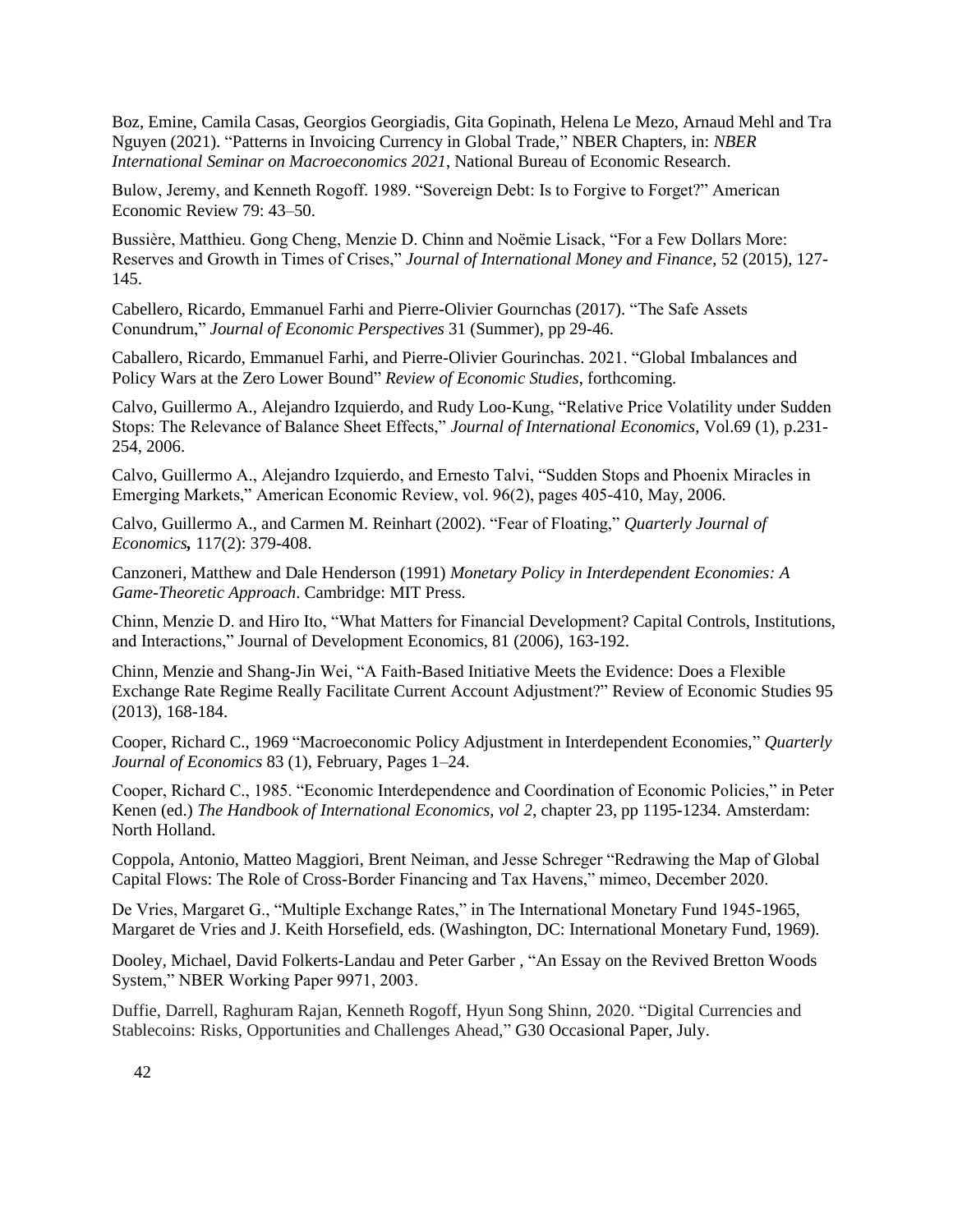Egorov, Konstantin and Dmitry Mukhin, 2020. "Optimal Policy under Dollar Pricing," *mimeo,* New Economic School and University of Wisconsin.

Eichengreen, Barry (1991). "Designing a Central Bank for Europe: A Cautionary Tale from the Early Years of the Federal Reserve System." NBER Working Paper 3840.

Eichengreen, Barry (2011). *Exorbitant Privilege: The rise and fall of the Dollar and the Future of the International Monetary System*. Oxford University Press.

Eichengreen, Barry, 2019. *Globalizing Capital: A History of the International Monetary System*. (3rd edition) Princeton: Princeton University Press

Eichengreen, Barry and Marc Flandreau (2009). "The rise and fall of the dollar (or when did the dollar replace sterling as the leading reserve currency?)." *European Review of Economic History*, 13(3): 377– 411.

Eichengreen, Barry and Marc Flandreau (2010). "The Federal Reserve, the Bank of England, and the Rise of the Dollar as an International Currency, 1914-1939," BIS Annual Research Conference.

Eichengreen, Barry, Arnaud Mehl, Livia Chiţu and Thorsten Beck (2019). "Mars or Mercury? The geopolitics of international currency choice," *Economic Polic*y, vol. 34(98), pages 315-363.

Eichengreen, Barry, and Alan Taylor (2004). "The Monetary Consequences of a Free Trade Area of the Americas." In: *Integrating the Americas: FTAA and Beyond*, edited by Antoni Estevadeordal, Dahni Rodrik, Alan Taylor, and Andres Velasco. Cambridge, MA: David Rockefeller Center on Latin American Studies.

Engel, Charles, 2011. "Currency Misalignments and Optimal Monetary Policy." *American Economic Review* 101 (October), pp 2796-2822.

Engel, Charles, 2016. "International Coordination of Central Bank Policy." *Journal of International Money and Finance* 67, 13-24.

Farhi, Emmanuel, Pierre-Olivier Gourinchas, and Hélène Rey (2011) *Reforming the International Monetary System.* London: Centre for Economic Policy Research.

Farhi, Emmanuel and Matteo Maggiori, (2018). **"**A Model of the International Monetary System" *Quarterly Journal of Economics* Volume 133 (1): 295–355.

Fernandez, Andres, Michael Klein, Alessandro Rebucci, Martin Schindler, and Martin Uribe, "Capital Control Measures: A New Dataset" *IMF Economic Review* 64, 548-574, 2016.

Frankel, Jeffrey (2008). "Estimation of De Facto Exchange Rate Regimes: Synthesis of the Techniques for Inferring Flexibility and Basket Weights, *IMF Staff Papers* 55/2008.

Frankel, Jeffrey and Shang-Jin Wei, "Yen Bloc or Dollar Bloc? Exchange Rate Policies of the East Asian Economies," in Macroeconomic Linkages: Savings, Exchange Rates, and Capital Flows, NBER - East Asia Seminar on Economics, Volume 3, Takatoshi Ito and Anne Krueger, ed. (Chicago: University of Chicago Press, 1994).

Frankel, Jeffrey and Daniel Xie, "Estimation of De Facto Flexibility Parameter and Basket Weights in Evolving Exchange Rate Regimes" American Economic Review Papers and Proceedings 100 (2010), 568-572.

Gabaix, Xavier and Matteo Maggiori (2015). "International Liquidity and Exchange Rate Dynamics." *Quarterly Journal of Economics* 130(3): 1369-1420.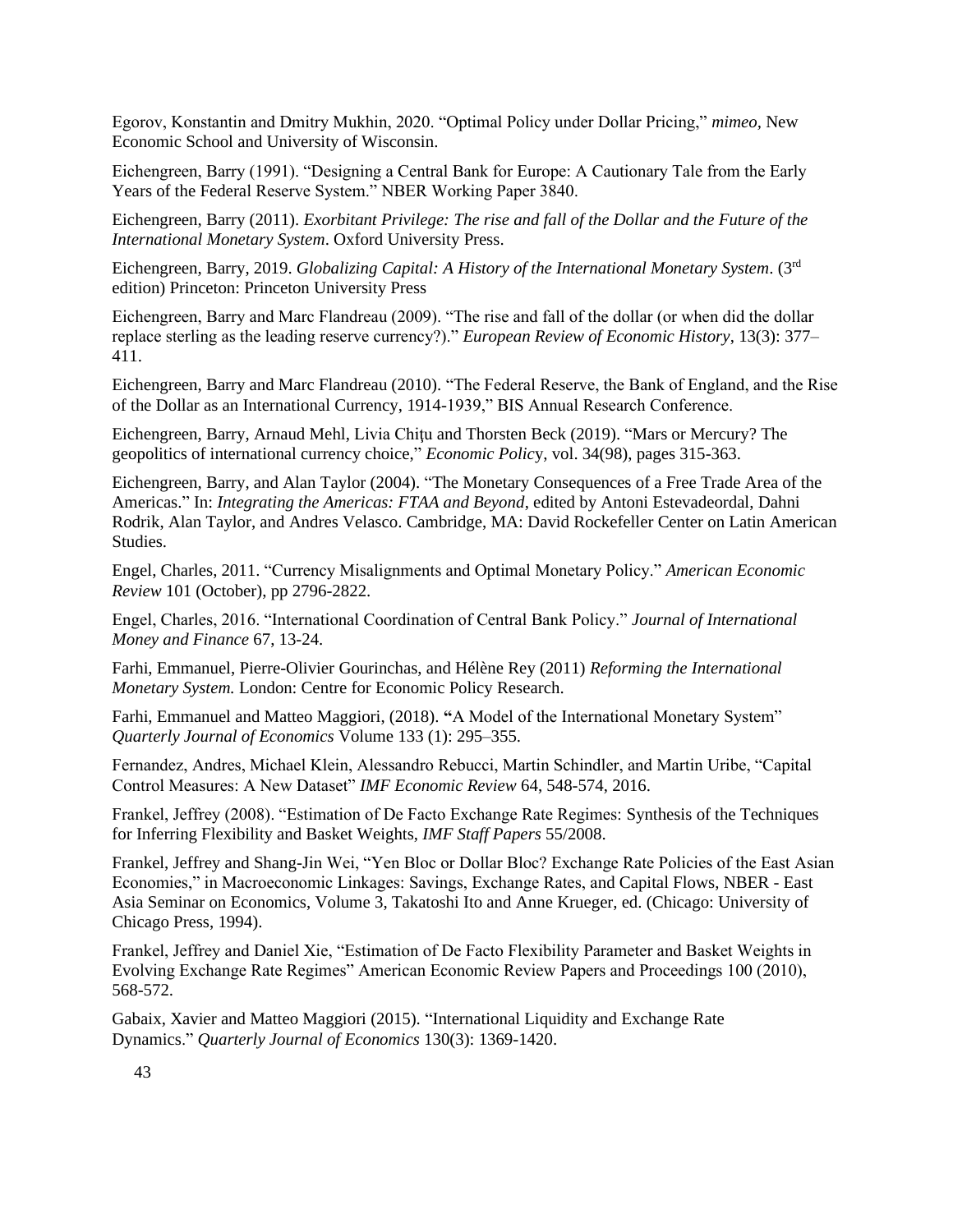Ghosh, Atish R., Jonathan D. Ostry, and Mahvash S. Qureshi, "When Do Capital Inflow Surges End in Tears?" *American Economic Review*, 106 (5), p.581-585, 2016.

Ghosh, Atish R., Jonathan D. Ostry, and Mahvash S. Qureshi, 2020. *Taming the Tide of Capital Flows: A Policy Guide*. Cambridge, MA: MIT Press.

Goldberg, Linda S. & Tille, Cédric (2008). "Vehicle Currency Use in International Trade," *Journal of International Economics*, Elsevier, vol. 76(2), pages 177-192, December.

Goodhart, Charles and Manoj Pradhan, 2020. *The Great Demographic Reversal: Ageing Societies, Waning Inequality, and an Inflation Revival*. London: Palgrave MacMillan.

Gopinath, Gita (2015). "The International Price System," *Federal Reserve Bank of Kansas City, Jackson Hole Symposium* , August.

Gopinath, Gita, Emine Boz, Camila Casas, Federico J. Díez, Pierre-Olivier Gourinchas, and Mikkel Plagborg-Møller. 2020. "Dominant Currency Paradigm." *American Economic Review*, 110 (3): 677-719.

Gopinath, Gita, and Jeremy Stein, ["Banking, Trade, and the Making of a Dominant Currency.](https://scholar.harvard.edu/gopinath/publications/banking-trade-and-making-dominant-currency-0)" *Quarterly Journal of Economics*, October, 2020.

Gourinchas, Pierre Olivier and Maurice Obstfeld, "Stories of the Twentieth Century for the Twenty-First," American Economic Journal: Macroeconomics, 4 (2012), 226-265.

Habib, Maurizio Michael, Sascha Bützer and Livio Stracca, "Global Exchange Rate Configurations: Do Oil Shocks Matter?" IMF Economic Review, 64 (2016), 443–470.

Hamada, Koichi (1976). "A Strategic Analysis of Monetary Interdependence". *Journal of Political Economy*. 84 (4): 677–700

Harris, Max, 2021 forthcoming. *Monetary War and Peace: London, Washington, Paris, and the Tripartite Agreement of 1936*. Oxford: Oxford University Press

Hassan, Tarek A., Thomas M. Mertens and Tony Zhang (2020). "A Risk-Based Theory of Exchange Rate Stabilization," mimeo, Boston University, May.

Hau, Harald and Helene Rey, "Exchange rates, equity prices, and capital flows" Review of Financial Studies, 19 (2006), 273-317.

He, Zhiguo, Arvind Krishnamurthy and Konstantin Milbradt (2019). "A Model of Save Asset Determination," *American Economic Review* 109 (4), April. pp. 1230-62.

Heathcote, Jonathan and Fabrizio Perri, "On the Desirability of Capital Controls," *IMF Economic Review*, 64 (2016), 75-102.

Horn, Reinhart, and Trebesch, "China's Overseas Lending," NBER Working Paper 26050, 2019.

Ilzetzki, Ethan, Enrique G. Mendoza, and Carlos A. Végh "How Big (Small) are Fiscal Multipliers?" *Journal of Monetary Economics*, 60(2), 239-254, 2013.

Ilzetzki, Ethan, Carmen M. Reinhart, and Kenneth Rogoff, "Country Chronologies and Background Material to Exchange Rate Arrangements into the 21<sup>st</sup> Century: Will the Anchor Currency Hold?," NBER Working Paper No 23135, 2017.

Ilzetzki, Ethan, Carmen M. Reinhart, and Kenneth Rogoff, "Exchange Arrangements Entering the  $21<sup>st</sup>$ Century: Which Anchor Will Hold?" NBER Working Paper 23124, 2017.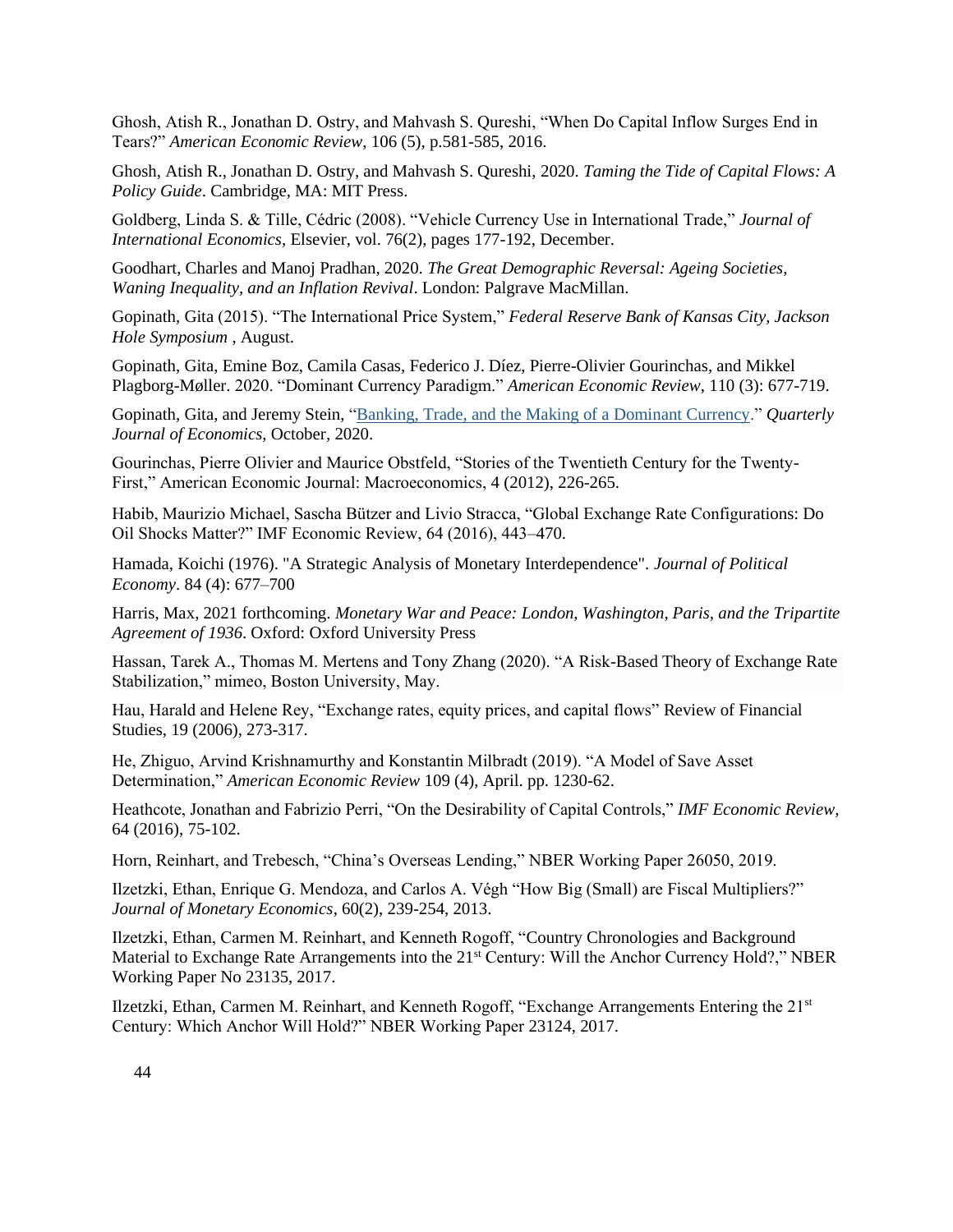Ilzetzki, Ethan, Carmen M. Reinhart, and Kenneth Rogoff, "Exchange Arrangements Entering the 21st Century: Which Anchor Will Hold?" Quarterly Journal of Economics 134 (2): 599-646, 2019.

Ilzetzki, Ethan, Carmen M. Reinhart, and Kenneth Rogoff (2020a). "Why is the Euro Punching Below Its Weight?" Economic Policy 35(3).

Ilzetzki, Ethan, Carmen M. Reinhart, and Kenneth Rogoff, (2020b). "Will the Secular Decline in Exchange Rate and Inflation Volatility Survive Covid-19?" Brookings Papers on Economic Activity, Fall.

Ito, Taketoshi, and Tomoyoshi Yabu, "What Prompts Japan to Intervene in the Forex market? A New Approach to a Reaction Function," *Journal of International Money and Finance* 26 (2007), 193-212.

Itskhoki, Oleg and Dmitry Mukhin, 2020. "Exchange Rate Disconnect in General Equilibrium." Mimeo, UCLA.

Johnson, Harry G., 1969 "The Case for Flexible Exchange Rates," *Federal Reserve Bank of St. Louis Review* 51, June.

Jeanne, Olivier and Roman Rancière, "The Optimal Level of International Reserves for Emerging Market Countries: Formulas and Applications," IMF Working paper 06, 2006.

Jorda, Oscar, Moritz [Schularick,](https://www.infona.pl/contributor/1@bwmeta1.element.elsevier-f1bbf007-c199-3429-b1d1-466a3043e67a/tab/publications) Alan M. [Taylor,](https://www.infona.pl/contributor/2@bwmeta1.element.elsevier-f1bbf007-c199-3429-b1d1-466a3043e67a/tab/publications) "Betting the House," Journal of International Economics 96 (2015), 2-18.

Keynes, John M., 1978. *The Collected Writings of John Maynard Keynes*, eds. Elizabeth Johnson and Donald Moggridge Vol. 26 (Cambridge, UK: Cambridge University Press).

Klein, Michael and Jay C. Shambaugh "Fixed Exchange Rates and Trade," *Journal of International Economics* 70 (2), 359-383, 2006.

Klein, Michael and Jay C. Shambaugh, *Exchange Rate Regimes in the Modern Era*, (Cambridge, MA: MIT Press, 2010).

Kose, M. Ayhan, Eswar Prasad, Kenneth S. Rogoff, and Shang-Jin Wei, "Financial Globalization: A Reappraisal," NBER Working Paper 12484, 2006.

Korinek, Anton, 2017. Currency Wars or Efficient Spillovers? A General Theory of International Policy Cooperation. IMF Working Papers 17/25.

Levy Yeyati, E., Sturzenegger, F., 2003. "To float or to fix: Evidence on the impact of exchange rate regimes on growth." *American Economic Review* 93 (4), 1173-1193

Levy-Yeyati, Eduardo and Federico Sturzenegger, 2005. "Classifying exchange rate regimes: Deeds vs. words," *European Economic Review* 49.

Levy-Yeyati, Eduardo and Federico Sturzenegger, 2016. "Classifying Exchange Rate Regimes: Fifteen Years Later," Center for International Development Working Paper 319.

Lilley, Andrew and Gianluca Rinaldi. 2020. "Currency Betas and Interest Rate Spreads," Mimeo, Harvard University.

Meissner, Christopher M. 2005. [A new world order: explaining the international diffusion of the gold](https://urldefense.proofpoint.com/v2/url?u=https-3A__www.sciencedirect.com_science_article_pii_S0022199604001187-3Fcasa-5Ftoken-3DWR7ekXDtMakAAAAA-3A6ywjYifUrJP5NsX-5FC44V04WrhfIwFE3R-2DgI2LcOmhPE0crdpg6TGWSO-2DHMaK18iVc-5FX74kka&d=DwMFAg&c=WO-RGvefibhHBZq3fL85hQ&r=noI31MYbU7l9sX97hFGamxsVkLlVesLCs9YTrk4Ed9s&m=c5RIwdmU2_e1gKq7EnsU7XHtpVbJciRAePBDf0Q1KmA&s=H5g0XTvd1sqBfjk-InoB3mZ9l17VhZXgIvqQTKdS4JU&e=)  [standard,](https://urldefense.proofpoint.com/v2/url?u=https-3A__www.sciencedirect.com_science_article_pii_S0022199604001187-3Fcasa-5Ftoken-3DWR7ekXDtMakAAAAA-3A6ywjYifUrJP5NsX-5FC44V04WrhfIwFE3R-2DgI2LcOmhPE0crdpg6TGWSO-2DHMaK18iVc-5FX74kka&d=DwMFAg&c=WO-RGvefibhHBZq3fL85hQ&r=noI31MYbU7l9sX97hFGamxsVkLlVesLCs9YTrk4Ed9s&m=c5RIwdmU2_e1gKq7EnsU7XHtpVbJciRAePBDf0Q1KmA&s=H5g0XTvd1sqBfjk-InoB3mZ9l17VhZXgIvqQTKdS4JU&e=) 1870–1913. *Journal of International Economics*, *66*(2), 385-406.

Meissner, Christopher M. and Oomes, Nienke. 2009. [Why do countries peg the way they peg? The](https://urldefense.proofpoint.com/v2/url?u=https-3A__www.sciencedirect.com_science_article_pii_S026156060800123X-3Fcasa-5Ftoken-3D8-2Dxnyv9ImYIAAAAA-3AJOFILCw4s3wWXkS9SqqTQwMX9aU8lssfb1RK24l8eM3ncAB23uvre5jt3QwfsIPUr8lVqzwI&d=DwMFAg&c=WO-RGvefibhHBZq3fL85hQ&r=noI31MYbU7l9sX97hFGamxsVkLlVesLCs9YTrk4Ed9s&m=c5RIwdmU2_e1gKq7EnsU7XHtpVbJciRAePBDf0Q1KmA&s=vTqX74G-yW9_VVgg6JlxWaSMIT_g-vUPvEzsjT4ruyM&e=)  [determinants of anchor currency choice.](https://urldefense.proofpoint.com/v2/url?u=https-3A__www.sciencedirect.com_science_article_pii_S026156060800123X-3Fcasa-5Ftoken-3D8-2Dxnyv9ImYIAAAAA-3AJOFILCw4s3wWXkS9SqqTQwMX9aU8lssfb1RK24l8eM3ncAB23uvre5jt3QwfsIPUr8lVqzwI&d=DwMFAg&c=WO-RGvefibhHBZq3fL85hQ&r=noI31MYbU7l9sX97hFGamxsVkLlVesLCs9YTrk4Ed9s&m=c5RIwdmU2_e1gKq7EnsU7XHtpVbJciRAePBDf0Q1KmA&s=vTqX74G-yW9_VVgg6JlxWaSMIT_g-vUPvEzsjT4ruyM&e=) *Journal of International Money and Finance*, *28*(3), 522-547.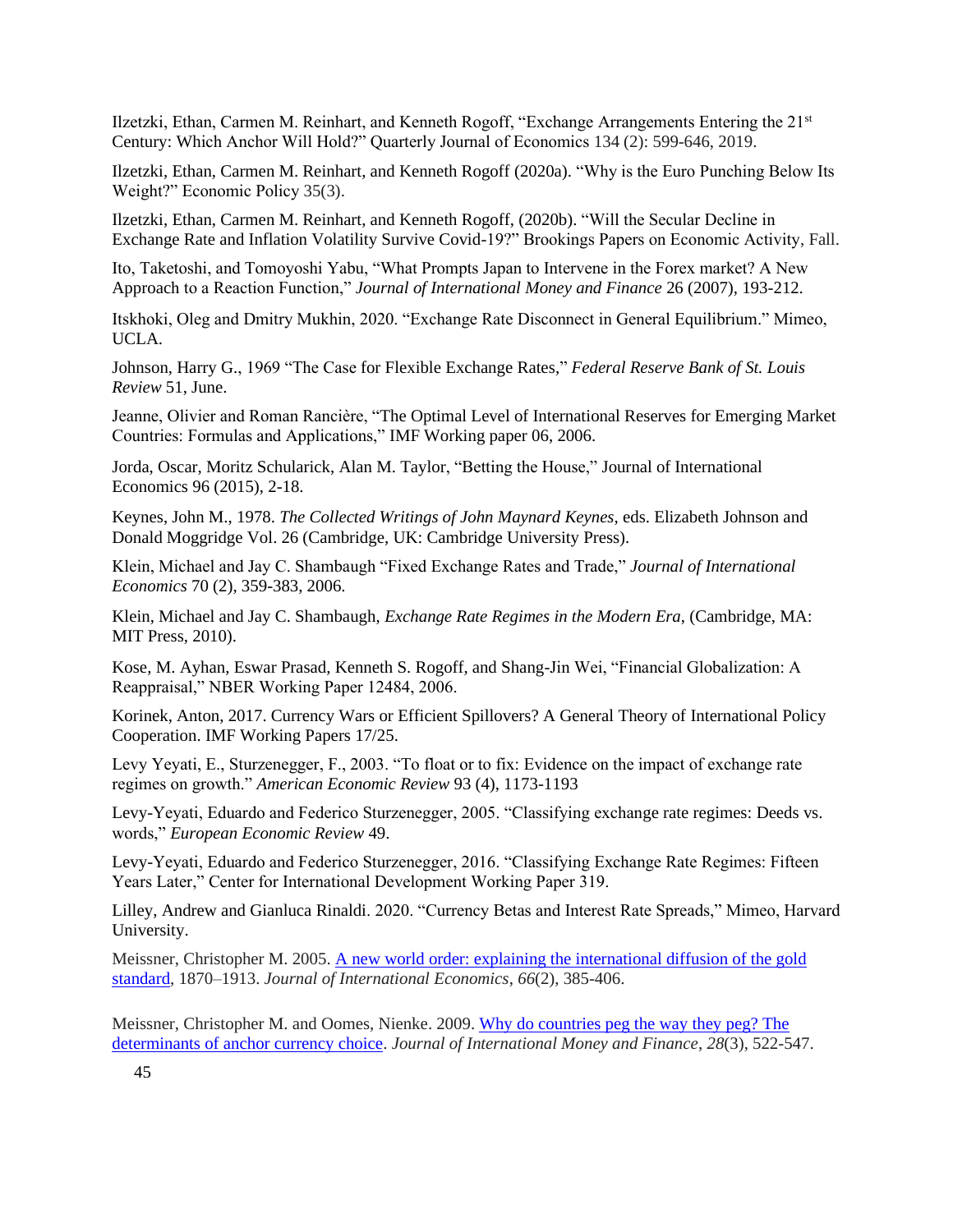Mendoza, Enrique G. and Marco E. Terrones, "An Anatomy of Credit Booms: Evidence from Macro Aggregates and Micro Data," NBER Working Paper 14049, 2008.

Mckinnon, Ronald I. 2013. *The Unloved Dollar Standard: From Bretton Woods to the Rise of China*. Oxford: Oxford University Press.

Mian, Atif, Amir Sufi, and Emil Verner, "Household Debt and Business Cycles Worldwide," *The Quarterly Journal of Economics*, Volume 132, Issue 4, pp. 1755–1817, November 2017.

Nurske, Ragnar, 1944. *International Currency Experience*. Geneva: League of Nations. Economic, Financial, and Transit Department.

Obstfeld, Maurice, "International Liquidity: The Fiscal Dimension," Technical report, National Bureau of Economic Research (2011).

Obstfeld, Maurice, Jonathan D. Ostry, and Mahvash S. Qureshi, "A Tie that Binds: Revisiting the Trilema in Emerging Market Economies," *The Review of Economics and Statistics*, 101(2): 279–293, May 2019.

Obstfeld, Maurice, and Kenneth Rogoff, 1996. *Foundations of International Macroeconomics*. Boston: MIT Press.

Obstfeld, Maurice, and Kenneth Rogoff, 1995. ["Exchange Rate Dynamics Redux.](https://scholar.harvard.edu/rogoff/publications/exchange-rate-dynamics-redux)" The Journal of Political Economy 103: 624–60.

Obstfeld, Maurice, and Kenneth Rogoff. 2002. ["Global Implications of Self-Oriented National Monetary](https://scholar.harvard.edu/rogoff/publications/global-implications-self-oriented-national-monetary-rules)  [Rules.](https://scholar.harvard.edu/rogoff/publications/global-implications-self-oriented-national-monetary-rules)" Quarterly Journal of Economics 117: 503-36.

Obstfeld, Maurice , Jay C. Shambaugh and Alan M. Taylor, "Financial Stability, the Trilemma, and International Reserves," *American Economic Journal: Macroeconomics*, 2 (2010), 57-94.

Pick, Franz, and René Sédillot *All the Monies of the World: A Chronicle of Currency Values*, (New York: Pick Publishing Corporation, 1971).

Prasad, Eswar, Kenneth Rogoff, Shang-Jin Wei, and Ayhan Kose, "Effects of Financial Globalization on Developing Countries: Some New Evidence," IMF Occasional Paper No. 220, 2003.

Rajan, Raghuram, and Arvind Subramanian, 2011. "Aid, the Dutch Disease and Manufacturing Growth." *Journal of Development Economics* 94(1), January, 106-118.

Carmen Reinhart, Vincent Reinhart (2008). "Capital Flow Bonanzas: An Encompassing View of the Past and Present" in: *NBER International Seminar on Macroeconomics 2008*, eds: Jeff Frankel and Christopher Pissarides.

Reinhart, Carmen M., Kenneth S. Rogoff (2004). "The Modern History of Exchange Rate Arrangements: A Reinterpretation," *Quarterly Journal of Economics*, 119(1): 1-48.

Reinhart, Carmen M., Kenneth S. Rogoff, and Miguel Savastano (2003). "Addicted to Dollars," NBER Working Paper 10015.

Reinhart, Carmen M., Kenneth S. Rogoff (2009). *This Time is Different: Eight Centuries of Financial Folly.* Princeton NJ: Princeton University Press.

Reis, Ricardo, 2021. "The Constraint on Public Debt When r < g but g < m." European Central Bank Sintra conference.

46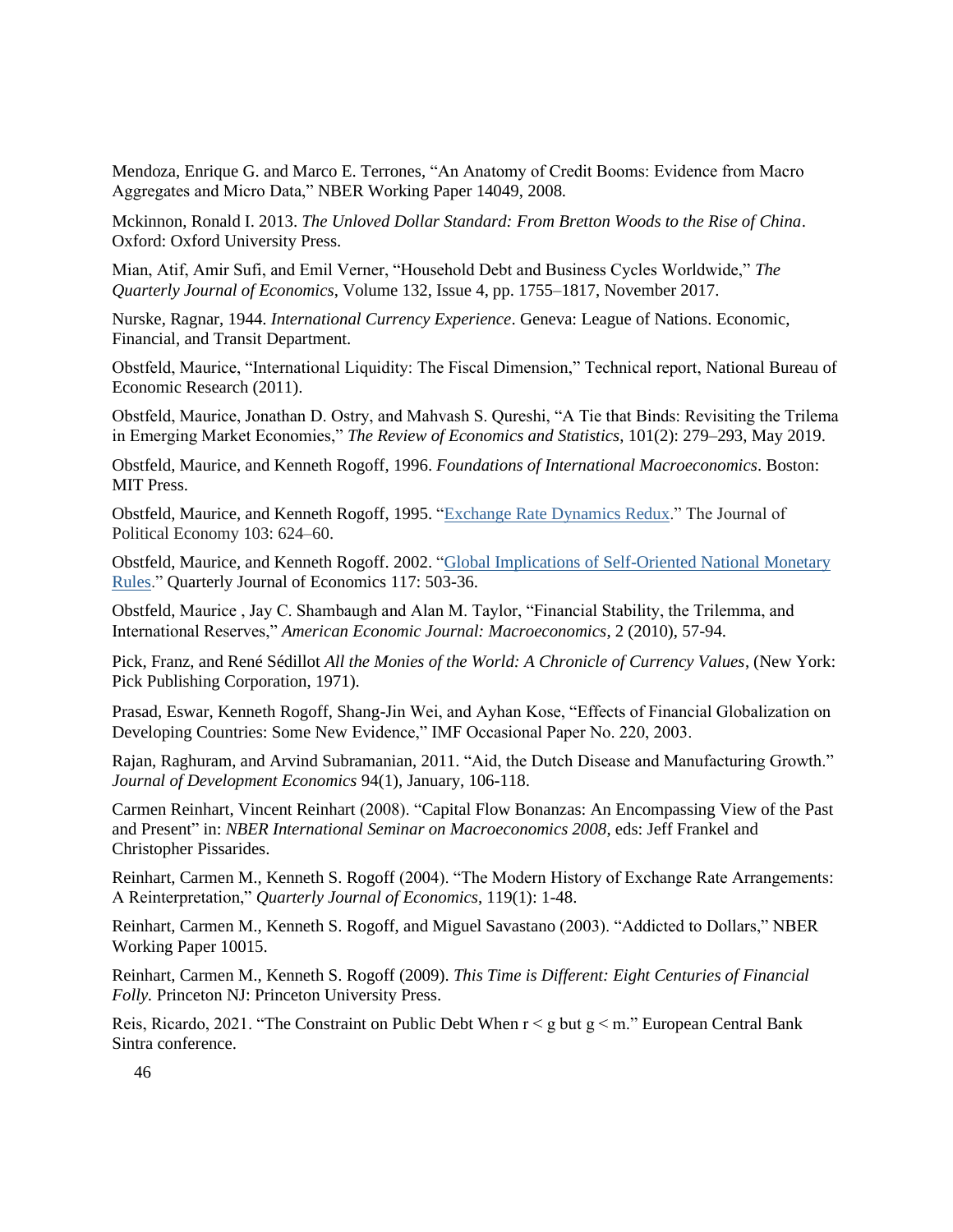Rogoff, Kenneth. 1985. ["Can International Monetary Cooperation be Counterproductive.](https://scholar.harvard.edu/rogoff/publications/can-international-monetary-cooperation-be-counterproductive)" |*Journal of International Economics* 18: 199-217.

Rogoff, Kenneth. 2001. "[Why Not a Global Currency](https://scholar.harvard.edu/rogoff/publications/why-not-global-currency)." *American Economic Review* 91: 243-47.

Rogoff, Kenneth. 2004. "Globalization and Global Disinflation." *Monetary Policy and Uncertainty: Adapting to a Changing Economy*, 77-112. Federal Reserve Bank of Kansas City. Monetary Policy and Uncertainty conference

Schmelzing, Paul. 2020. "Eight centuries of global real interest rates, R-G, and the 'suprasecular' decline, 1311–2018," Bank of England Staff Working Paper No. 845.

Shambaugh, Jay C., 2004 "The Effect of Fixed Exchange Rates on Monetary Policy," *Quarterly Journal of Economics* vol. 119 no.1, p. 301-352.

Stavrakeva, Vania, and Jenny Tang. 2021. "A Fundamental Connection: Exchange Rates and Macroeconomic Expectations. Mimeo, London Business School.

Swoboda, Alexander (1969). "Vehicle Currencies and the Foreign Exchange Market: the Case of the Dollar," in Robert Z. Aliber, Ed., *The International Market for Foreign Exchange*, Praeger Special Studies in International Economics and Development. New York: Frederick A. Praeger, Publishers.

Taylor, Alan M. and Amir Sufi "International Dimensions of Financial Crises", in *Handbook of International Economics*, ed. Gopinath, Gita, Elhanan Helpman and Kenneth S. Rogoff. Amsterdam, Netherlands: Elsevier, 2021

Tenreyro, Silvana, "On the Trade Impact of Nominal Exchange Rate Volatility," *Journal of Development Economics* 82 (2), 485-508, 2007.

Triffin, Robert. (1960). *Gold and the Dollar Crisis: The Future of Convertibility*. New Haven, Conn.: Yale University Press.

Xu, Chenzi, 2019. "Reshaping Global Trade: The Immediate & Long-Term Effects of Bank Failures." Mimeo, Stanford University.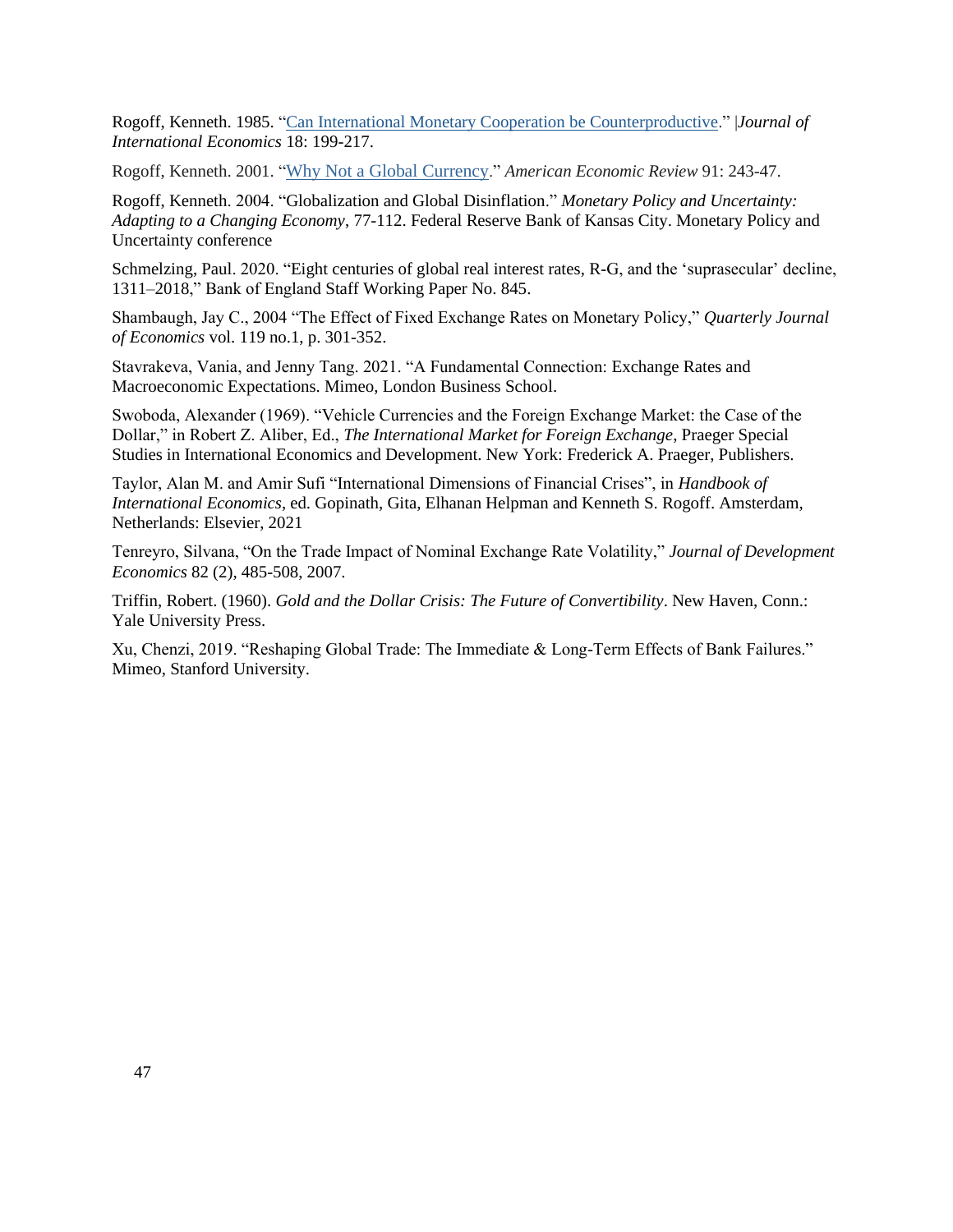



-20

The figure gives the real rate of return on the global safe asset of the time. Table 1 gives a classification of the global safe asset in each period. Source: Schmelzing (2020).

48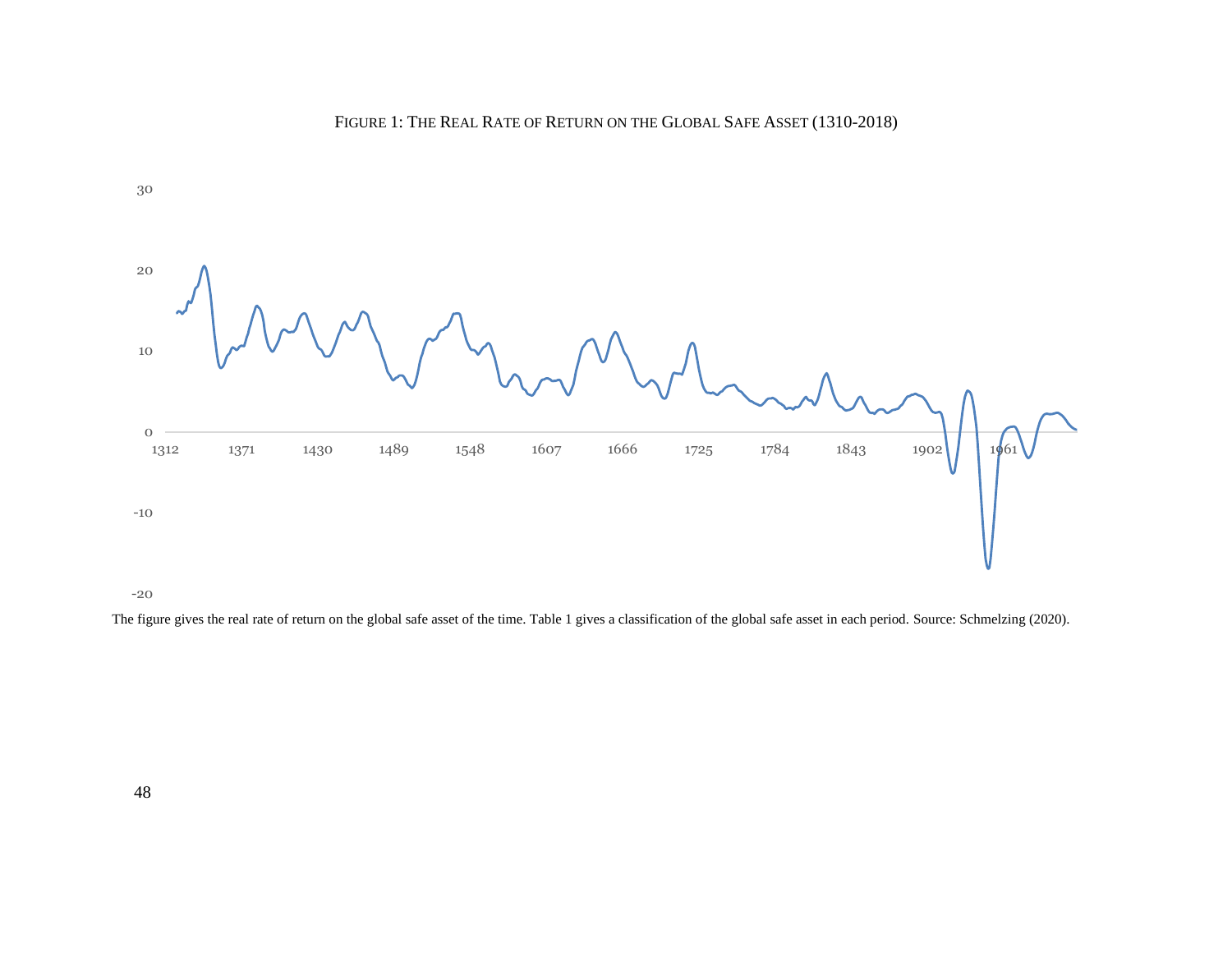

 $0 + 1946$ 10 20 30 40 50 60 70 80 90 100 1946 1956 1966 1976 1986 1996 2006 US dollar rench franc and German DM (1946-1998) and Euro UK pound Percent

*Panel A: Share of countries 1946-2019*

*Panel B: Number of countries weighted by their share of world GDP, 1950-2019*



The panels show the share of countries anchored to the US dollar, the euro, and the UK pound. The euro is replaced with the sum of the French franc and German Deutschemark pre-1999. The top panel gives the share of countries. The bottom panel gives the number of countries weighted by each country's share of world GDP. Currency baskets are allocated to anchors proportionally to basket weights. Sources: The Conference Board Total Economy Database, International Monetary Fund International Financial Statistics, Reinhart and Rogoff (2004), Ilzetzki, Reinhart and Rogoff (2019), sources cited therein, and authors' calculations.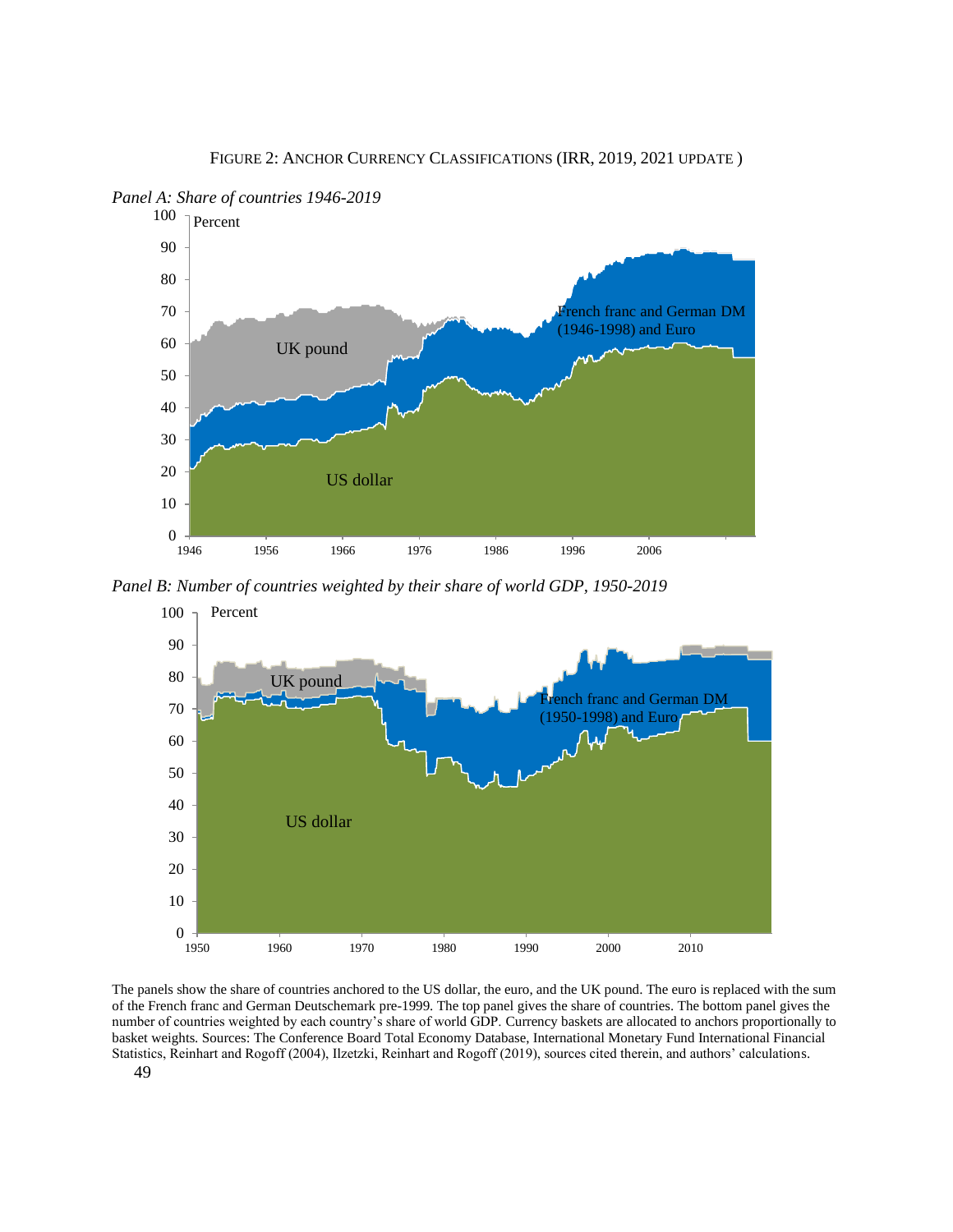### FIGURE 3: TRADE INVOICING



The figure shows the share of trade (imports plus exports) denominated in US dollars (left-hand side) or local currency (right-hand side) for several countries and areas in 1976 and 2016. Sources: Black (1985), Gopinath (2015) and the authors' calculations.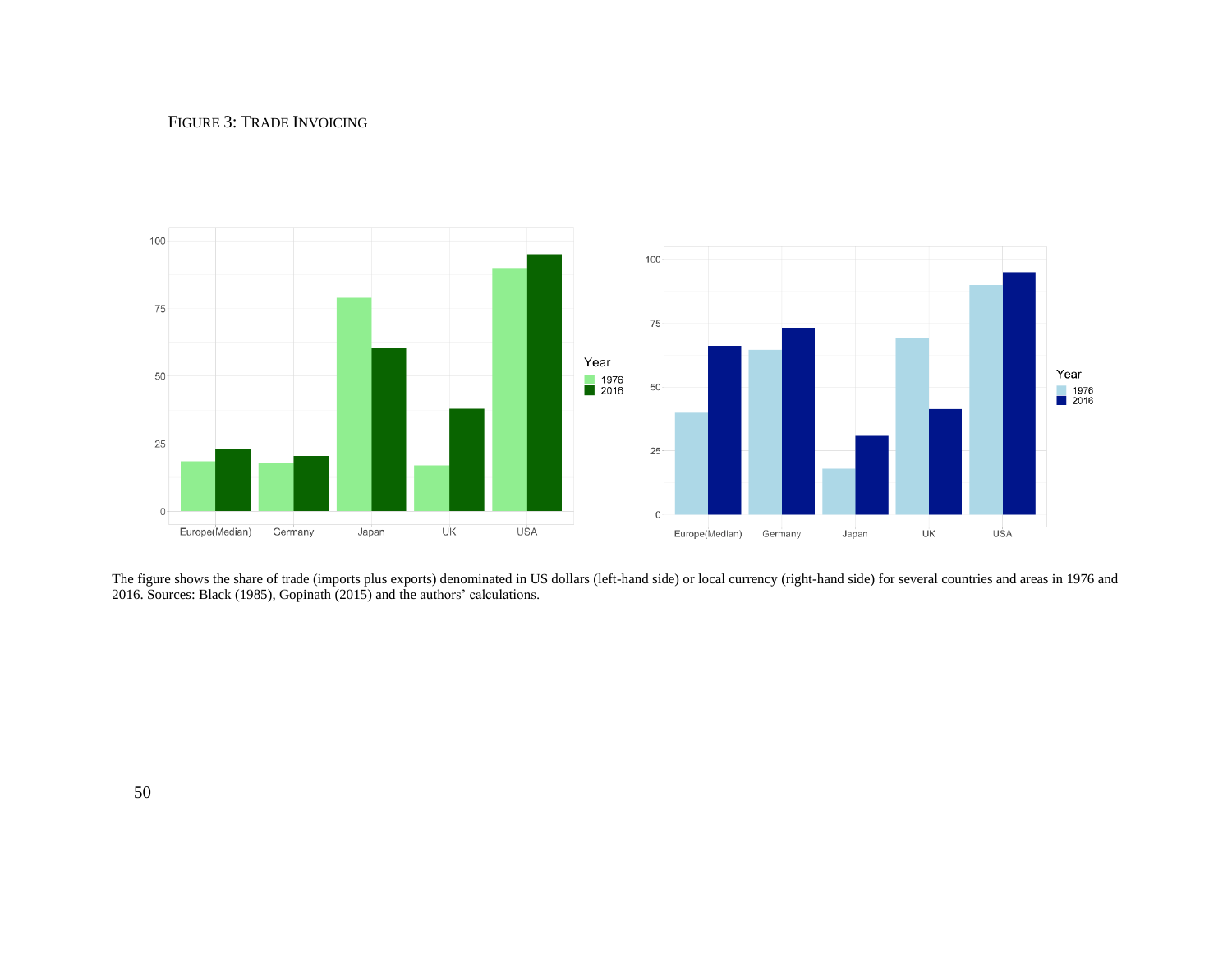

FIGURE 4: CURRENCY DENOMINATION OF CORPORATE BONDS

The figure shows the share of corporate bonds issued in 10 major economies and held internationally denominated in dollars (bottom) and euros (top). Most of the remainder is denominated in local currency. Sources: Maggiori, Neiman and Schreger (2020).



FIGURE 5: SOVEREIGN BONDS OUTSTANDING END-2020 (MILLIONS US DOLLARS)

■ US ■ Japan ■ UK ■ France ■ Germany □ Other "Safe" Euro ■ Other Major Currencies

The figure shows stock of government issued bonds outstanding by country in millions of US dollars. The numbers are the most recently available figures as of January 2021. Sources: Bank of International Settlements, national finance ministries, and the authors.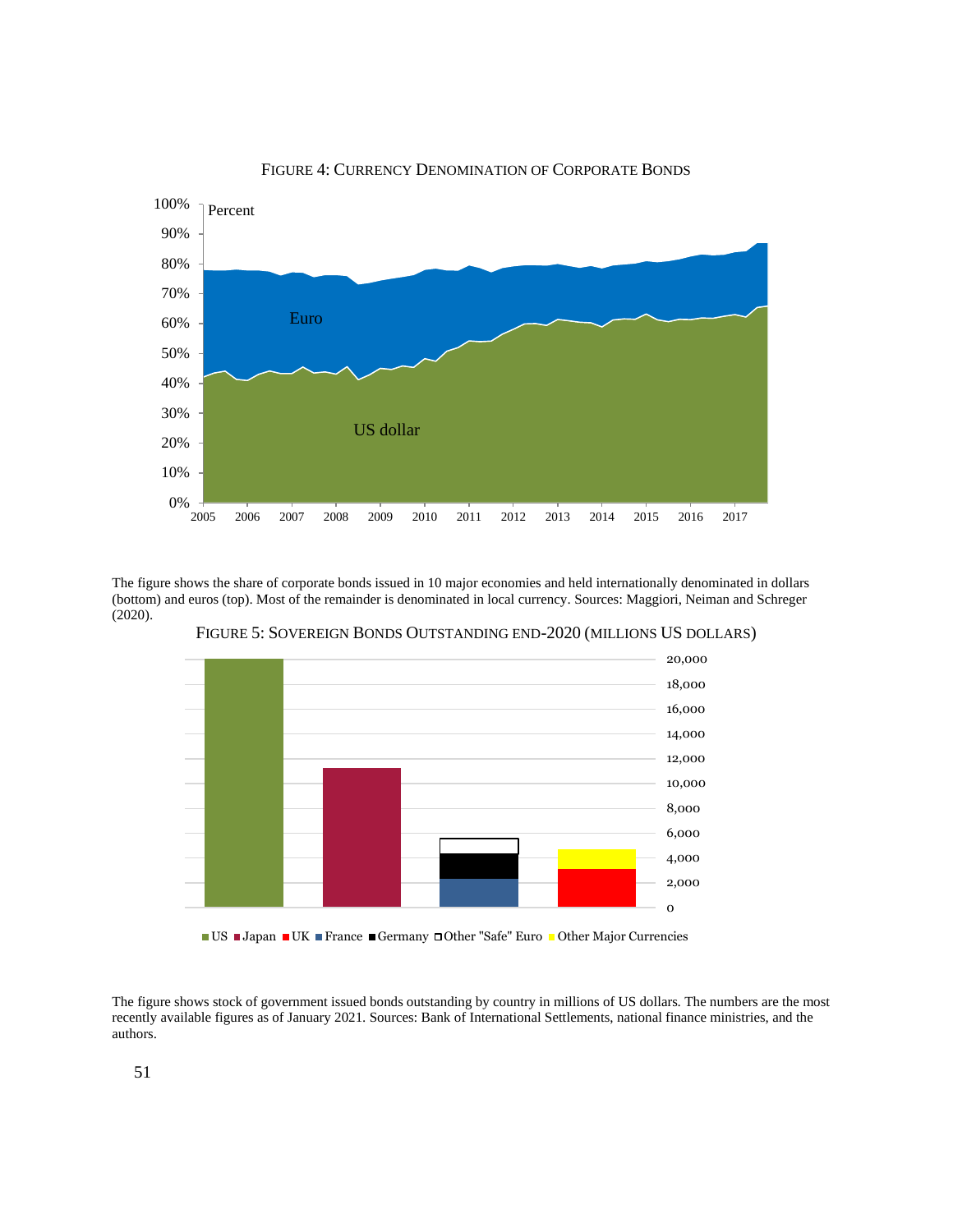

1950 1960 1970 1980 1990 2000 2010

Fixed

FIGURE 6: EXCHANGE RATE CLASSIFICATIONS (IRR 2019) Panel A: Share of countries 1940-2015

Panel B: Number of countries weighted by their share of world GDP, 1950-2015



The panels show the share of countries in four coarse categories of exchange rate regimes. Finer classifications can be found in Ilzetzki, Reinhart and Rogoff (2019) and its data updates. The "fixed" category combines countries with no legal tender, de facto hard pegs and pre-announced narrow bands of less than or equal to  $+/-2\%$ . The "crawling peg" category includes de facto and de jure crawling pegs and de facto narrow bands. "Managed floating" includes countries with wider bands of up to +/-5% and countries who have actively intervened to affect the level or volatility of their exchange rate. Freely floating includes countries outside these narrow bands, but who didn't experience currency crashes or high rates of inflation. The excluded categories are freely falling currencies and countries with parallel exchange rates but with no data on the parallel rate. The top panel gives the share of countries. The bottom panel gives the number of countries weighted by each country's share of world GDP. Sources: The Conference Board Total Economy Database, International Monetary Fund International Financial Statistics, Reinhart and Rogoff (2004), Ilzetzki, Reinhart and Rogoff (2019), sources cited therein, and authors' calculations.

 $0 + 1950$ 

10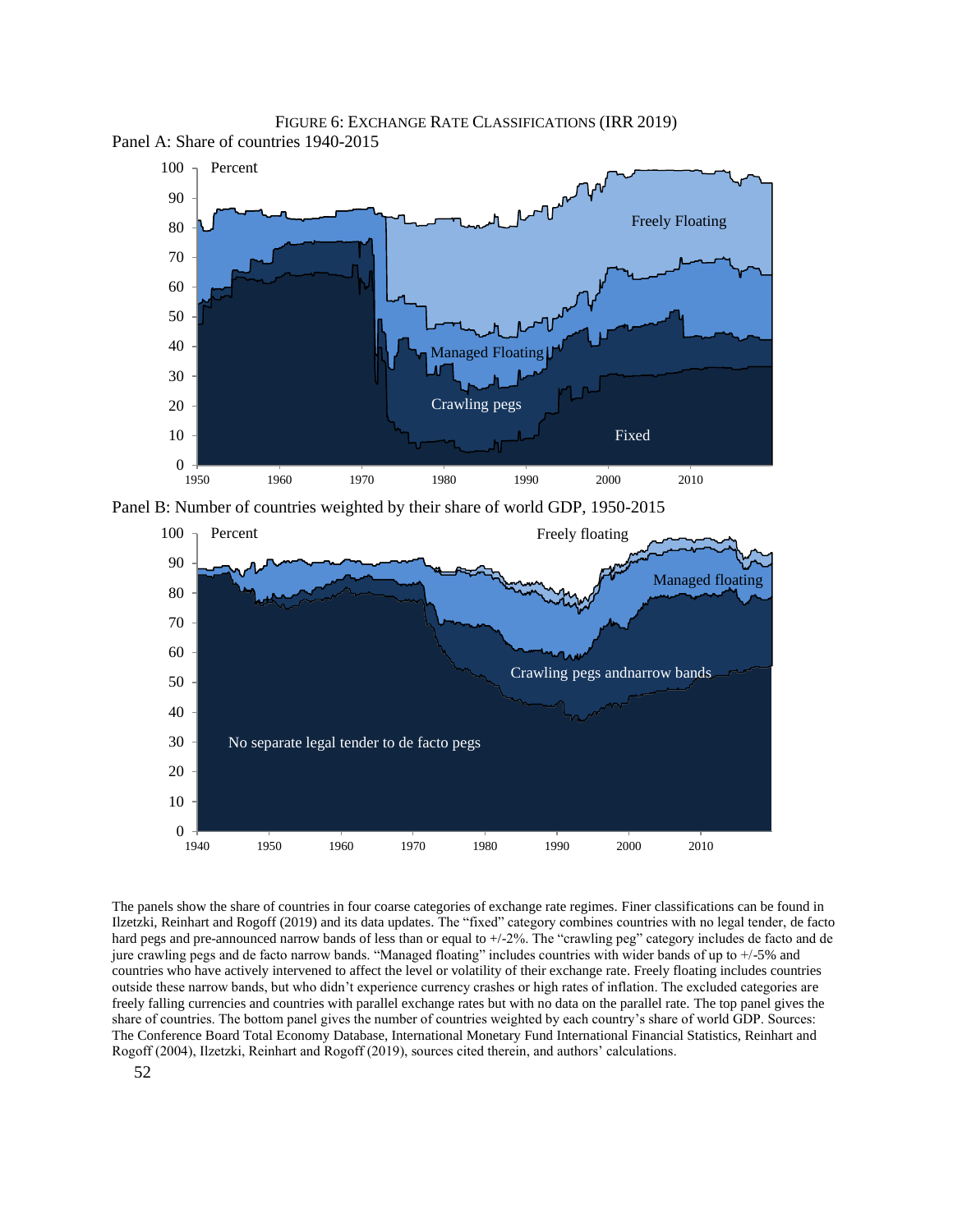

Note: The solid line shows the total stock of world central bank reserves in billions of US dollars (right-hand scale). The shaded areas show the share of central bank reserves by currency denomination in percent of total (left-hand scale). Sources: Ilzetzki, Reinhart and Rogoff (2020a), IMF Cofer and the authors.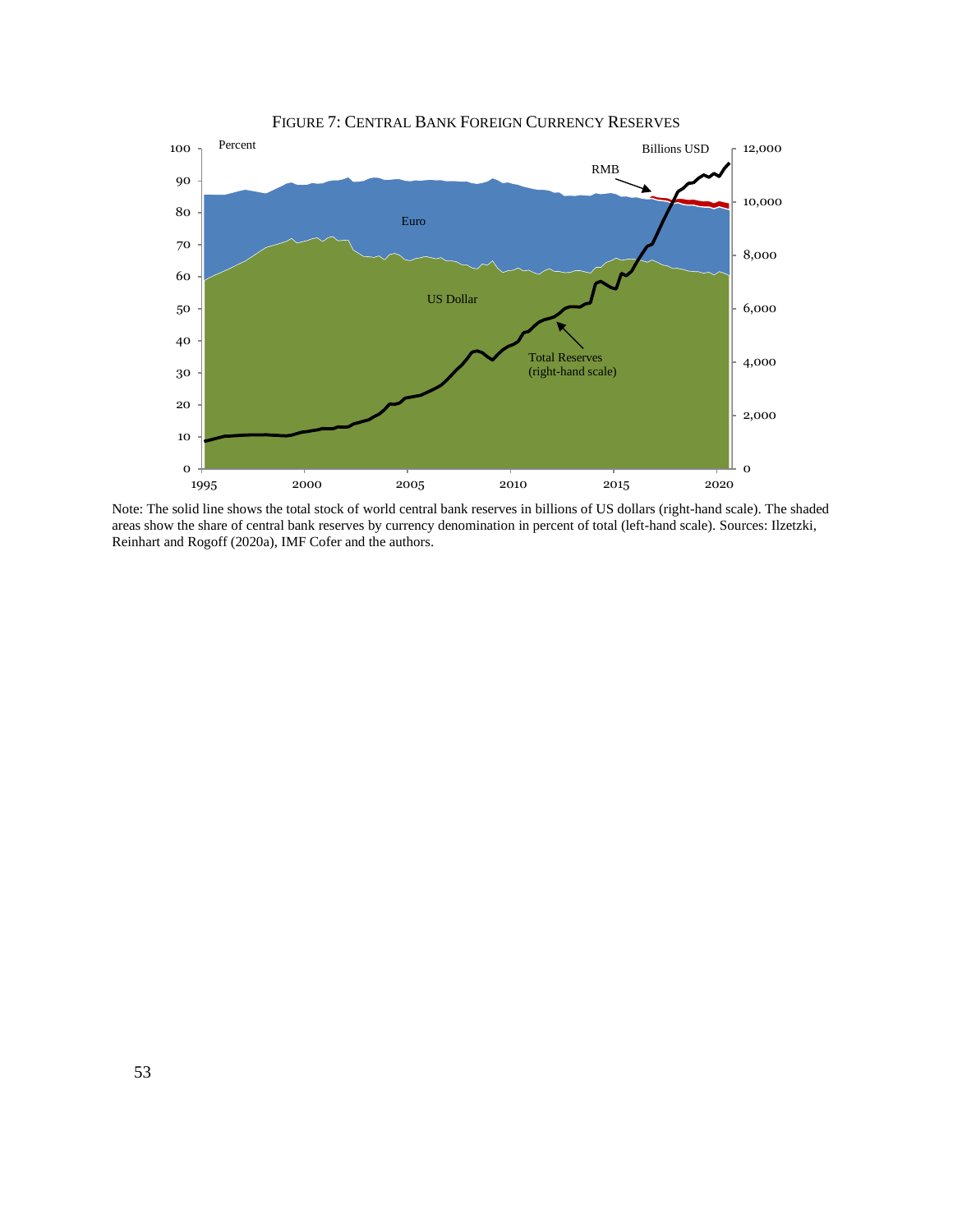

FIGURE 8: DECLINING G3 EXCHANGE RATE VOLATILITY

*Panel B: Dollar-Euro/Deustchemark*



The figure shows the four-year moving average of the absolute value of month on month exchange rate change. Top panel: yen-dollar. Bottom panel: euro-dollar. The euro is replaced with the German Deutschemark before 1999. Shaded areas show US NBER recession dates. Sources: Ilzetzki, Reinhart and Rogoff (2020b), International Finance Statistics, NBER, and the authors.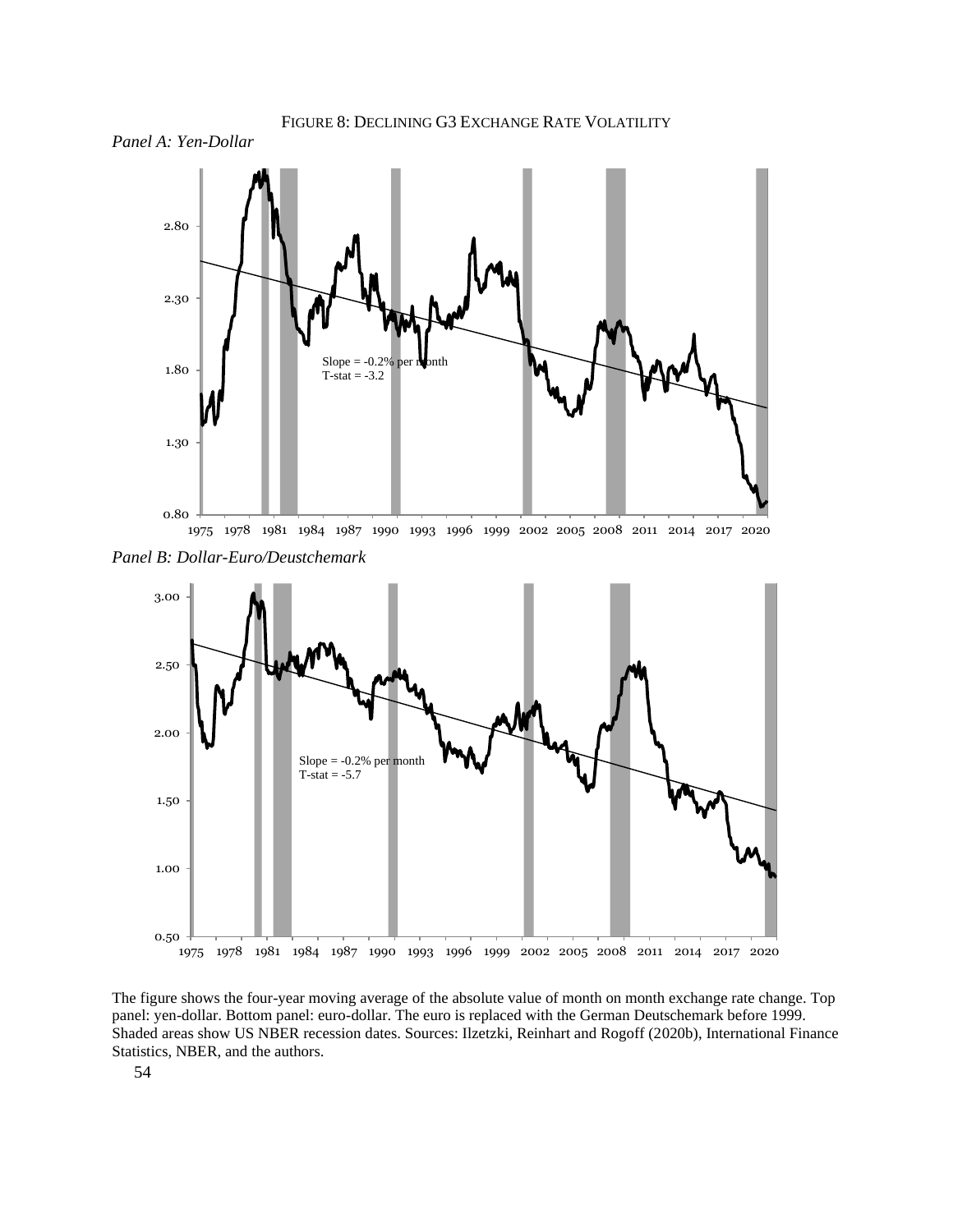

Note: The solid blue line shows the standard deviation in the monetary policy interest rate across four countries in each month. The countries are: Germany, Japan, the US, and the UK (left-hand scale). The dotted line shows the average policy interest rate across these countries in each month (right-hand scale). The decline in interest rates since the 1990s has been associated with lower interest rate variability across countries. Source: Ilzetzki, Reinhart, Rogoff (2020b), IMF International Finance Statistics, national central banks, and the authors.

FIGURE 10: FEDERAL RESERVE INTERNATIONAL SWAP LINES OUTSTANDING (BILLIONS US\$)



The figure shows the outstanding volume of Federal Reserve swap lines to other major central banks in billions of dollars. Source: Federal Reserve Board.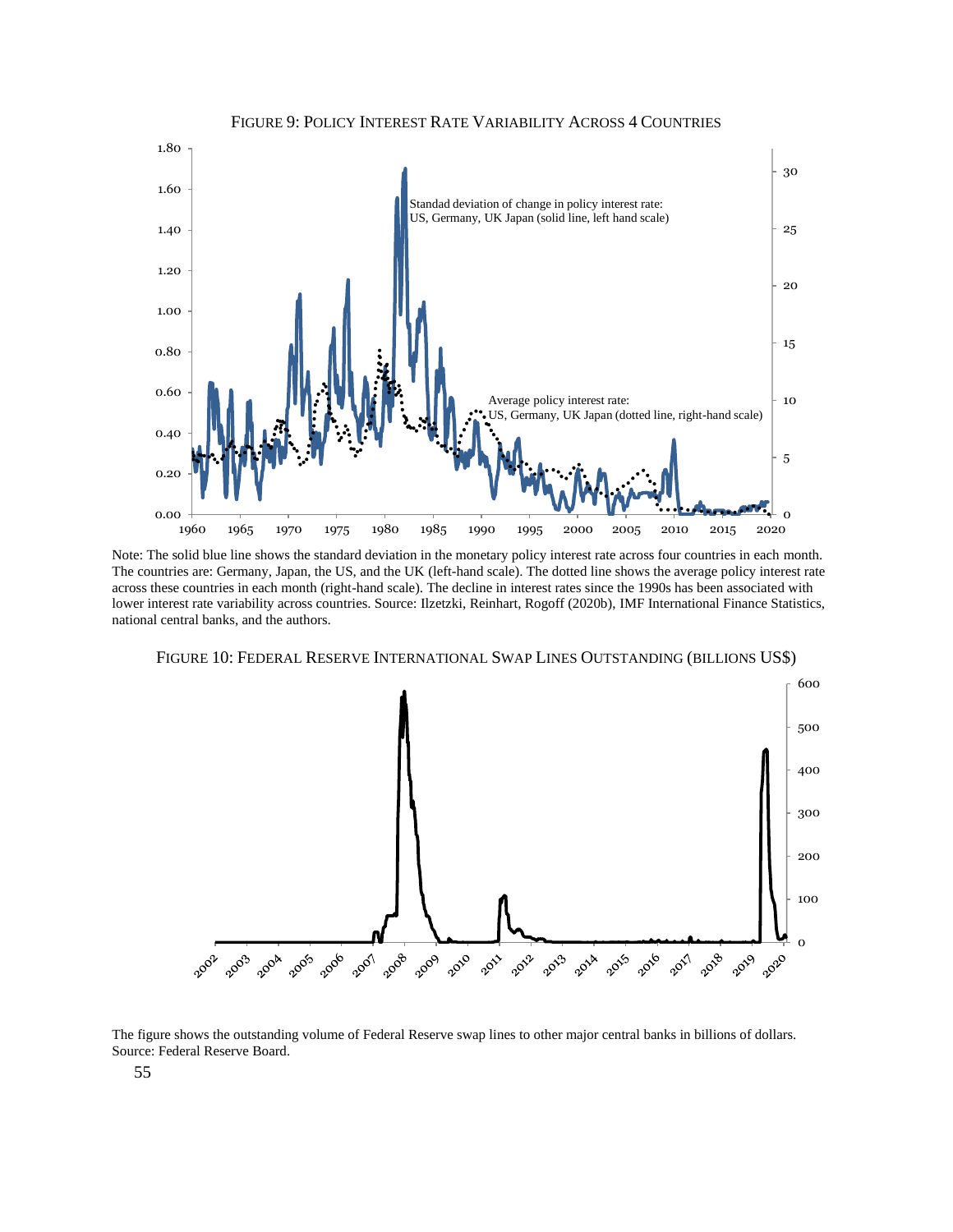



Note: The solid line shows gross international capital flows for 103 countries as a percent of world GDP. Sources: Broner et al. (2013) and the authors. The dashed line shows capital flows into 68 countries as a percent of US GDP. Sources: Reinhart, Reinhart, and Trebesch (2016).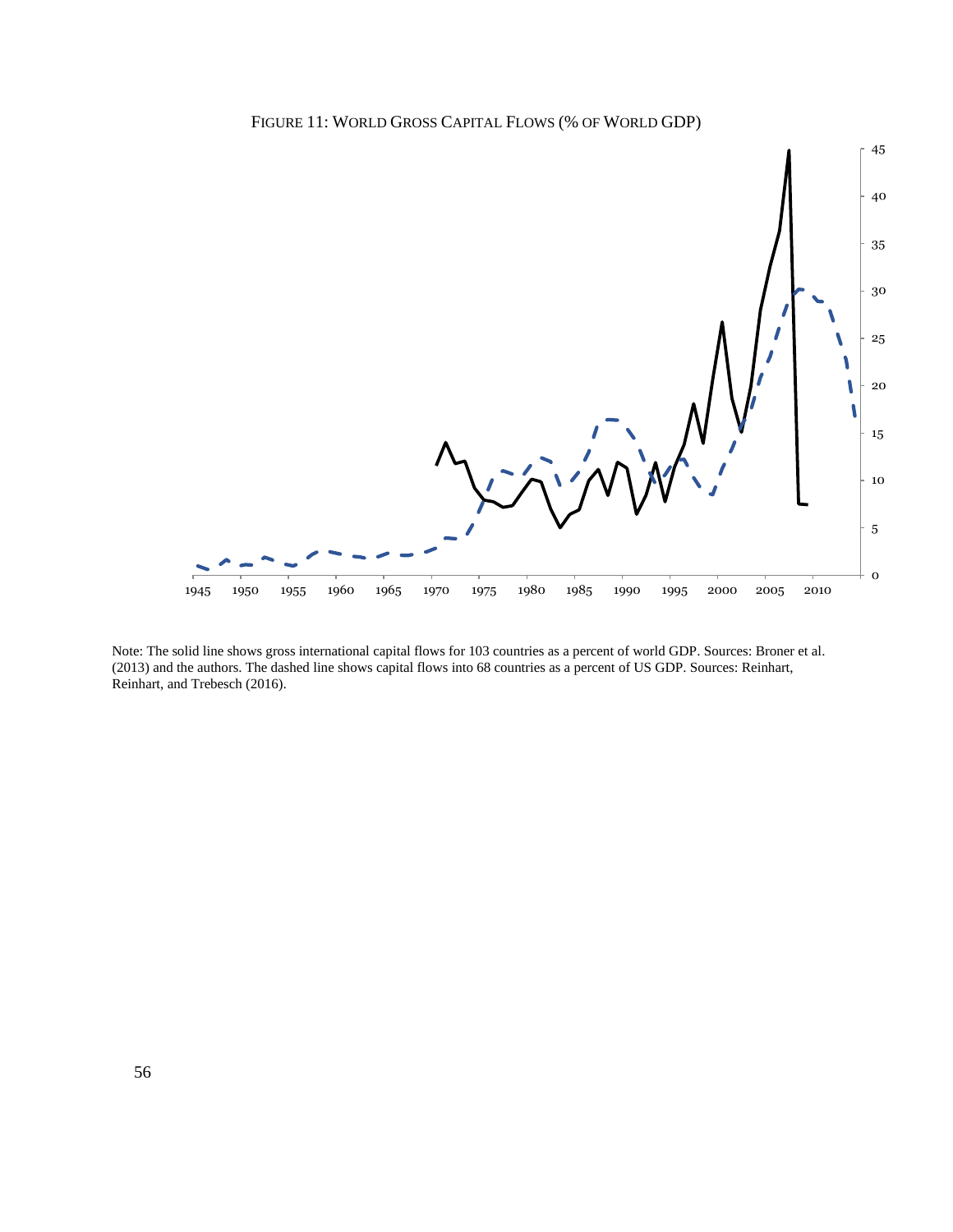

*Panel B: High-Income Countries*



Note: The solid line shows the share of countries with capital controls based on the Ilzetzki, Reinhart and Rogoff (2019) capital controls index. The dashed line shows the average value of the Chinn and Ito (2006, 2020 update) index of capital controls, normalized to be between 0 and 100. The index of capital controls is one minus the Chinn and Ito capital mobility measure. Sources: Chinn and Ito (2006/2020), Ilzetzki, Reinhart and Rogoff (2019), and the authors.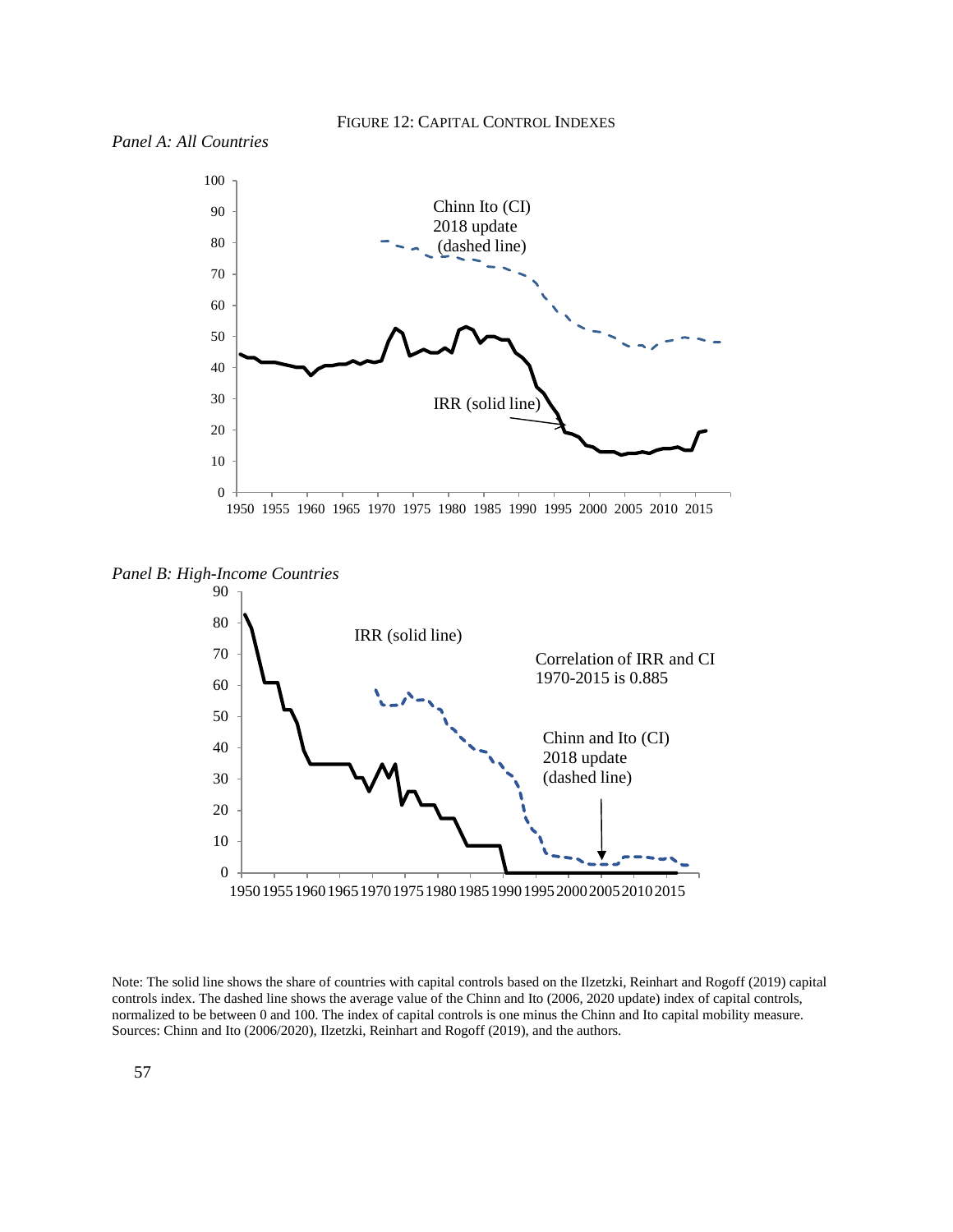

FIGURE 13: CAPITAL MOBILITY AND BANKING CRISES: A TWO CENTURY VIEW

Note: The solid line shows the share of countries with a banking crisis. The dotted line shows an index of capital mobility based on Obstfeld and Taylor (2004), extended by Reinhart and Rogoff (2009). Sources: Kaminsky and Reinhart (1999), Bordo et al. (2001), Caprio et al. (2005), Obstfeld and Taylor (2004), Reinhart and Rogoff (2009) and the authors.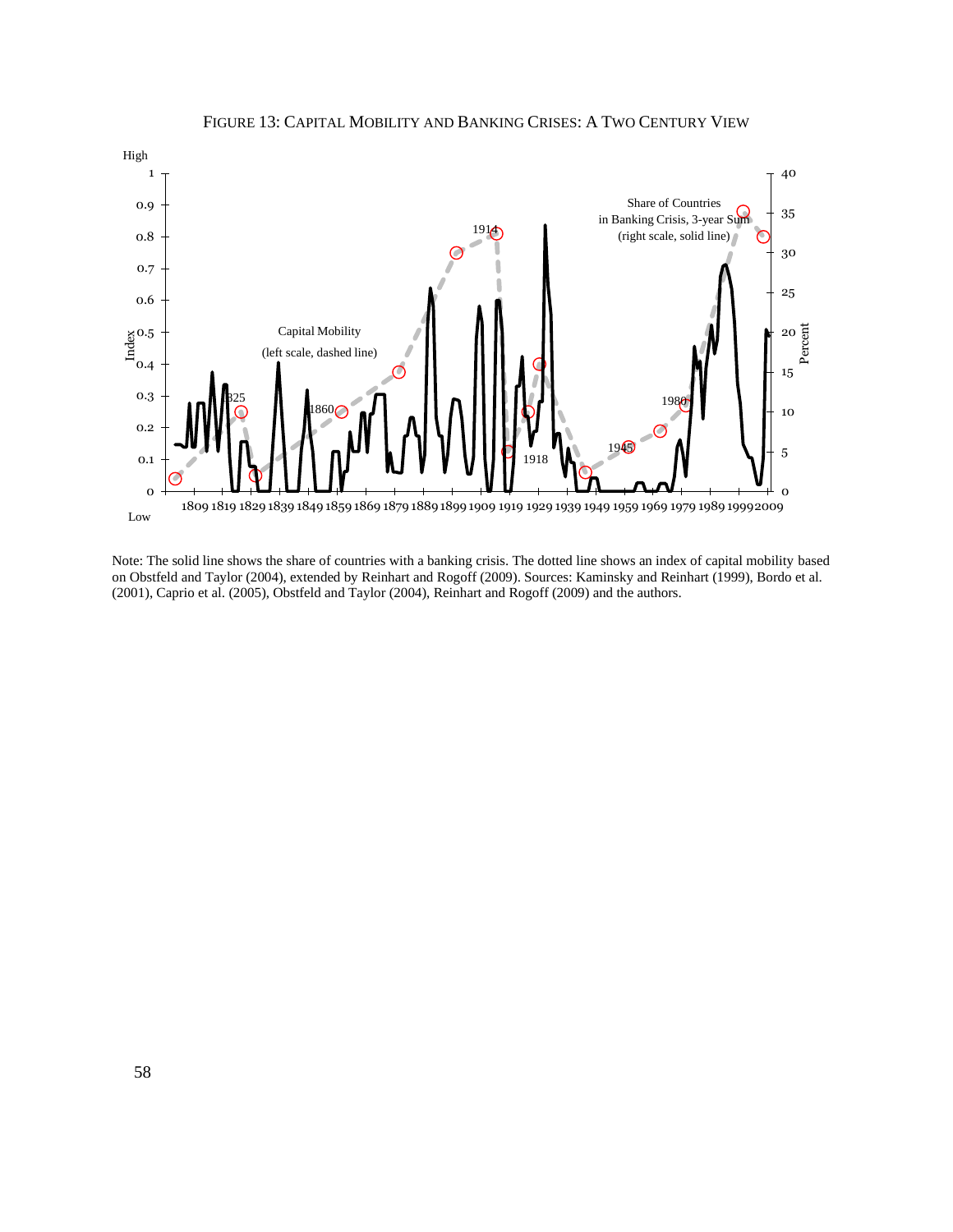FIGURE 14: CAPITAL CONTROLS AND RESERVES BY EXCHANGE RATE ARRANGEMENT *Panel A: Share of Countries with IRR (2019) Capital Controls*



*Panel B: Average Central Bank Reserves to GDP*



Note: The top panel shows the share of countries with capital controls according to Ilzetzki, Reinhart, and Rogoff (2019) in four coarse categories of exchange rate arrangements, according to the authors. The lines represent (from darkest to lightest): fixed, crawling pegs, managed floating, and freely floating. The bottom panel shows the ratio of central bank reserves to GDP in countries in the four categories mentioned above. Sources: Ilzetzki, Reinhart and Rogoff (2019), IMF IFS, and the authors.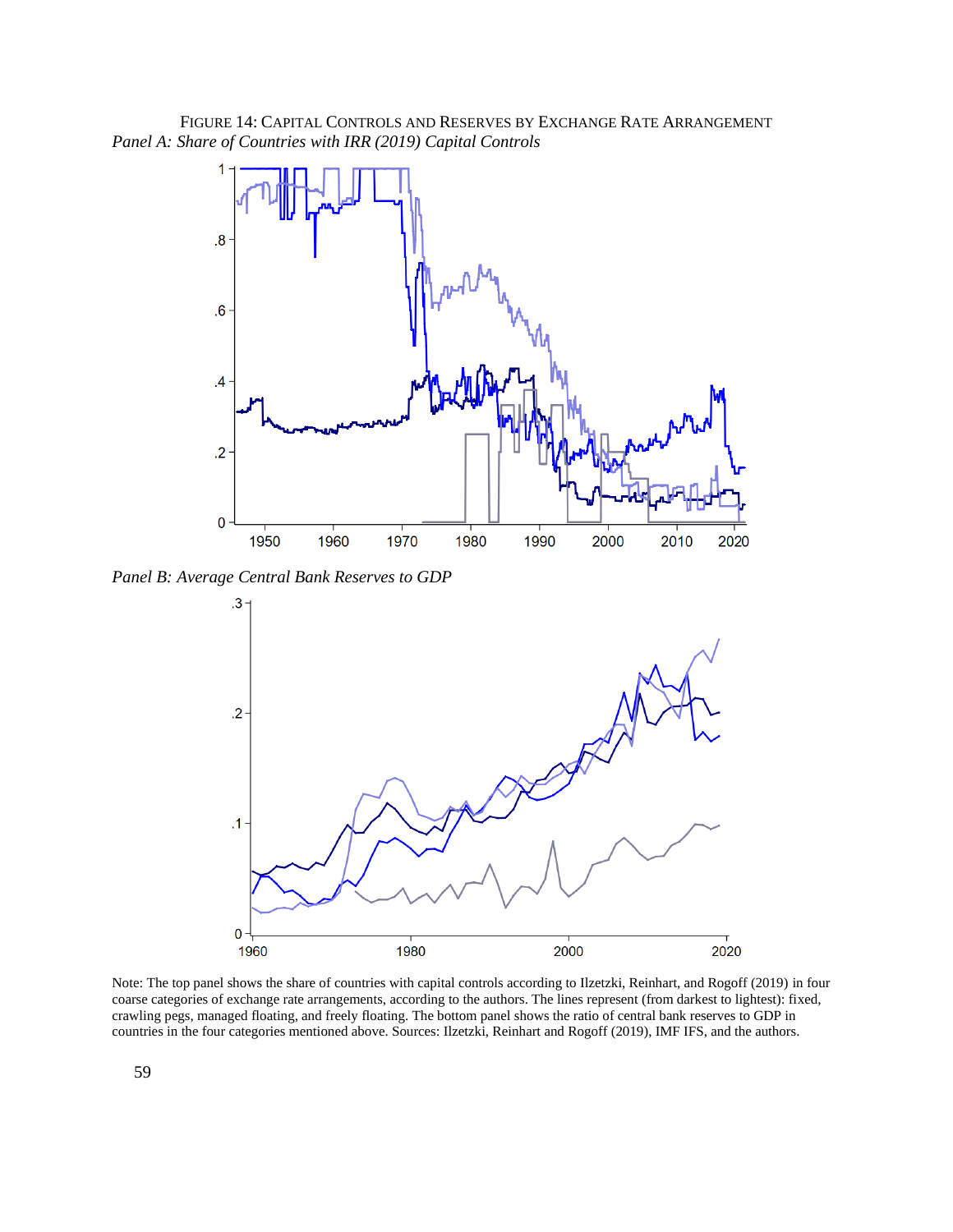



Note: The solid line shows world central bank foreign exchange reserves as a precent of GDP (right hand scale). The bars show US GDP as a precent of world GDP (left hand scale, 5-year moving average, all values in US dollars). Sources: World Bank, U.S. Bureau of Economic Analysis, and the authors.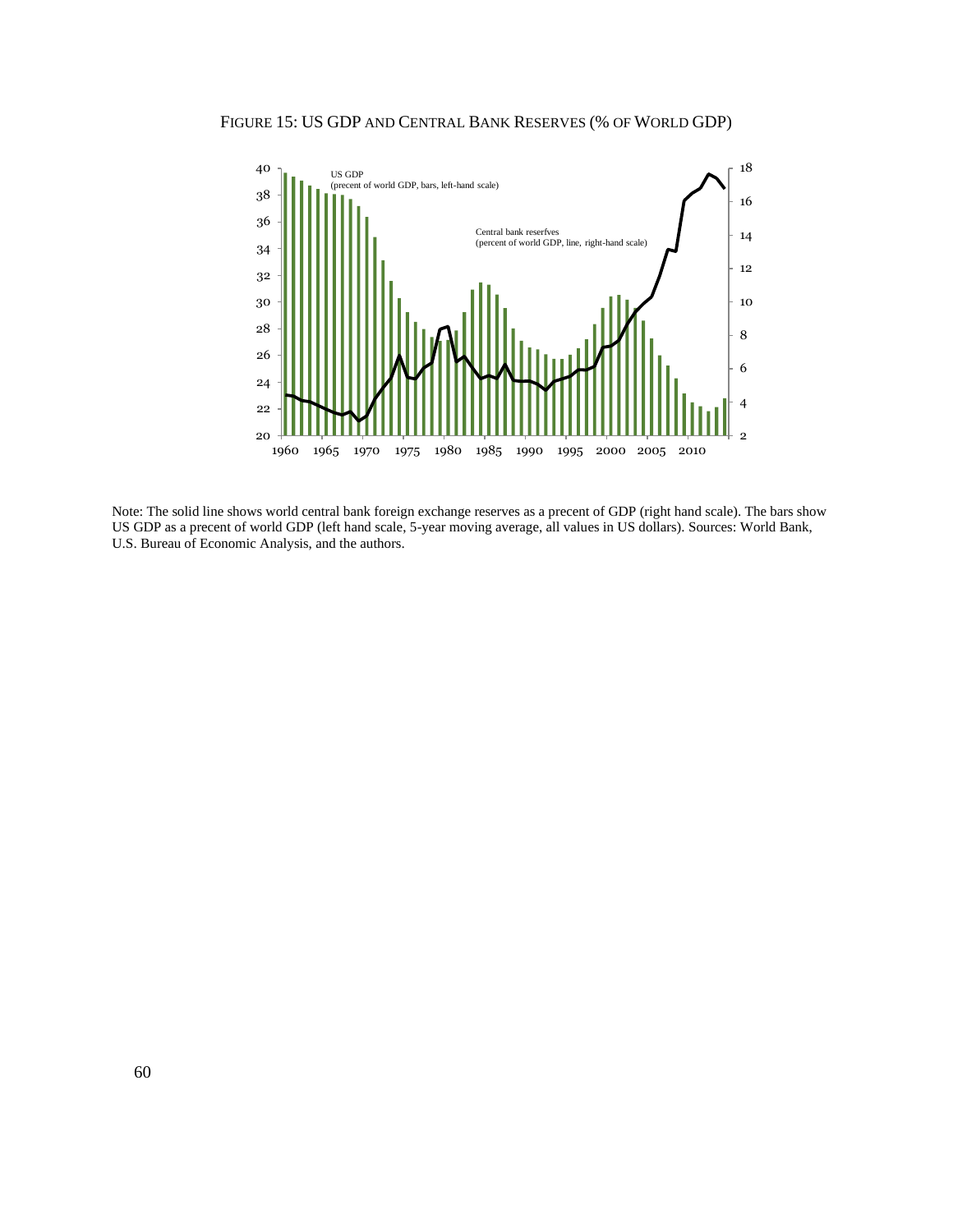| Period        | Asset Used                                                                                                                                 | Exchange rate practices and arrangements<br>in major financial centers                                                                                                                                                                                                                                                                               |
|---------------|--------------------------------------------------------------------------------------------------------------------------------------------|------------------------------------------------------------------------------------------------------------------------------------------------------------------------------------------------------------------------------------------------------------------------------------------------------------------------------------------------------|
| $1311 - 1508$ | Venice: Monte Vecchio (1311 -<br>1481)<br>Venice: Monte Nuovo $(1482 - 1508)$<br>Genoa: Compere, San Giorgi Bank<br>Florence: Monte Comune | A variety of local coins (ducati, florins,<br>Byzantine hyperions) with differing gold<br>and silver content trading at market<br>exchange rates. The gold-silver price is<br>relatively stable throughout this period.                                                                                                                              |
| $1509 - 1598$ | Spain: Juros                                                                                                                               | Spanish dollar, or piece of eight, with<br>fixed silver content, circulates<br>internationally and is the primary anchor<br>of the time. Complemented with the gold<br>escudo in 1537.                                                                                                                                                               |
| $1599 - 1702$ | Dutch Province of Holland Renten                                                                                                           | Mainly silver standard.<br>Dutch florin/guilder with fixed silver<br>content circulate as international medium<br>of exchange. Dutch bills of exchange<br>(backed by florins) also circulate as<br>medium of exchange. Spanish dollars still<br>circulate widely internationally.                                                                    |
| $1717 - 1815$ | British consol                                                                                                                             | Silver standard.<br>As Master of the Mint, Issac Newton fixes<br>the gold guinea in value to the (sliver)<br>pound sterling. Silver standard reigns<br>internationally. As predicted by<br>Gresham's law, silver flight put England<br>itself effectively on a gold standard.                                                                        |
| 1816 - 1907   |                                                                                                                                            | Pound-gold standard<br>Britain officially adopts the gold standard,<br>with pound fixed in price to gold. Sterling<br>notes circulate and are widely accepted<br>outside of Britain. Latin Monetary Union<br>formed in 1865 by France, Belgium, Italy,<br>and Switzerland, with a bimetal (gold-<br>silver) standard, survives only for a<br>decade. |
| $1908 - 1913$ | German Imperial 3% bond                                                                                                                    |                                                                                                                                                                                                                                                                                                                                                      |

| TABLE 1: A TIMELINE OF THE GLOBAL SAFE ASSET |  |
|----------------------------------------------|--|
|----------------------------------------------|--|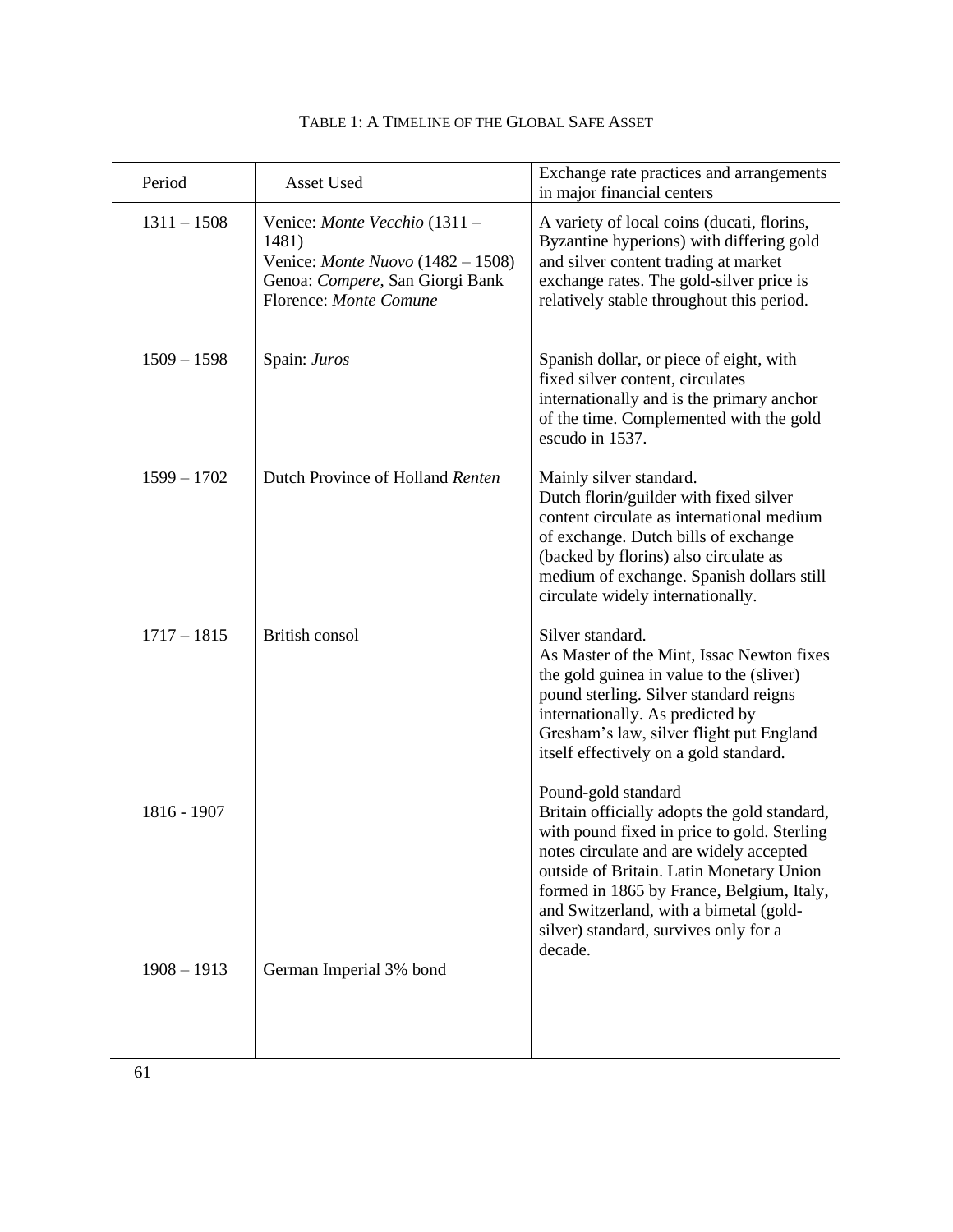| $1914 - 1918$ | British consol                                           |                                                                                                                                                                                                       |
|---------------|----------------------------------------------------------|-------------------------------------------------------------------------------------------------------------------------------------------------------------------------------------------------------|
| $1919 - 1939$ |                                                          | Frequent instability with competitive<br>devaluations and hyperinflations. Gold<br>standard the most common de jure<br>arrangement.                                                                   |
| 1943 - 1947   | U.S. long-term bonds (11.5 year)<br>maturity, 1943-1947) |                                                                                                                                                                                                       |
| $1948 - 1973$ | U.S. 10-year bond.                                       | Gold-dollar standard. Bretton Woods.                                                                                                                                                                  |
| $1973 - 2018$ | U.S. 10-year bond.                                       | Dollar standard.<br>Great de-anchoring, high and<br>hyperinflations in 1970s-1990s.<br>("The non-system" era.)<br>Euro launched in 1999.<br>Extended Bretton Woods II in 21 <sup>st</sup><br>century. |

Sources: Schmelzing (2020) and the authors.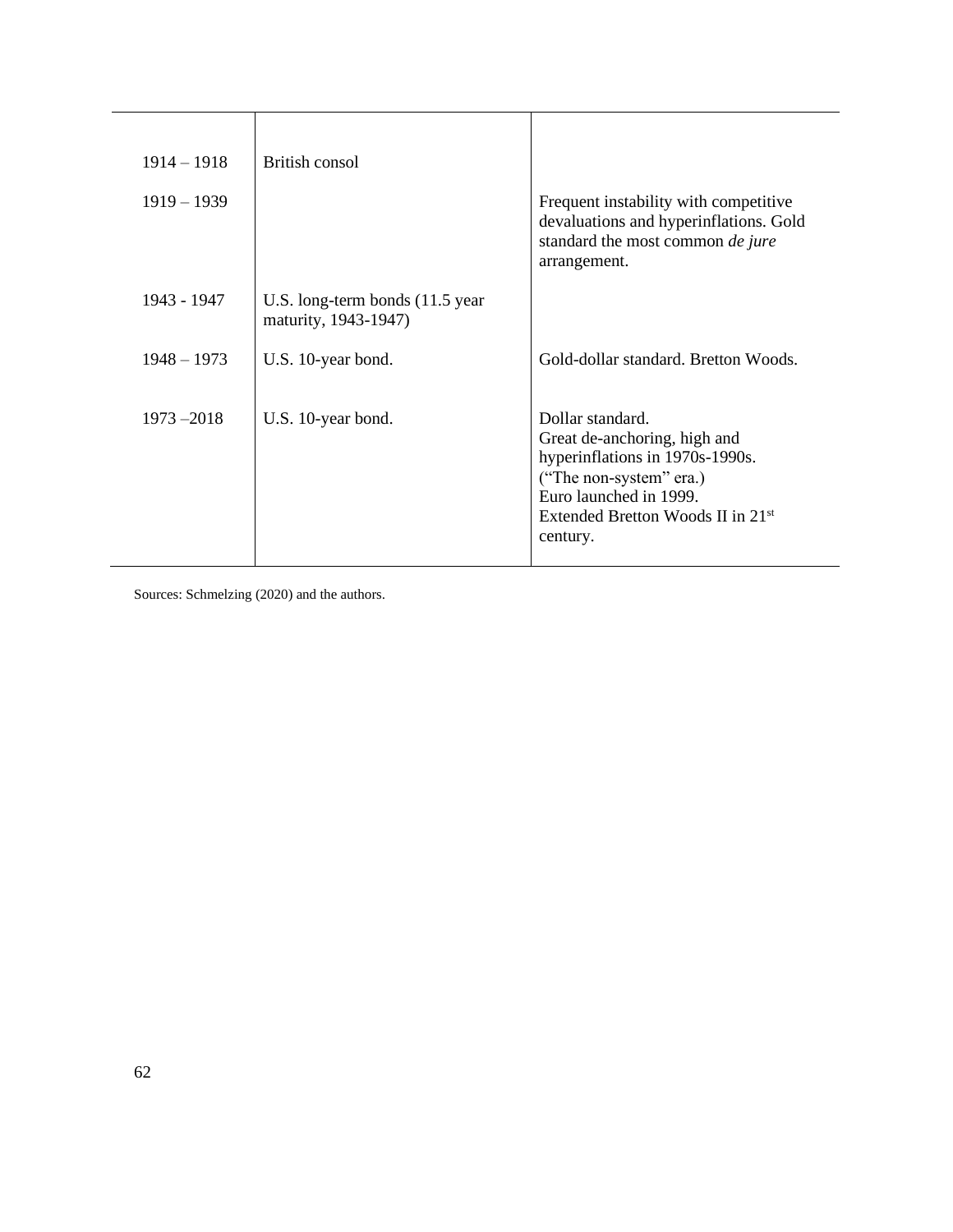| Country            | Date of Adoption |
|--------------------|------------------|
| Argentina          | $Sep - 2016$     |
| Armenia            | $Jan - 2006$     |
| Australia          | $Jun - 1993$     |
| <b>Brazil</b>      | $Jun - 1999$     |
| Canada             | $Feb - 1991$     |
| Chile              | $Sep-1999$       |
| Colombia           | $Oct - 1999$     |
| Czech Republic     | $Dec-1997$       |
| Dominican Republic | $Dec - 2011$     |
| Georgia            | $Jan - 2009$     |
| Ghana              | $May - 2007$     |
| Guatemala          | $Dec - 2005$     |
| Hungary            | $Jun - 2001$     |
| Iceland            | $Mar - 2001$     |
| India              | $Aug - 2016$     |
| Indonesia          | $Jul - 2005$     |
| Israel             | $Jun - 1997$     |
| Japan              | $Jan - 2013$     |
| Kazakhstan         | $Aug - 2015$     |
| Mexico             | $Dec - 2001$     |
| Moldova            | $Jan - 2010$     |
| New Zealand        | $Dec-1989$       |
| Norway             | $Mar - 2001$     |
| Paraguay           | $May - 2011$     |
| Peru               | $Jan - 2002$     |
| Philippines        | $Jan - 2002$     |
| Poland             | $Dec-1998$       |
| Romania            | $Aug - 2005$     |

TABLE 2: LIST OF COUNTRIES WITH DE JURE INFLATION TARGETS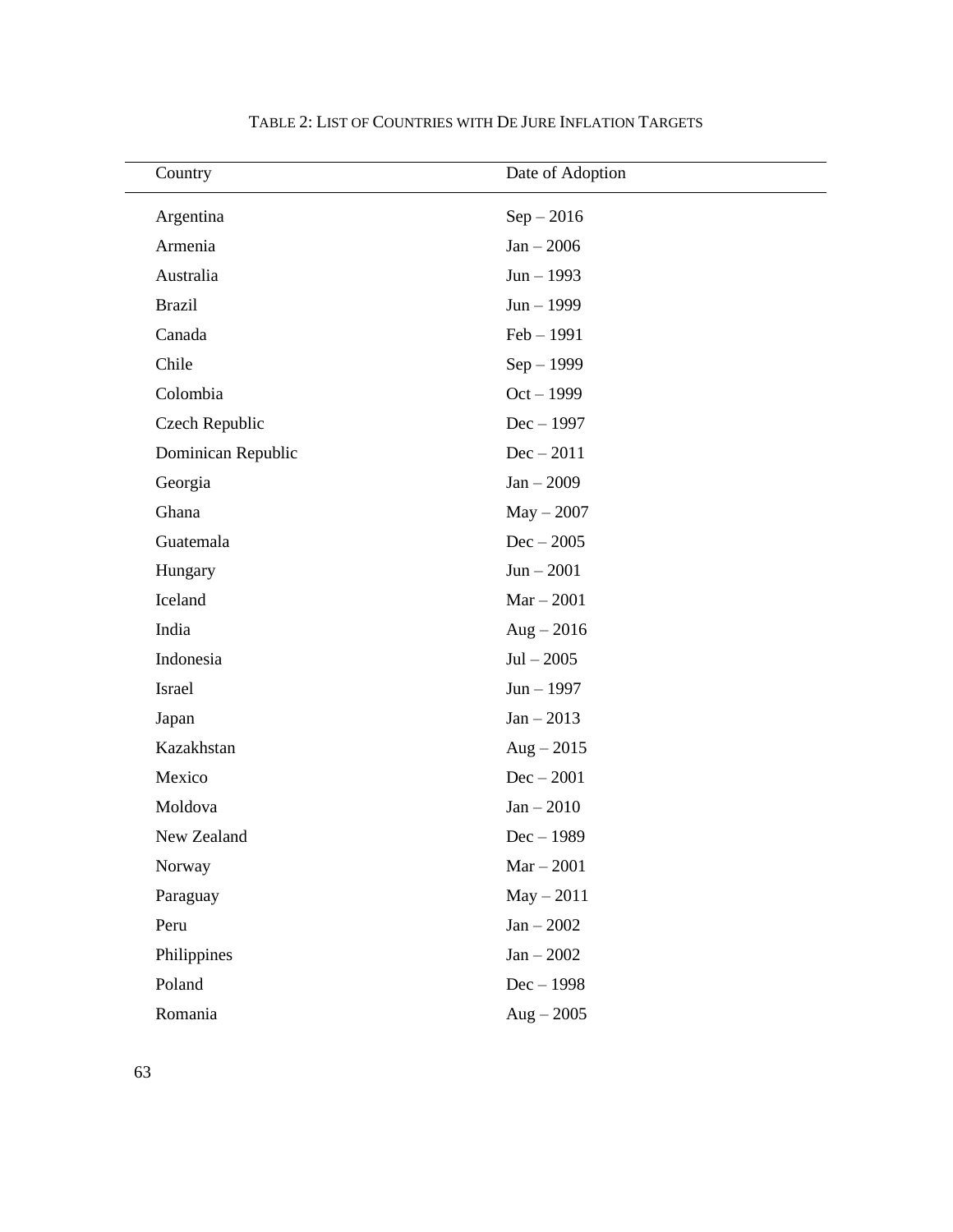| Russia         | $Jan - 2014$ |
|----------------|--------------|
| Serbia         | $Jan - 2009$ |
| South Africa   | $Feb - 2000$ |
| South Korea    | $Apr - 1998$ |
| Sweden         | $Dec-1995$   |
| Thailand       | $May - 2000$ |
| Turkey         | $Jan - 2006$ |
| United Kingdom | $Oct - 1992$ |
| Uganda         | $Aug - 2015$ |
| Ukraine        | $Dec - 2016$ |
|                |              |

*Sources*: Bank of England (2012), Niedźwiedzińska (2018) and national central banks.